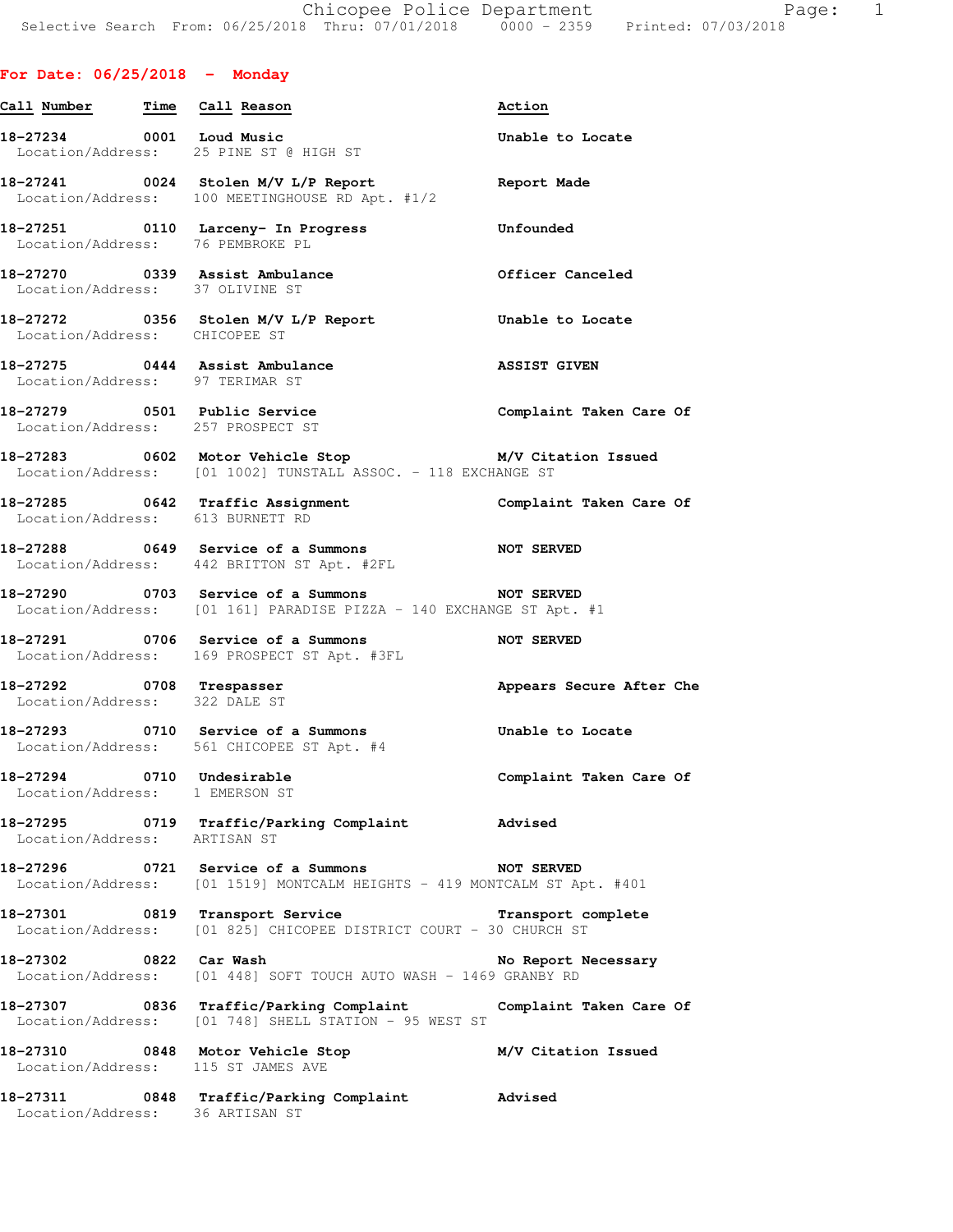|                             | E Chicopee Police Department<br>Selective Search From: 06/25/2018 Thru: 07/01/2018 0000 - 2359 Printed: 07/03/2018                                        | Page: 2                 |
|-----------------------------|-----------------------------------------------------------------------------------------------------------------------------------------------------------|-------------------------|
|                             | 18-27312 0902 Motor Vehicle Stop M/V Citation Issued<br>Location/Address: 115 ST JAMES AVE                                                                |                         |
|                             | 18-27313 0917 Motor Vehicle Stop M/V Citation Issued<br>Location/Address: 115 ST JAMES AVE                                                                |                         |
|                             | 18-27316 0927 Motor Vehicle Stop<br>Location/Address: 115 ST JAMES AVE                                                                                    | M/V Citation Issued     |
|                             | 18-27318 0933 Investigation/DB Report Made<br>Location/Address: 51 HARVARD ST                                                                             |                         |
|                             | 18-27319 0935 Disturbance<br>Location/Address: 17 ASINOF AVE Apt. #3R                                                                                     | Arrest                  |
|                             | 18-27320 0941 Traffic/Parking Complaint Unfounded<br>Location/Address: [01 670] CUMBERLAND FARMS - 1061 MEMORIAL DR                                       |                         |
|                             | 18-27321 0942 Motor Vehicle Stop M/V Citation Issued<br>Location/Address: 115 ST JAMES AVE                                                                |                         |
| Location/Address: 5 MAIN ST | 18-27323 0947 Juvenile Complaint 18-27323                                                                                                                 |                         |
|                             | 18-27324 0949 Traffic/Parking Complaint Unfounded<br>Location/Address: [01 660] OCEAN STATE JOB LOT - 1451 MEMORIAL DR                                    |                         |
|                             | 18-27326 1001 Motor Vehicle Stop M/V Citation Issued<br>Location/Address: 115 ST JAMES AVE                                                                |                         |
|                             | 18-27329 1006 Traffic/Parking Complaint Advised<br>Location/Address: 114-116 - RIVERS AVE                                                                 |                         |
|                             | 18-27327 1009 Traffic/Parking Complaint Complaint Taken Care Of<br>Location/Address: [01 1004] FAMILY DOLLAR (STORE CLOSED) - 1600 MEMORIAL DR            |                         |
|                             | 18-27328 1011 Traffic/Parking Complaint Complaint Taken Care Of<br>Location/Address: [01 660] OCEAN STATE JOB LOT - 1451 MEMORIAL DR                      |                         |
|                             | 18-27332 1024 Traffic/Parking Complaint Complaint Taken Care Of Location/Address: [01 644] STOP & SHOP SUPERMARKET - 672 MEMORIAL DR                      |                         |
|                             | 18-27333 1028 Traffic/Parking Complaint Complaint Taken Care Of<br>Location/Address: [01 919] BIG Y WORLD CLASS MARKETS - 650 MEMORIAL DR                 |                         |
|                             | 18-27334 1033 Traffic/Parking Complaint Complaint Taken Care Of<br>Location/Address: [01 1577] CHICOPEE MARKETPLACE (CENTRO PROPERTIES) - 591 MEMORIAL DR |                         |
|                             | 18-27337 1046 Motor Vehicle Stop<br>Location/Address: 115 ST JAMES AVE                                                                                    | M/V Citation Issued     |
|                             | 18-27338 1105 Motor Vehicle Stop<br>Location/Address: 115 ST JAMES AVE                                                                                    | M/V Citation Issued     |
|                             | 18-27339 1115 Motor Vehicle Stop M/V Citation Issued<br>Location/Address: 115 ST JAMES AVE                                                                |                         |
|                             | 18-27340 1116 Warrant Service <b>18-27340</b> ASSIST GIVEN<br>Location/Address: [01 1348] KIRBY SCHOOLHOUSE CONDOMINIUMS - 90 MCKINSTRY AVE Apt. #310     |                         |
|                             | 18-27344 1138 Traffic/Parking Complaint<br>Location/Address: 89 WASHINGTON ST @ 53 MADISON ST                                                             | Unable to Locate        |
|                             | 18-27343 1139 Service of a Summons<br>Location/Address: 442 BRITTON ST Apt. #2FL                                                                          | <b>NOT SERVED</b>       |
| 18-27345 1144 Disturbance   | Location/Address: [01 1736] METRO AUTO SALES - 650 MEMORIAL DR Apt. #C                                                                                    | Complaint Taken Care Of |
|                             | 18-27346 1155 Motor Vehicle Stop M/V Citation Issued                                                                                                      |                         |

Location/Address: 1865 MEMORIAL DR @ 17 BRITTON ST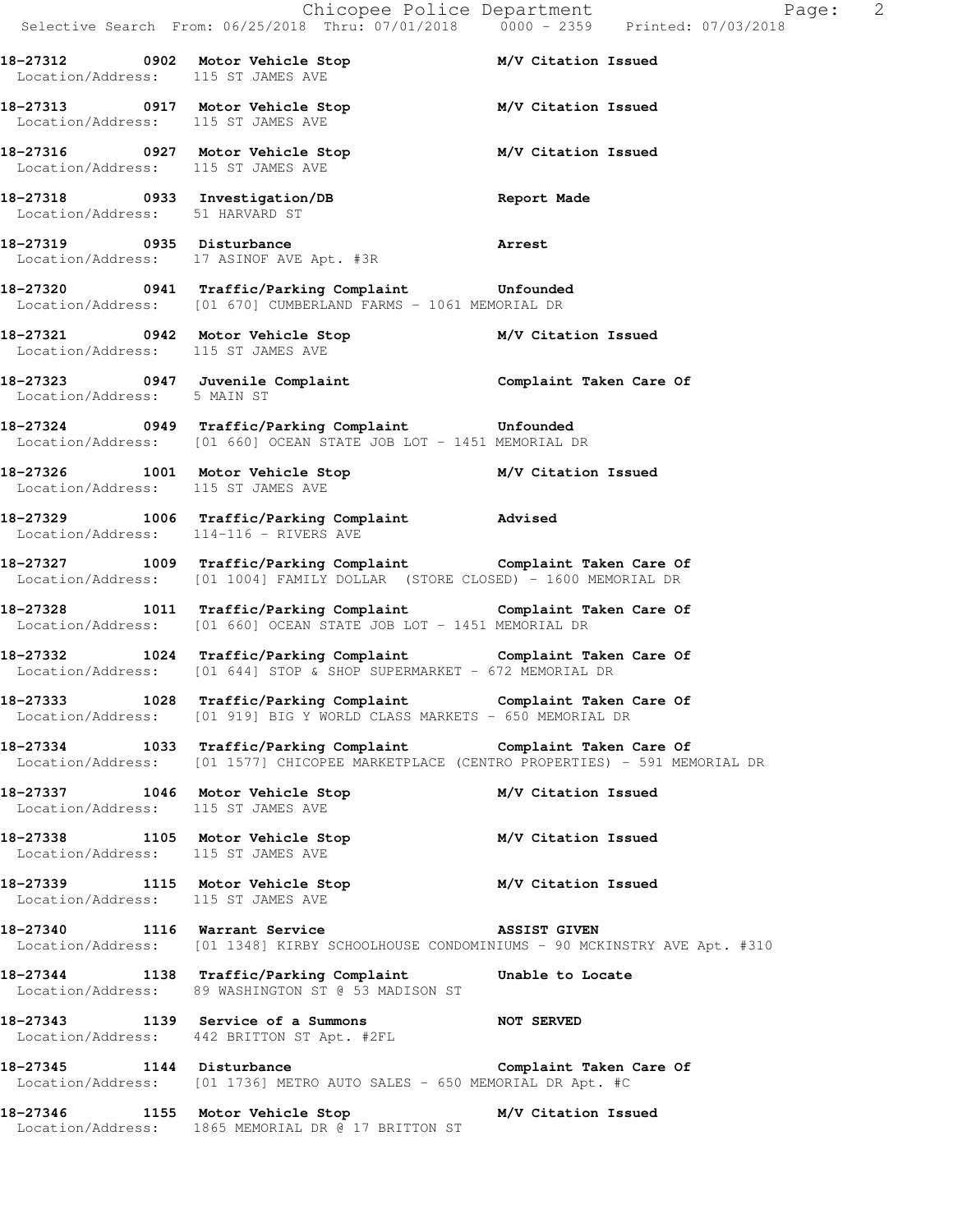**18-27347 1206 Motor Vehicle Stop M/V Citation Issued**  Location/Address: 366 GRATTAN ST @ 3 HAWTHORNE ST

**18-27348 1206 Disabled Motor Vehicle Complaint Taken Care Of**  Location/Address: [01 1287] CHANNEL 22 NEWS CENTER - 1 BROADCAST CTR

**18-27350 1216 Traffic Assignment No Report Necessary**  Location/Address: N/B-NEAR ARBORS - MEMORIAL DR

**18-27353 1221 Neighbor/Landlord Dispute Report Made**  Location/Address: 77 CASINO AVE

**18-27354 1223 Service of a Summons SERVED IN HAND**  Location/Address: 245 BROADWAY

**18-27355 1223 Neighbor/Landlord Dispute Advised**  Location/Address: [01 1938] SOLDIER ON - VETERAN HOME - 40 MEADOW ST

**18-27359 1320 Motor Vehicle Stop M/V Citation Issued**  Location/Address: 377 NEW LUDLOW RD

**18-27360 1324 Breaking & Entering-Report Report Made**  Location/Address: 64 CRESCENT DR

**18-27362 1340 Suspicious Person Complaint Taken Care Of**  Location/Address: 18 WALNUT ST Apt. #2FL

**18-27363 1341 Assault & Battery Complaint Report Made**  Location/Address: 103 SHERIDAN ST

**18-27364 1350 Motor Vehicle Stop M/V Citation Issued**  Location/Address: 115 ST JAMES AVE

**18-27365 1400 Property Damage Crash Criminal Complaint Reque**  Location/Address: 828 CHICOPEE ST

**18-27369 1424 Service of a Summons NOT SERVED**  Location/Address: 260 COLLEGE ST

**18-27374 1458 Service of a Summons NOT SERVED**  Location/Address: 169 PROSPECT ST Apt. #3FL

18-27378 1507 Assist Ambulance **18-27378** ASSIST GIVEN Location/Address: 215 CHICOPEE ST

**18-27379 1517 Service of a Summons Complaint Taken Care Of**  Location/Address: 44 NAWROCKI DR

**18-27380 1521 Traffic/Parking Complaint Unable to Locate**  Location/Address: [01 188] PRIDE SERVICE STATION - 167 CHICOPEE ST

**18-27381 1535 Larceny Complaint Past Report Made**  Location/Address: [01 1191] WALMART - 591 MEMORIAL DR

**18-27382 1537 Disabled Motor Vehicle Complaint Taken Care Of**  Location/Address: 900 FULLER RD @ 324 SHAWINIGAN DR

**18-27384 1548 MAIL RUN Complaint Taken Care Of**  Location/Address: 110 CHURCH ST

**18-27385 1552 Undesirable Unable to Locate**  Location/Address: [01 306] RITE AID PHARMACY - 1-5 ST JAMES AVE

**18-27386 1604 Personal Injury Crash Report Made**  Location/Address: [01 242] BIRCH PARK PLACE APARTMENTS CHICOPEE HOUSING - 630 CHICOPEE ST

**18-27387 1624 Motor Vehicle Stop Advised**  Location/Address: [01 336] GAWRON, PAUL & SONS PROVISION CO - 576 FULLER RD

**18-27389 1635 Motor Vehicle Stop Advised**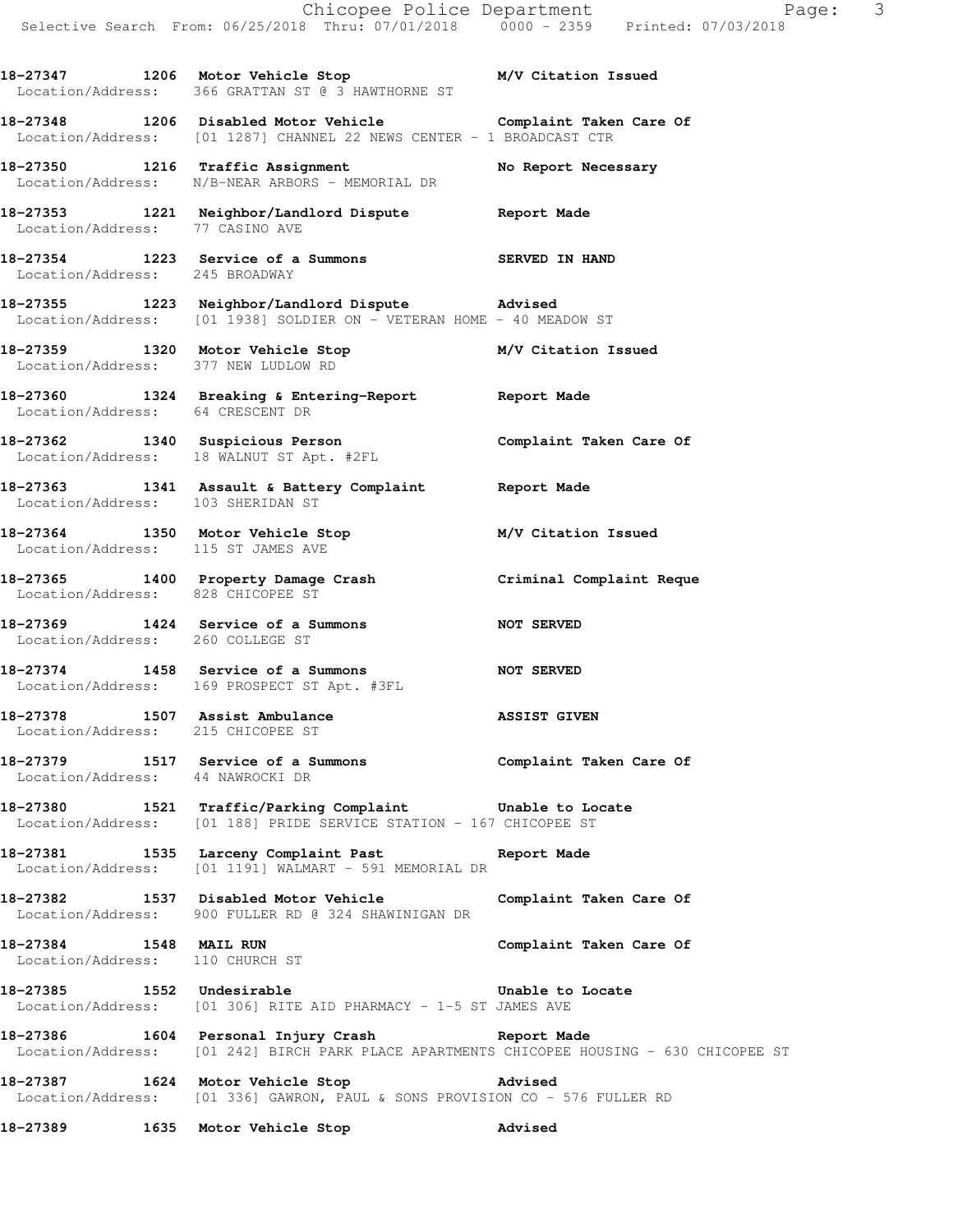|                                                              |                                                                                                                           | Page: 4<br>Selective Search From: 06/25/2018 Thru: 07/01/2018 0000 - 2359 Printed: 07/03/2018 |
|--------------------------------------------------------------|---------------------------------------------------------------------------------------------------------------------------|-----------------------------------------------------------------------------------------------|
|                                                              | Location/Address: [01 659] UNIQUE MOTORS - 1021 MEMORIAL DR                                                               |                                                                                               |
|                                                              | 18-27390 1638 Personal Injury Crash 18-27390<br>Location/Address: NEW LUDLOW RD @ CHERRYVALE ST                           |                                                                                               |
|                                                              | 18-27391 1644 Abandoned 911 Call 31 Appears Secure After Che<br>Location/Address: ESTES EXPRESS LINES - 84 NEW LOMBARD RD |                                                                                               |
| Location/Address: 97 BEELER AVE                              | 18-27392 1709 Warrant Service 2008 Arrest                                                                                 |                                                                                               |
|                                                              | 18-27393 1713 Motor Vehicle Stop Advised<br>Location/Address: [01 347] CHICOPEE ENGINEERING ASSOC - 1247 EAST MAIN ST     |                                                                                               |
| Location/Address: 174 BLANCHARD ST                           | 18-27394 1726 Public Service Complaint Taken Care Of                                                                      |                                                                                               |
|                                                              | 18-27395 1737 Assist Other Police Department Unable to Locate<br>Location/Address: 55 GRATTAN ST Apt. #D                  |                                                                                               |
| Location/Address: 238 SCHOOL ST                              | 18-27398 1806 Traffic/Parking Complaint Complaint Taken Care Of                                                           |                                                                                               |
|                                                              | 18-27399 1816 Motor Vehicle Stop Advised<br>Location/Address: [01 999] MIKES VARIETY - 355 DALE ST                        |                                                                                               |
|                                                              | 18-27400 1826 Disturbance Unfounded<br>Location/Address: 69 BONNER ST Apt. #1FL                                           |                                                                                               |
|                                                              | 18-27401 1829 Motor Vehicle Stop M/V Citation Issued<br>Location/Address: [01 999] MIKES VARIETY - 355 DALE ST            |                                                                                               |
|                                                              | 18-27402 1831 Motor Vehicle Stop Morrest<br>Location/Address: [01 1886] BROTHERS PIZZA - 653 GRATTAN ST                   |                                                                                               |
| Location/Address: 145 SZETELA DR                             | 18-27403 1836 Firearms/Shots Fired Unfounded                                                                              |                                                                                               |
|                                                              | 18-27406 1911 Personal Injury Crash Report Made<br>Location/Address: MASS PIKE ENTRANCE BY WAL-MART - MEMORIAL DR         |                                                                                               |
| 18-27407 1916 Drug Overdose                                  | Report Made<br>Location/Address: [01 358] GOLDEN NOZZLE CAR WASH - 520 MONTGOMERY ST                                      |                                                                                               |
| 18-27408 1925 Suspicious Person                              | <b>Example 2</b> Arrest<br>Location/Address: [01 368] CITY HALL ANNEX - 274 FRONT ST                                      |                                                                                               |
|                                                              | 18-27409 1930 Check The Well Being Complaint Taken Care Of<br>Location/Address: [01 294] RED FEZ LOUNGE - 72 EXCHANGE ST  |                                                                                               |
| 18-27410 1933 Loud Music<br>Location/Address: 20 PELOQUIN DR |                                                                                                                           | Officer Canceled                                                                              |
|                                                              | 18-27411 1943 Traffic/Parking Complaint Unable to Locate<br>Location/Address: 161 IRENE ST @ 1230 MEMORIAL DR             |                                                                                               |
| Location/Address: 116 RIVERS AVE                             | 18-27412 1950 Traffic/Parking Complaint Advised                                                                           |                                                                                               |
|                                                              | 18-27413 1953 Traffic/Parking Complaint Unable to Locate<br>Vicinity of: [01 1191] WALMART - 591 MEMORIAL DR              |                                                                                               |
|                                                              | 18-27414 2019 Disturbance<br>Location/Address: [01 444] WESTOVER TRAILER PARK - 1246 GRANBY RD Apt. #3                    | Complaint Taken Care Of                                                                       |
|                                                              | 18-27416 2030 Property Damage Crash<br>Location/Address: EXIT 4 OFF 391 - GRATTAN ST                                      | Report Made                                                                                   |
|                                                              | 18-27417 2039 Assist Ambulance ASSIST GIVEN<br>Location/Address: [01 1191] WALMART - 591 MEMORIAL DR                      |                                                                                               |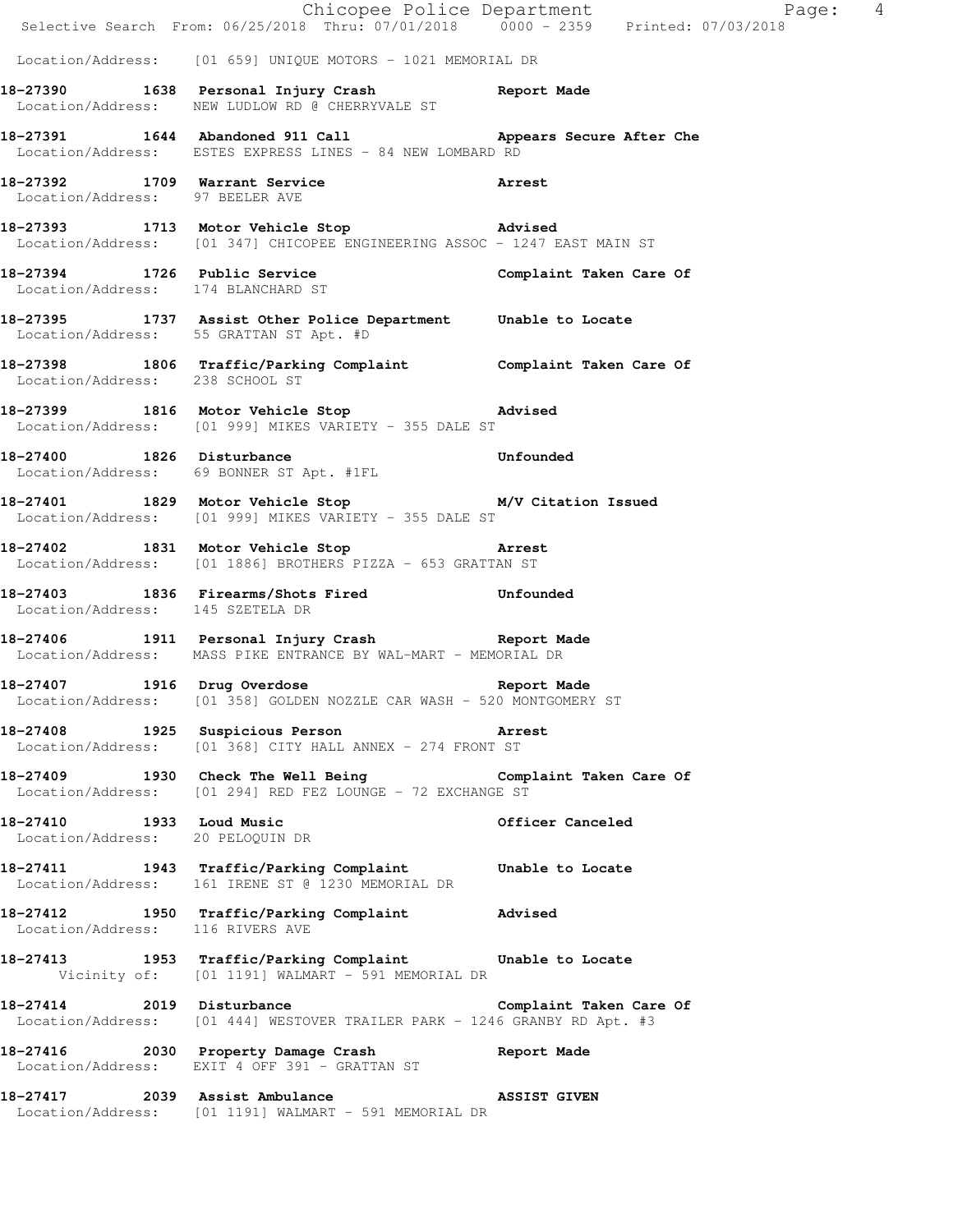|                                  | Chicopee Police Department                                                                                                            |                         |
|----------------------------------|---------------------------------------------------------------------------------------------------------------------------------------|-------------------------|
|                                  | Selective Search From: 06/25/2018 Thru: 07/01/2018 0000 - 2359 Printed: 07/03/2018                                                    |                         |
|                                  | 18-27419 2115 Public Service<br>Location/Address: [01 73] PRIDE CONVENIENCE - 363 BURNETT RD                                          | <b>ASSIST GIVEN</b>     |
|                                  | 18-27420 2132 Motor Vehicle Stop 3132 Advised<br>Location/Address: 27 SOPHIA ST @ 742 GRANBY RD                                       |                         |
| 18-27421 2133 Undesirable        | <b>External Arrest</b><br>Location/Address: [01 276] SUNOCO A PLUS MINI MART - 1031 CHICOPEE ST                                       |                         |
|                                  | 18-27422 2137 Prisoner Lunch<br>Location/Address: [01 413] FALLS PIZZA - 103 MAIN ST                                                  | Complaint Taken Care Of |
| Location/Address: LOWER GRAPE ST | 18-27423 2137 Suspicious Person                                                                                                       | Complaint Taken Care Of |
| Location/Address: 28 NORMAN ST   | 18-27425 2144 Check The Well Being Seport Made                                                                                        |                         |
|                                  | 18-27426 2150 Suspicious Person Unable to Locate<br>Location/Address: [01 1990] KEITH BEDARD - 43 CHAPIN ST                           |                         |
|                                  | 18-27427 2216 Missing Person<br>Location/Address: 80 COCHRAN ST                                                                       |                         |
|                                  | 18-27428 2221 Suspicious M/V<br>Location/Address: 75 PENDEXTER AVE                                                                    |                         |
| For Date: $06/26/2018$ - Tuesday |                                                                                                                                       |                         |
|                                  | 18-27448 0113 Suspicious Person<br>Location/Address: [01 276] SUNOCO A PLUS MINI MART - 1031 CHICOPEE ST                              |                         |
|                                  | 18-27457 0159 Motor Vehicle Stop M/V Citation Issued<br>Location/Address: HILLMAN ST                                                  |                         |
| 18-27458 0206 Loud Music         | Location/Address: 349 HAMPDEN ST Apt. #3FL                                                                                            | Complaint Taken Care Of |
|                                  | 18-27460 0227 Motor Vehicle Stop M/V Citation Issued<br>Location/Address: [01 1096] ARBOR KIDS, THE - 999 MEMORIAL DR                 |                         |
|                                  | 18-27462 0236 Motor Vehicle Stop M/V Citation Issued<br>Location/Address: [01 1287] CHANNEL 22 NEWS CENTER - 1 BROADCAST CTR          |                         |
|                                  | 18-27465 0251 Suspicious Person Complaint Taken Care Of<br>Location/Address: [01 152] WESTFIELD BANK MORTGAGE/LOANS - 229 EXCHANGE ST |                         |
|                                  | 18-27467 0253 Suspicious Person<br>Location/Address: [01 152] WESTFIELD BANK MORTGAGE/LOANS - 229 EXCHANGE ST                         | Unfounded               |
|                                  | 18-27479 0429 Motor Vehicle Stop<br>Location/Address: FAIRVIEW AVE @ VAN HORN ST                                                      | M/V Citation Issued     |
| Location/Address: 24 WALNUT ST   | 18-27488 0533 Assault & Battery Complaint Report Made                                                                                 |                         |
|                                  | 18-27490 0611 Sudden Death<br>Location/Address: 295 BRITTON ST Apt. #1FL                                                              | Report Made             |
|                                  | 18-27491 0619 Traffic/Parking Complaint Unable to Locate<br>Location/Address: 23 NASSAU ST                                            |                         |
|                                  | 18-27492 0635 Motor Vehicle Stop<br>Location/Address: [01 1096] ARBOR KIDS, THE - 999 MEMORIAL DR                                     | M/V Citation Issued     |

**18-27494 0656 Assist Ambulance ASSIST GIVEN**  Location/Address: 1185 GRATTAN ST

**18-27496 0706 Suspicious M/V ASSIST GIVEN**  Location/Address: [01 522] LABRIE & POULIOT P.C. ATTORNEY - 641 GRATTAN ST  $Page: 5$ <br> $(03/2018)$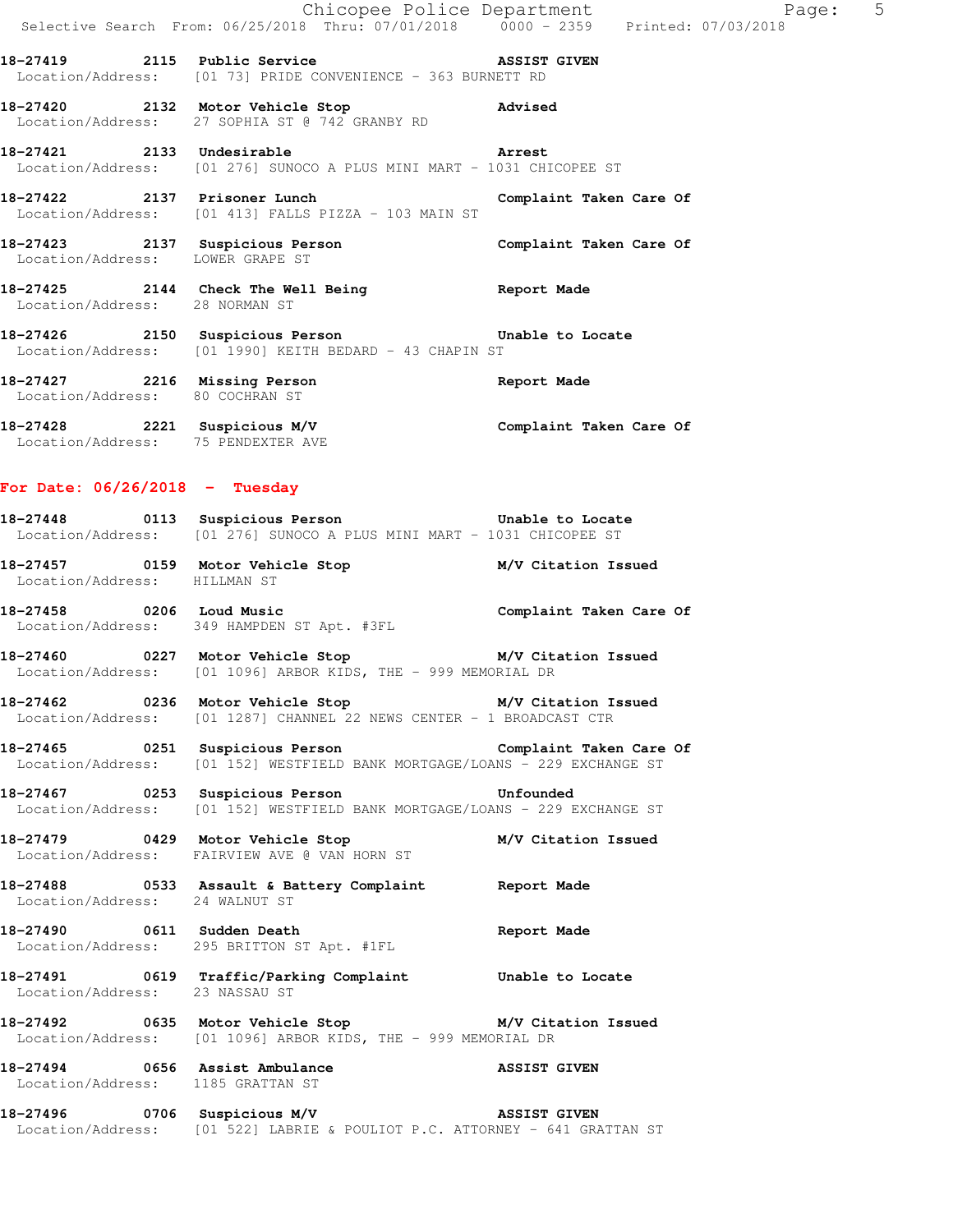**18-27499 0728 Public Service Advised**  Location/Address: [01 1289] ALL STAR CAR AND TRUCK RENTAL - 385 MEMORIAL DR

**18-27498 0733 Public Service No Report Necessary**  Location/Address: [01 825] CHICOPEE DISTRICT COURT - 30 CHURCH ST

**18-27501 0748 Property Damage Crash Unable to Locate**  Location/Address: ST JAMES AVE

**18-27502 0755 Suspicious Person Unable to Locate**  Location/Address: [01 357] BAYSTATE DENTAL - 516 MONTGOMERY ST

**18-27504 0804 Transport Service Transport complete**  Location/Address: [01 825] CHICOPEE DISTRICT COURT - 30 CHURCH ST

**18-27505 0813 Car Wash Complaint Taken Care Of**  Location/Address: [01 448] SOFT TOUCH AUTO WASH - 1469 GRANBY RD

**18-27508 0847 Traffic/Parking Complaint Complaint Taken Care Of**  Location/Address: [01 670] CUMBERLAND FARMS - 1061 MEMORIAL DR

**18-27509 0900 Abandoned/Found Property Complaint Taken Care Of**  Location/Address: [01 379] PEOPLES BANK - 610 MEMORIAL DR

**18-27510 0915 Public Service Report Made**  Location/Address: [01 644] STOP & SHOP SUPERMARKET - 672 MEMORIAL DR

**18-27512 0922 Motor Vehicle Stop M/V Citation Issued**  Location/Address: 725 FULLER RD @ INTERSTATE 291

**18-27515 0935 Abandoned 911 Call False Alarm**  Location/Address: [01 1125] MEDICAL CENTER - 505 FRONT ST

**18-27517 0946 Assist Ambulance Assisted other Agency**  Location/Address: 61 CATHERINE ST

**18-27518 1014 Check The Well Being Complaint Taken Care Of**  Location/Address: PROSPECT ST

18-27522 1022 Disturbance **18-27522** 1022 Disturbance Location/Address: [01 614] GENOS AUTO SERVICE - 121 MEMORIAL DR

**18-27523 1029 Public Service Complaint Taken Care Of**  Location/Address: [01 560] CHICOPEE CENTRAL MAINTENANCE GARAGE - 677 MEADOW ST

**18-27525 1039 Public Service Advised**  Location/Address: 69 BONNER ST

**18-27528 1049 Assist Fire Unfounded**  Location/Address: GRISE DR

**18-27529 1052 Motor Vehicle Stop Advised**  Location/Address: [01 839] STEFANIK SCHOOL, GENERAL. JOHN J. K-5 - 720 MEADOW ST

**18-27530 1055 Animal Complaint Complaint Taken Care Of**  Location/Address: 11 LAFOND DR

**18-27531 1100 Check The Well Being ASSIST GIVEN**  Location/Address: 75 MADISON ST Apt. #1FLR

**18-27533 1106 Animal Complaint Advised**  Location/Address: [01 2025] KAME TOOL COMPANY - 1263 GRANBY RD

**18-27534 1115 Traffic Assignment M/V Citation Issued**  Location/Address: ST JAMES AVE **18-27536 1138 Public Service Advised**  Location/Address: 41 MONTELLO RD **18-27539 1200 Motor Vehicle Stop M/V Citation Issued**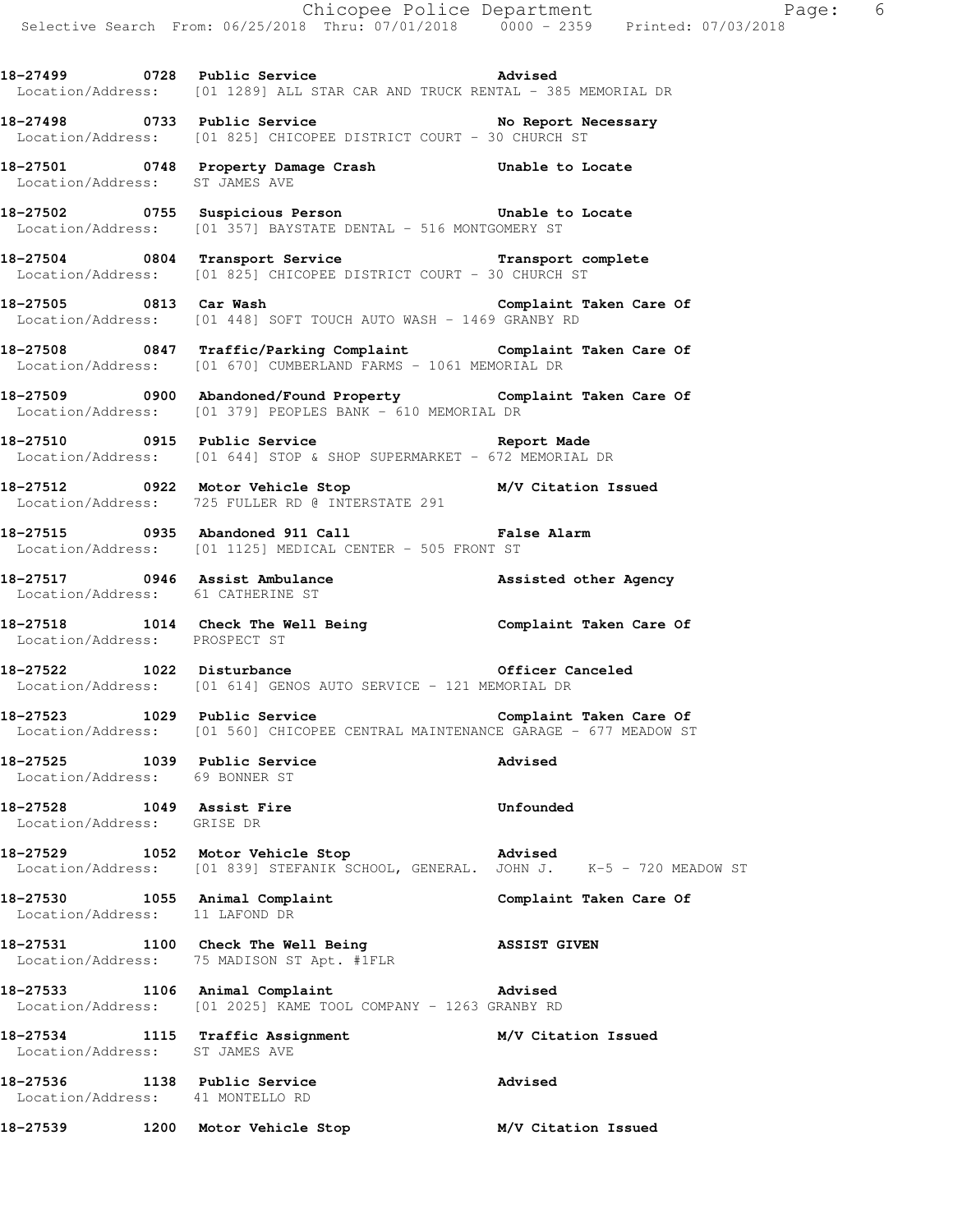|                                   | Chicopee Police Department<br>Selective Search From: 06/25/2018 Thru: 07/01/2018 0000 - 2359 Printed: 07/03/2018                                      | $\overline{7}$<br>Page: |
|-----------------------------------|-------------------------------------------------------------------------------------------------------------------------------------------------------|-------------------------|
|                                   | Location/Address: 88 CHICOPEE ST @ 2 BROADCAST CTR                                                                                                    |                         |
|                                   | 18-27540 1206 Warrant Service Unable to Locate<br>Location/Address: 57 LAFAYETTE ST                                                                   |                         |
|                                   | 18-27542 1210 Traffic/Parking Complaint Appears Secure After Che<br>Location/Address: [01 638] BJS WHOLESALE FOOD WAREHOUSE - 650 MEMORIAL DR         |                         |
|                                   | 18-27543 1210 Check The Well Being 6 Unable to Locate<br>Location/Address: [01 205] SIGN TECHNIQUES INC - 361 CHICOPEE ST                             |                         |
|                                   | 18-27545 1223 MAIL RUN Complaint Taken Care Of<br>Location/Address: [01 368] CITY HALL ANNEX - 274 FRONT ST                                           |                         |
| Location/Address: 302 HAMPDEN ST  | 18-27546 1244 Motor Vehicle Stop M/V Citation Issued                                                                                                  |                         |
|                                   | 18-27547 1251 Traffic/Parking Complaint Advised<br>Location/Address: EXOTIC TANNING SALON - WALNUT ST                                                 |                         |
| $18-27548$ 1302 Shoplifter        | Location/Address: [01 1191] WALMART - 591 MEMORIAL DR                                                                                                 | Advised                 |
|                                   | 18-27549 1313 Animal Complaint Complete Complaint Taken Care Of Location/Address: 226 TOLPA CIR                                                       |                         |
|                                   | 18-27550 1313 Property Damage Crash<br>Location/Address: [01 854] SARAH JANE PARK - 21 VIVIAN ST                                                      | <b>Advised</b>          |
|                                   | 18-27551 1317 Abandoned/Found Property Complaint Taken Care Of<br>Location/Address: [01 368] CITY HALL ANNEX - 274 FRONT ST                           |                         |
|                                   | 18-27552 1318 DPW/CELD/WATER NOTIFIED Complaint Taken Care Of<br>Location/Address: 3 MEADOW ST @ 715 CHICOPEE ST                                      |                         |
|                                   | 18-27553 1319 Suspicious M/V 1997 Unable to Locate<br>Location/Address: AREA OF - 25 LORRAINE ST @ 229 CHICOPEE ST                                    |                         |
| 18-27554 1326 Disturbance         | Location/Address: [01 1238] TIRE MAXX - 519 FRONT ST                                                                                                  | Report Made             |
|                                   | 18-27555 1359 Traffic Assignment<br>Location/Address: 76 ST JAMES AVE @ 17 CORTLAND ST                                                                | M/V Citation Issued     |
| Location/Address: 87 DUCHARME AVE | 18-27556 1401 Abandoned/Found Property Report Made                                                                                                    |                         |
|                                   | 18-27557 1403 Disturbance and Unable to Locate<br>Location/Address: [01 444] WESTOVER TRAILER PARK - 1246 GRANBY RD Apt. #43                          |                         |
| Location/Address: 75 ARCADE ST    | 18-27559 1429 Traffic/Parking Complaint Unable to Locate                                                                                              |                         |
|                                   | 18-27560 1440 Assist Ambulance Officer Canceled<br>Location/Address: [01 561] POLEP, J. DISTR SERVICES - 705 MEADOW ST                                |                         |
|                                   | 18-27561 1511 Public Service 1988 Complaint Taken Care Of<br>Location/Address: [01 497] MOTEL 6 - 36 JOHNNY CAKE HOLLOW RD Apt. #128                  |                         |
|                                   | 18-27562 1514 Motor Vehicle Stop M/V Citation Issued<br>Location/Address: 1000 SHERIDAN ST @ 255 PADGETTE ST                                          |                         |
|                                   | 18-27563 1547 Check The Well Being Complaint Taken Care Of<br>Location/Address: [01 1348] KIRBY SCHOOLHOUSE CONDOMINIUMS - 90 MCKINSTRY AVE Apt. #302 |                         |
| Location/Address: 559 EAST ST     | 18-27564 1548 Property Damage Crash No Report Necessary                                                                                               |                         |
| Location/Address: MONTGOMERY ST   | 18-27565 1550 Check The Well Being The Unable to Locate                                                                                               |                         |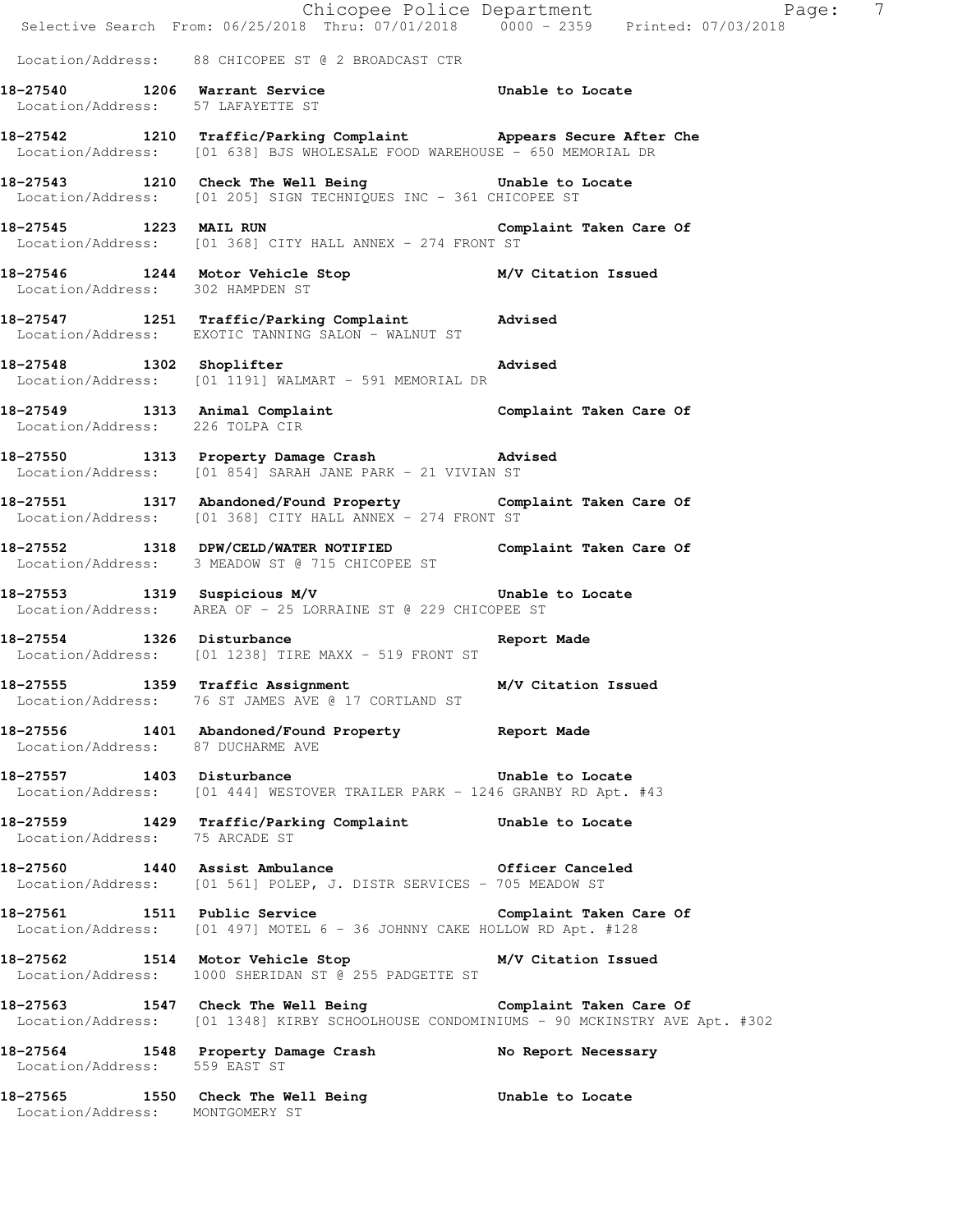Chicopee Police Department The Page: 8 Selective Search From: 06/25/2018 Thru: 07/01/2018 0000 - 2359 Printed: 07/03/2018 **18-27566 1551 Suspicious Person Complaint Taken Care Of**  Location/Address: 127 COLONIAL CIR **18-27567 1557 Car Wash Complaint Taken Care Of**  Location/Address: [01 448] SOFT TOUCH AUTO WASH - 1469 GRANBY RD **18-27568 1601 Public Service Complaint Taken Care Of**  Location/Address: [01 73] PRIDE CONVENIENCE - 363 BURNETT RD **18-27570 1603 DPW/CELD/WATER NOTIFIED Advised**  Location/Address: [01 73] PRIDE CONVENIENCE - 363 BURNETT RD **18-27571 1609 Keep The Peace-Others Complaint Taken Care Of**  Location/Address: 77 CASINO AVE Apt. #1F **18-27572 1612 Car Wash Advised**  Location/Address: [01 448] SOFT TOUCH AUTO WASH - 1469 GRANBY RD **18-27573 1614 Car Wash Complaint Taken Care Of**  Location/Address: [01 448] SOFT TOUCH AUTO WASH - 1469 GRANBY RD **18-27574 1618 Property Damage Crash Report Made**  Location/Address: [01 592] SUNOCO - F.L. ROBERTS - 500 MONTGOMERY ST **18-27575 1626 Car Wash ASSIST GIVEN**  Location/Address: [01 448] SOFT TOUCH AUTO WASH - 1469 GRANBY RD **18-27577 1632 Suspicious Person Complaint Taken Care Of**  Location/Address: [01 25] FAIRHAVEN APARTMENTS CHICOPEE HOUSING - 400 BRITTON ST 18-27579 1642 Service of a Summons SERVED IN HAND Location/Address: 1196 GRATTAN ST **18-27581 1649 Disturbance Advised**  Location/Address: [01 919] BIG Y WORLD CLASS MARKETS - 650 MEMORIAL DR **18-27582 1652 Traffic/Parking Complaint Unfounded**  Location/Address: 19 COCHRAN ST **18-27583 1653 Firearms/Shots Fired Report Made**  Location/Address: SKEELE ST @ WHITMAN ST **18-27584 1713 Malicious Damage-Past Report Made**  Location/Address: 15 MELVIN ST **18-27586 1717 Traffic/Parking Complaint Unfounded**  Location/Address: [01 505] LUCKY STRIKE - 703 GRATTAN ST **18-27588 1724 Abandoned/Found Property Complaint Taken Care Of**  Location/Address: 185 RIMMON AVE @ 169 NEWBURY ST **18-27591 1739 Fireworks Complaint Unfounded**  Location/Address: BUTLER AVE **18-27593 1753 Service of a Summons SERVED IN HAND**  Location/Address: 44 SHEPHERD ST **18-27594 1754 Disturbance Advised**  Location/Address: 37 PLANTE CIR **18-27595 1806 Undesirable Unable to Locate**  Location/Address: [01 318] CABOT LIQUOR STORE INC - 220 EXCHANGE ST 18-27598 1817 Assist Ambulance **1818** Assisted other Agency Location/Address: [01 853] WISNIOWSKI PARK - 14 SPRUCE ST **18-27599 1820 Assist Ambulance ASSIST GIVEN**  Location/Address: [01 919] BIG Y WORLD CLASS MARKETS - 650 MEMORIAL DR **18-27601 1838 Suspicious M/V Unable to Locate** 

Location/Address: [01 128] ST ROSE DE LIMA CEMETARY - 49 OLSEN ST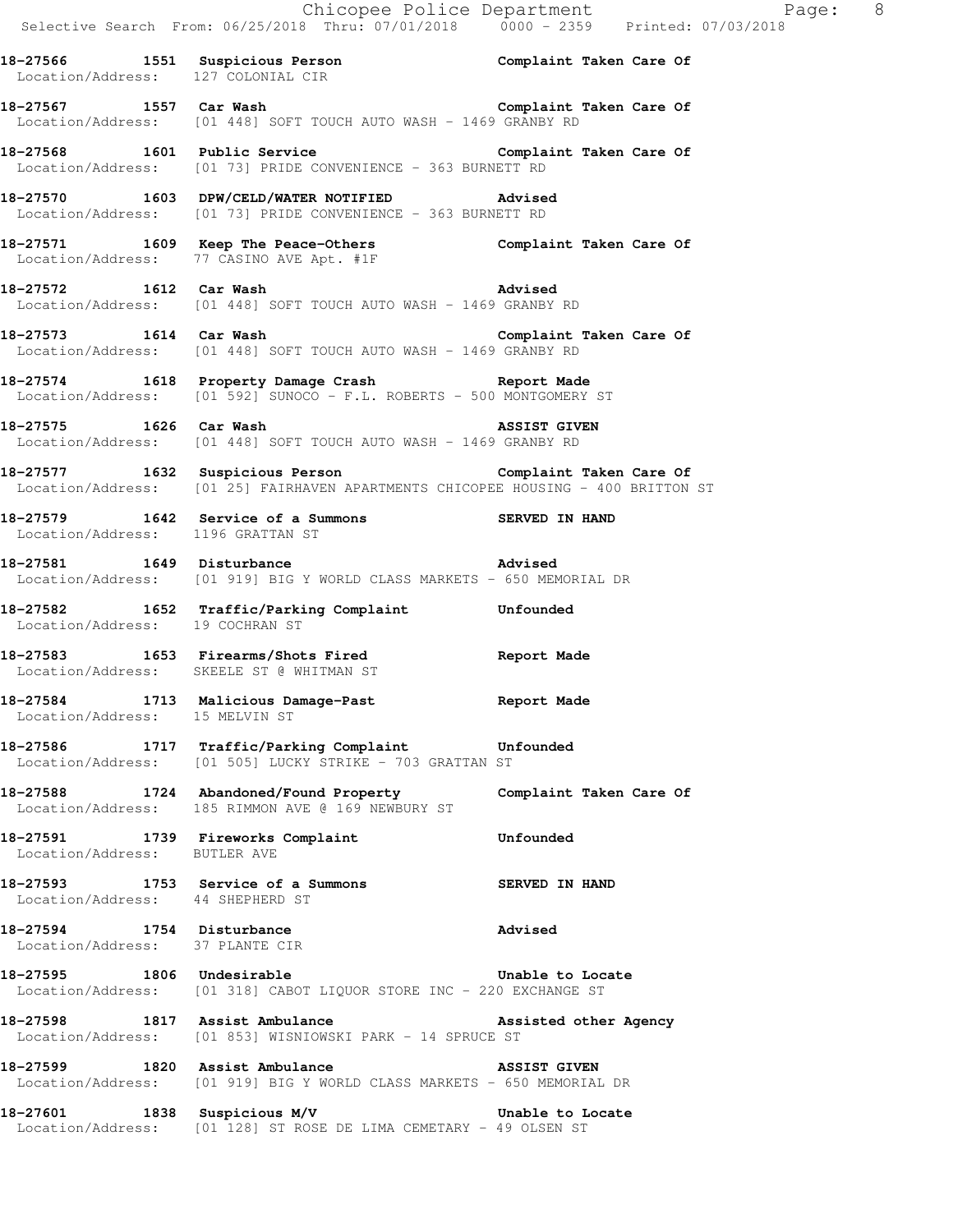**18-27604 1913 Animal Complaint Advised**  Location/Address: 43 BELL ST **18-27605 1919 Animal Complaint ASSIST GIVEN**  Location/Address: [01 968] PINES MOTEL, CREATIVE - 1508 MEMORIAL DR Apt. #109 **18-27606 1923 Service of a Summons SERVED IN HAND**  Location/Address: 102 SKEELE ST **18-27607 1925 Service of a Summons NOT SERVED**  Location/Address: 143 SKEELE ST Apt. #2 **18-27608 1930 Service of a Summons NOT SERVED**  Location/Address: [01 242] BIRCH PARK PLACE APARTMENTS CHICOPEE HOUSING - 630 CHICOPEE ST Apt. #210 **18-27609 1933 Service of a Summons NOT SERVED**  Location/Address: 140 NEWBURY ST **18-27614 2041 Assist Ambulance ASSIST GIVEN**  Location/Address: 1 EMERY ST Apt. #1 **18-27615 2046 Check The Well Being Unable to Locate**  Location/Address: [01 1191] WALMART - 591 MEMORIAL DR **18-27616 2103 Assist Ambulance ASSIST GIVEN**  Location/Address: 47 PERVIER AVE **18-27617 2113 Suspicious M/V Report Made**  Location/Address: THEODORE ST **18-27618 2128 Property Damage Crash Report Made**  Location/Address: 373 DALE ST **18-27619 2135 Animal Complaint Advised**  Location/Address: DARTMOUTH ST Apt. #` **18-27620 2136 Check The Well Being Complaint Taken Care Of**  Location/Address: WHITE CHURCH - 303 CHICOPEE ST @ 5 MEETINGHOUSE RD **18-27621 2142 Check The Well Being Advised**  Location/Address: 281 JAMES ST **18-27622 2153 Assist Ambulance ASSIST GIVEN**  Location/Address: 14 ABBEY ST Apt. #1FL **18-27623 2153 Loud Music Unfounded**  Location/Address: 69 MAPLE ST **18-27624 2207 Motor Vehicle Stop Report Made**  Location/Address: 120 SOUTH ST **18-27625 2209 Malicious Damage-Past Report Made**  Location/Address: 40 ELIZABETH ST **18-27626 2209 Check The Well Being Complaint Taken Care Of**  Location/Address: 141 MEETINGHOUSE RD **18-27627 2229 Suspicious M/V Advised**  Location/Address: [01 1065] CHICOPEE HIGH SCHOOL - 820 FRONT ST **18-27628 2237 Assist Ambulance ASSIST GIVEN**  Location/Address: [01 499] WESTOVER JOB CORPS - 103 JOHNSON RD **18-27630 2341 Transport Service Complaint Taken Care Of**  Location/Address: [01 284] MONEY STOP - 1098 CHICOPEE ST **For Date: 06/27/2018 - Wednesday 18-27631 0024 Assist Ambulance ASSIST GIVEN**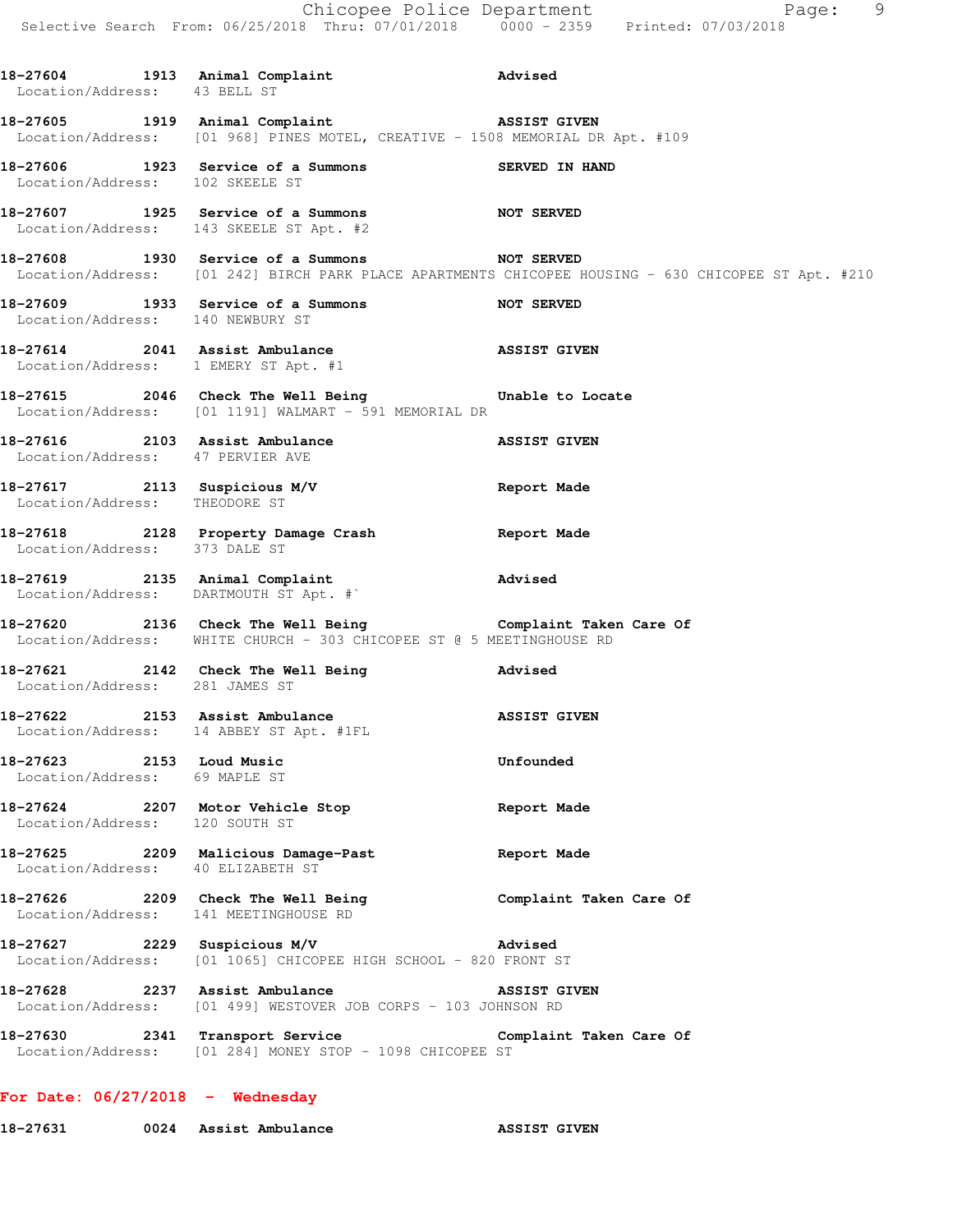|                                                                       |                                                                                                                             | Chicopee Police Department<br>Selective Search From: 06/25/2018 Thru: 07/01/2018 0000 - 2359 Printed: 07/03/2018 |  |
|-----------------------------------------------------------------------|-----------------------------------------------------------------------------------------------------------------------------|------------------------------------------------------------------------------------------------------------------|--|
|                                                                       | Location/Address: [01 507] ALDEN CREDIT UNION MAIN BRANCH - 710 GRATTAN ST                                                  |                                                                                                                  |  |
| Location/Address: 258 FRONT ST                                        | 18-27632 0028 Check The Well Being Complaint Taken Care Of                                                                  |                                                                                                                  |  |
| Location/Address: BROADWAY                                            | 18-27633 0029 Public Service Consumer Unable to Locate                                                                      |                                                                                                                  |  |
| Location/Address: BROADWAY                                            | 18-27635 0042 Check The Well Being The Unable to Locate                                                                     |                                                                                                                  |  |
|                                                                       | 18-27636 0048 Check The Well Being 30 Advised<br>Location/Address: [01 507] ALDEN CREDIT UNION MAIN BRANCH - 710 GRATTAN ST |                                                                                                                  |  |
|                                                                       | 18-27640   0107   Public Service   Complaint Taken Care Of<br>Location/Address: [01 73] PRIDE CONVENIENCE - 363 BURNETT RD  |                                                                                                                  |  |
|                                                                       | 18-27641 0108 Motor Vehicle Stop M/V Citation Issued<br>Location/Address: 450 MEADOW ST @ 175 PENDEXTER AVE                 |                                                                                                                  |  |
| Location/Address: 101 DOVERBROOK RD                                   | 18-27643 0116 Assist Ambulance ASSIST GIVEN                                                                                 |                                                                                                                  |  |
| Location/Address: 122 PARTRIDGE LN                                    | 18-27645 0120 Assist Ambulance ASSIST GIVEN                                                                                 |                                                                                                                  |  |
|                                                                       | 18-27655 0151 Motor Vehicle Stop Modvised<br>Location/Address: 880 FRONT ST @ 11 ELLERTON ST                                |                                                                                                                  |  |
|                                                                       | 18-27657 0204 Motor Vehicle Stop 30 Advised<br>Location/Address: [01 2050] FAMILY DOLLAR - 251 MEADOW ST                    |                                                                                                                  |  |
|                                                                       | 18-27660 0206 Motor Vehicle Stop Modvised<br>Location/Address: [01 334] CHICOPEE MOOSE FAMILY CENTER - 244 FULLER RD        |                                                                                                                  |  |
| 18-27662 0212 Disturbance                                             | Location/Address: [01 25] FAIRHAVEN APARTMENTS CHICOPEE HOUSING - 400 BRITTON ST                                            | Unable to Locate                                                                                                 |  |
| 18-27683 0421 Undesirable                                             | Unable to Locate<br>Location/Address: [01 276] SUNOCO A PLUS MINI MART - 1031 CHICOPEE ST                                   |                                                                                                                  |  |
| 18-27686 0437 Motor Vehicle Stop<br>Location/Address: 1199 GRATTAN ST | <b>Advised</b>                                                                                                              |                                                                                                                  |  |
| Location/Address: 1 EMERY ST                                          | 18-27687   0448   Abandoned 911   Call   Complaint Taken Care Of                                                            |                                                                                                                  |  |
|                                                                       | 18-27690 0541 Motor Vehicle Stop M/V Citation Issued<br>Location/Address: [01 638] STOP AND SHOP - 650 MEMORIAL DR          |                                                                                                                  |  |
|                                                                       | 18-27691 0559 Motor Vehicle Stop M/V Citation Issued<br>Location/Address: [01 670] CUMBERLAND FARMS - 1061 MEMORIAL DR      |                                                                                                                  |  |
|                                                                       | 18-27693 0609 Motor Vehicle Stop<br>Location/Address: 696 EAST MAIN ST @ 9 CAREW ST                                         | M/V Citation Issued                                                                                              |  |
| Location/Address: FAIRVIEW AVE                                        | 18-27694 0612 Motor Vehicle Stop Complaint Taken Care Of                                                                    |                                                                                                                  |  |
|                                                                       | 18-27697 0635 Service of a Summons NOT SERVED<br>Location/Address: 143 SKEELE ST Apt. #2L                                   |                                                                                                                  |  |
| Location/Address: 1196 GRATTAN ST                                     | 18-27699 0646 Service of a Summons NOT SERVED                                                                               |                                                                                                                  |  |
| Location/Address: HAMPDEN ST                                          | 18-27700 0659 Motor Vehicle Stop Complaint Taken Care Of                                                                    |                                                                                                                  |  |
|                                                                       | 18-27701 0700 Motor Vehicle Stop M/V Citation Issued<br>Location/Address: 300 PROSPECT ST @ 203 BUCKLEY BLVD                |                                                                                                                  |  |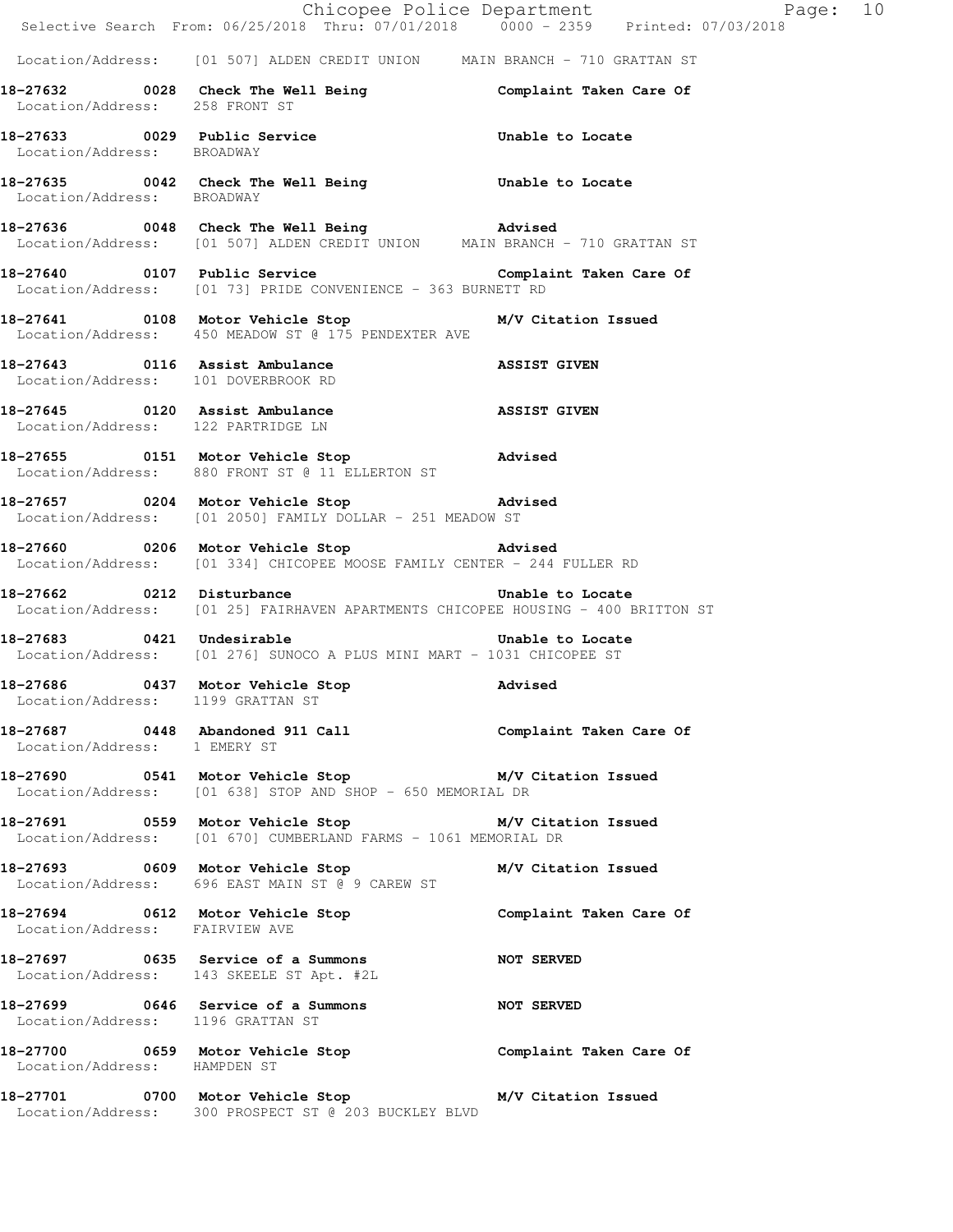Chicopee Police Department Page: 11 Selective Search From: 06/25/2018 Thru: 07/01/2018 0000 - 2359 Printed: 07/03/2018 **18-27702 0701 Check The Well Being Complaint Taken Care Of**  Location/Address: [01 507] ALDEN CREDIT UNION MAIN BRANCH - 710 GRATTAN ST **18-27703 0703 Motor Vehicle Stop M/V Citation Issued**  Location/Address: 166 FRONT ST @ 39 PERKINS ST **18-27704 0708 Service of a Summons NOT SERVED**  Location/Address: 17 ADAMS ST **18-27705 0711 Service of a Summons Unable to Locate**  Location/Address: 571 SPRINGFIELD ST Apt. #3FL **18-27706 0715 Service of a Summons Unable to Locate**  Location/Address: 140 NEWBURY ST **18-27707 0718 Public Service No Report Necessary**  Location/Address: [01 825] CHICOPEE DISTRICT COURT - 30 CHURCH ST **18-27708 0726 Motor Vehicle Stop M/V Citation Issued**  Location/Address: [01 269] JENROSE WINES & LIQUORS - 945 CHICOPEE ST **18-27709 0802 Property Damage Crash Report Made**  Location/Address: [01 639] BANK OF AMERICA - 638 MEMORIAL DR **18-27710 0803 Public Service Unable to Locate**  Location/Address: 361 CHICOPEE ST @ 21 MCKINSTRY AVE 18-27712 0840 Public Service **No Report Necessary** Location/Address: [01 128] ST ROSE DE LIMA CEMETARY - 49 OLSEN ST **18-27714 0905 Suspicious Person Unfounded**  Location/Address: [01 854] SARAH JANE PARK - 21 VIVIAN ST **18-27715 0912 Traffic/Parking Complaint Complaint Taken Care Of**  Location/Address: SPRING ST **18-27717 0918 Traffic/Parking Complaint Complaint Taken Care Of**  Location/Address: [01 670] CUMBERLAND FARMS - 1061 MEMORIAL DR **18-27720 1003 Public Service Complaint Taken Care Of**  Location/Address: 63 FAIRVIEW AVE **18-27721 1005 Neighbor/Landlord Dispute Advised**  Location/Address: 22 JOHN ST Apt. #2R **18-27722 1032 Motor Vehicle Stop M/V Citation Issued**  Location/Address: 2021 MEMORIAL DR @ 53 NEW LUDLOW RD **18-27723 1032 Identity Fraud/Theft Report Made**  Location/Address: 583 CHICOPEE ST **18-27724 1033 Breaking & Entering-Report Report Made**  Location/Address: 69 BONNER ST **18-27725 1048 Motor Vehicle Stop M/V Citation Issued**  Location/Address: NEW LUDLOW RD **18-27726** 1055 THREATS MADE **18-27726 1055** ASSIST GIVEN Location/Address: [01 426] ARBORS (THE) AT CHICOPEE - 929 MEMORIAL DR Apt. #218 **18-27727 1056 Traffic/Parking Complaint No Report Necessary**  Location/Address: 107 WASHINGTON ST **18-27728 1100 Breaking & Entering in progres Advised**  Location/Address: 28 HARMONY HOMES VILLAGE - 735 MEMORIAL DR **18-27729 1109 Assist Ambulance ASSIST GIVEN**  Location/Address: [01 1857] GNOWS PLACE - 1747 WESTOVER RD **18-27730 1116 Larceny Complaint Past Report Made** 

Location/Address: 98 DEBRA DR Apt. #1C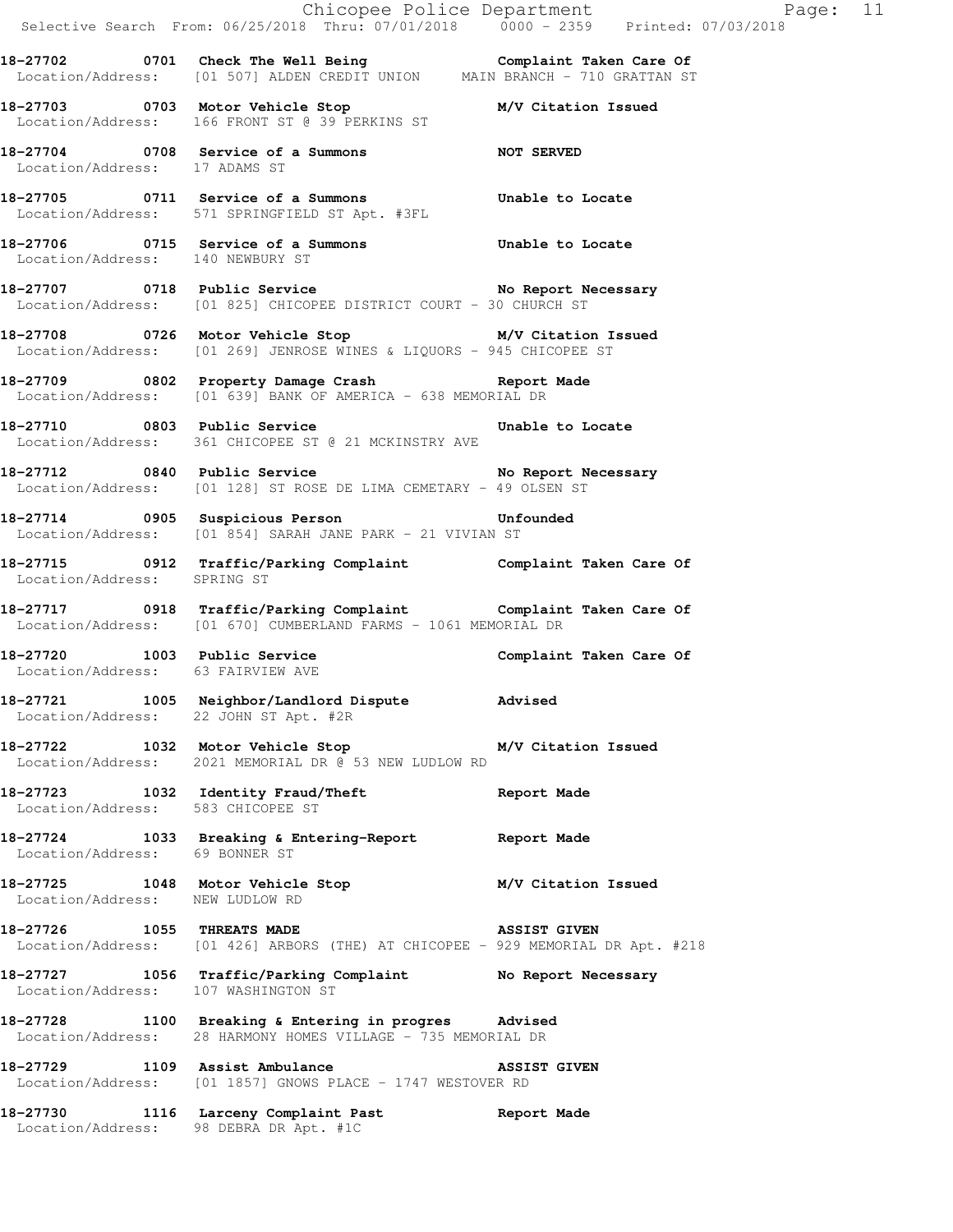- Chicopee Police Department Page: 12 Selective Search From: 06/25/2018 Thru: 07/01/2018 0000 - 2359 Printed: 07/03/2018 **18-27731 1120 Property Damage Crash Report Made**  Location/Address: 166 EAST MAIN ST @ 7 BELCHER ST **18-27734 1142 Disturbance Unable to Locate**  Location/Address: [01 1494] CVS - 235 CENTER ST **18-27736 1204 Keep The Peace-Others Advised**  Location/Address: [01 25] FAIRHAVEN APARTMENTS CHICOPEE HOUSING - 400 BRITTON ST Apt. #306 **18-27738 1215 Animal Complaint Advised**  Location/Address: 117 WARREGAN ST **18-27737 1217 Traffic/Parking Complaint Appears Secure After Che**  Location/Address: [01 638] BJS WHOLESALE FOOD WAREHOUSE - 650 MEMORIAL DR **18-27740 1238 Check The Well Being Complaint Taken Care Of**  Location/Address: 13 BAPTIST AVE **18-27742 1255 Suspicious M/V Advised**  Location/Address: [01 857] SZOT PARK - 97 SGT TRACY DR **18-27744 1320 MAIL RUN Officer Canceled**  Location/Address: [01 368] CITY HALL ANNEX - 274 FRONT ST **18-27745 1323 Assist Fire Assisted other Agency**  Location/Address: 355 EAST MAIN ST Apt. #3 **18-27746 1333 Check The Well Being Advised**  Location/Address: [01 1498] HONEYLAND FARMS - 206 NEWBURY ST **18-27747 1345 Neighbor/Landlord Dispute Arrest**  Location/Address: 355 EAST MAIN ST Apt. #C **18-27748 1346 Motor Vehicle Stop Complaint Taken Care Of**  Location/Address: 645 BURNETT RD **18-27749 1351 Assist Ambulance ASSIST GIVEN**  Location/Address: [01 284] MONEY STOP - 1098 CHICOPEE ST **18-27750 1355 Breaking & Entering in progres Report Made**  Location/Address: 34 WINTWORTH ST **18-27753 1449 Threatening Phone Calls Report Made**  Location/Address: 44 HILLMAN ST **18-27755 1458 Check The Well Being ASSIST GIVEN**  Location/Address: [01 869] 44 PEARL ST **18-27756 1532 THREATS MADE Criminal Complaint Reque**  Location/Address: [01 368] 63 ELCON DR 18-27757 **1548** Shoplifter **Complaint Taken Care Of** Location/Address: [01 644] STOP & SHOP SUPERMARKET - 672 MEMORIAL DR **18-27758 1611 Check The Well Being Unable to Locate**  Location/Address: [01 851] IKE ALPERT FIELD - PARK - 199 BEAUCHAMP TER **18-27759 1615 Personal Injury Crash Report Made**  Location/Address: 3 MONTGOMERY ST @ 120 MEMORIAL DR **18-27760 1616 Undesirable Unable to Locate**  Location/Address: [01 1102] CANTERBURY ARMS CHICOPEE HOUSING - 165 EAST MAIN ST Apt. #402 **18-27761 1621 Service of a Summons NOT SERVED**  Location/Address: 169 PROSPECT ST Apt. #3 18-27762 1629 Service of a Summons **SERVED IN HAND** Location/Address: 344 PROSPECT ST
- **18-27763 1630 Larceny Complaint Past Report Made**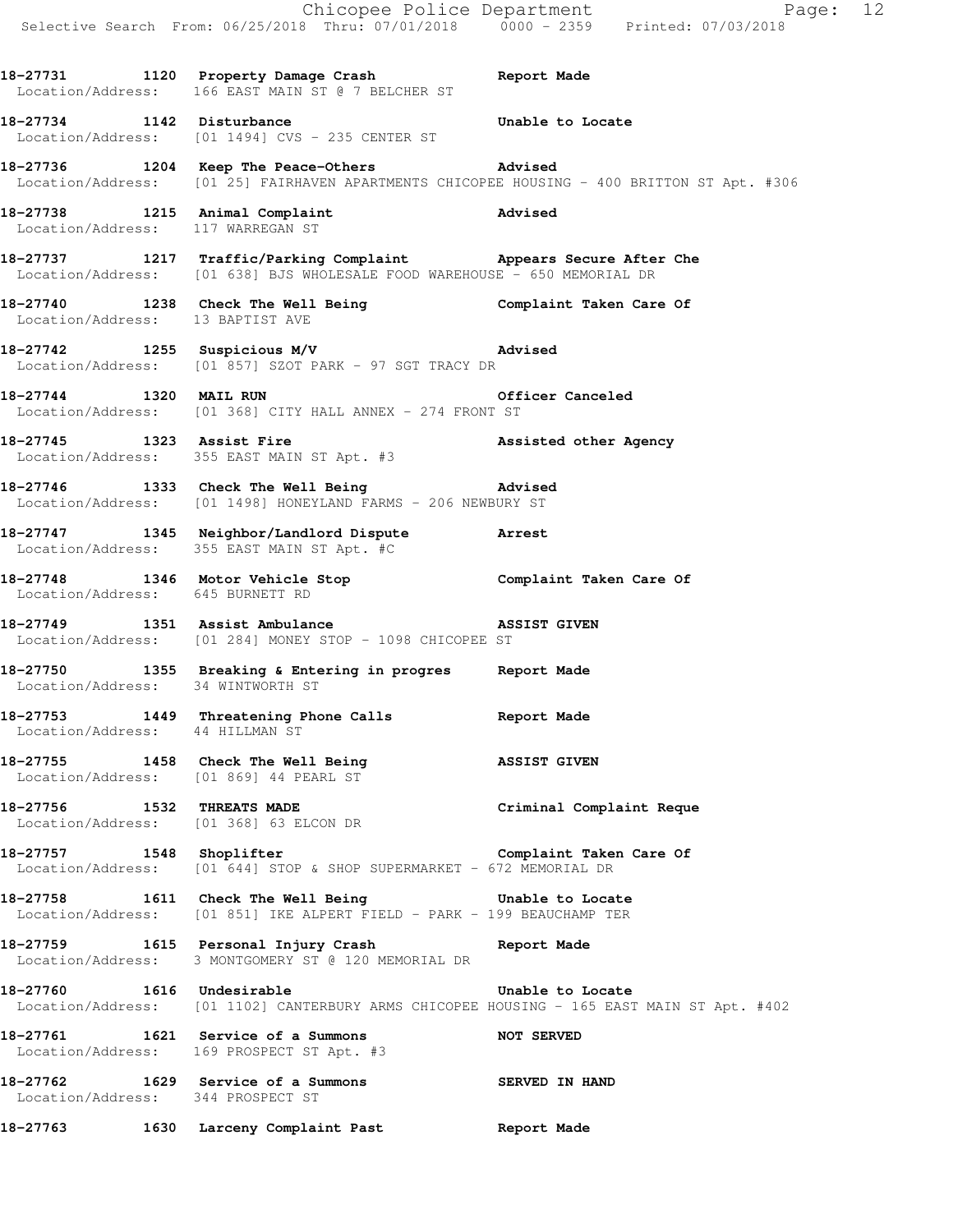|                                    | Chicopee Police Department<br>Selective Search From: 06/25/2018 Thru: 07/01/2018 0000 - 2359 Printed: 07/03/2018                               | Page: 13                |
|------------------------------------|------------------------------------------------------------------------------------------------------------------------------------------------|-------------------------|
| Location/Address: 16 SHAW PARK AVE |                                                                                                                                                |                         |
|                                    | 18-27764 1641 Service of a Summons NOT SERVED<br>Location/Address: [01 1519] MONTCALM HEIGHTS - 419 MONTCALM ST                                |                         |
| Location/Address: 1611 WESTOVER RD | 18-27767 1653 Assist Other Police Department Assisted other Agency                                                                             |                         |
|                                    | 18-27768 1653 Service of a Summons NOT SERVED<br>Location/Address: [01 25] FAIRHAVEN APARTMENTS CHICOPEE HOUSING - 400 BRITTON ST Apt. #212    |                         |
|                                    | 18-27770 1655 Check The Well Being 30 Marised<br>Location/Address: [01 653] DOLLAR GENERAL - 1968 MEMORIAL DR                                  |                         |
|                                    | 18-27771 1711 Service of a Summons NOT SERVED<br>Location/Address: 442 BRITTON ST Apt. #2                                                      |                         |
|                                    | 18-27772 1711 Drug Overdose 1988 1997 Report Made<br>Location/Address: [01 444] WESTOVER TRAILER PARK - 1246 GRANBY RD Apt. #2                 |                         |
|                                    | 18-27773 1722 Service of a Summons SERVED IN HAND<br>Location/Address: 260 COLLEGE ST Apt. #2                                                  |                         |
|                                    | 18-27774 1725 Disabled Motor Vehicle ASSIST GIVEN<br>Location/Address: GRANBY RD @ SPRINGFIELD ST                                              |                         |
| Location/Address: 44 ANSON ST      | 18-27776 1730 Service of a Summons SERVED IN HAND                                                                                              |                         |
|                                    | 18-27779 1745 Service of a Summons SERVED IN HAND<br>Location/Address: [01 1658] THE APARTMENTS AT AMES PRIVILEGE - 1 SPRINGFIELD ST Apt. #423 |                         |
| Location/Address: 31 JEFFERSON AVE | 18-27780 1746 Assist Other Police Department Advised                                                                                           |                         |
| Location/Address: 49 SYREK ST      | 18-27782 1747 Assist Other Police Department ASSIST GIVEN                                                                                      |                         |
| Location/Address: 4 STONE AVE      | 18-27781 1749 Animal Complaint 18-27781                                                                                                        |                         |
|                                    | 18-27784 1841 Trespasser and Arrest<br>Location/Address: [01 1272] FAMILY DOLLAR #1972 - 209 EXCHANGE ST                                       |                         |
| Location/Address: 38 NYE ST        | 18-27785 1842 Assist Ambulance                                                                                                                 | Assisted other Agency   |
|                                    | 18-27786 1845 Service of a Summons<br>Location/Address: 96 DEBRA DR Apt. #1B                                                                   | <b>NOT SERVED</b>       |
| Location/Address: 143 SKEELE ST    | 18-27787 1900 Service of a Summons SERVED IN HAND                                                                                              |                         |
|                                    | 18-27789 1948 Property Damage Crash Report Made<br>Location/Address: [01 1328] SHERWIN WILLIAMS - 544 MEMORIAL DR                              |                         |
|                                    | 18-27790 1951 Disabled Motor Vehicle ASSIST GIVEN<br>Location/Address: 539 EAST ST @ 293 CAREW ST                                              |                         |
| Location/Address: 29 MEADOWLARK LN | 18-27791 2008 Service of a Summons SERVED IN HAND                                                                                              |                         |
|                                    | 18-27792 2012 Transport Service<br>Location: [04] HOLYOKE HOSPITAL                                                                             | Complaint Taken Care Of |
|                                    | 18-27794 2031 Service of a Summons NOT SERVED<br>Location/Address: 96 DEBRA DR Apt. #1B                                                        |                         |
|                                    | 18-27795 2036 Warrant Service<br>Location/Address: [01 968] PINES MOTEL, CREATIVE - 1508 MEMORIAL DR Apt. #104                                 | Unable to Locate        |
|                                    |                                                                                                                                                |                         |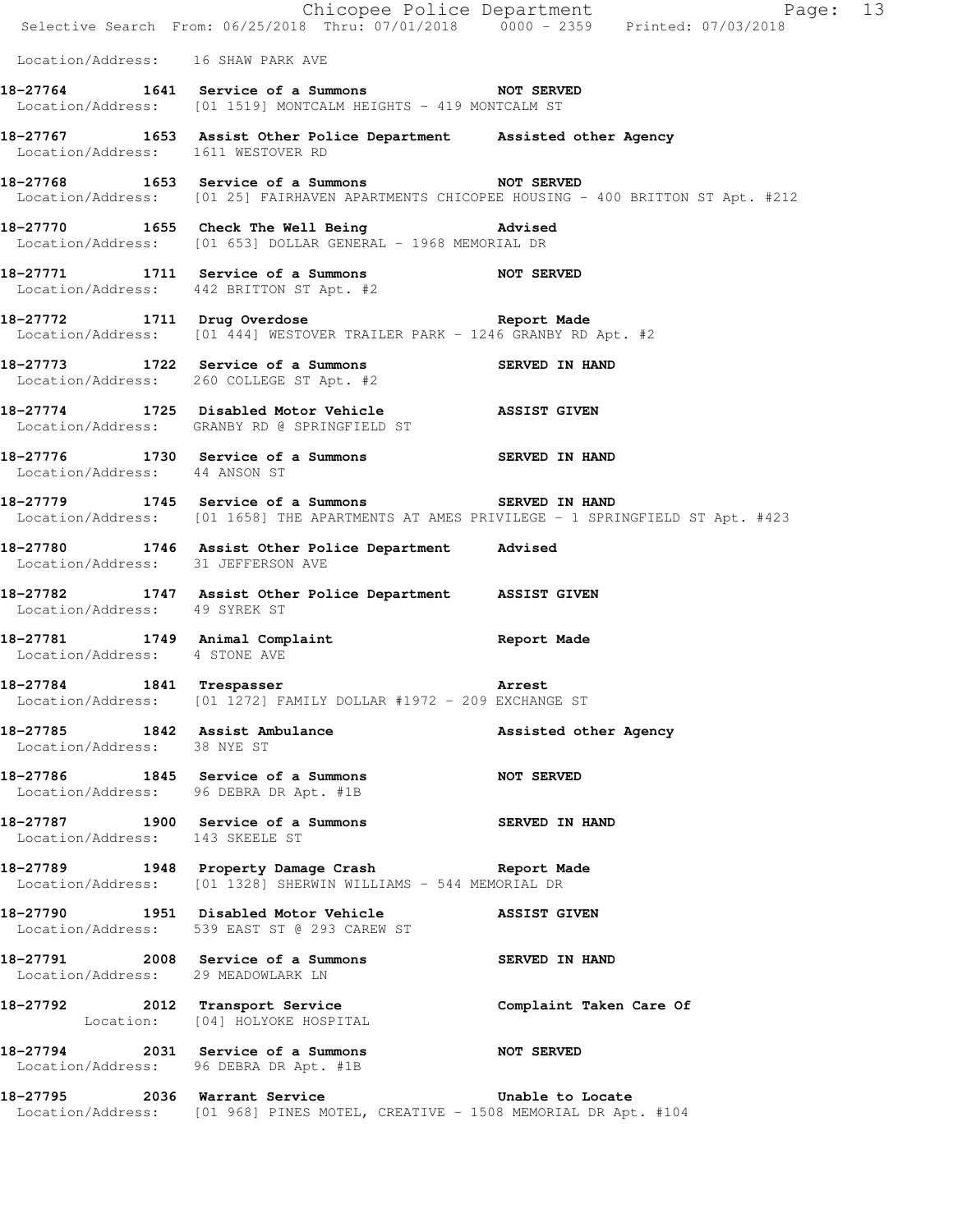|                                                                 | E Chicopee Police Department<br>Selective Search From: 06/25/2018 Thru: 07/01/2018 0000 - 2359 Printed: 07/03/2018                                        | Page: 14                                                                                   |
|-----------------------------------------------------------------|-----------------------------------------------------------------------------------------------------------------------------------------------------------|--------------------------------------------------------------------------------------------|
| Location/Address: 502 CHICOPEE ST                               | 18-27796 2108 Check The Well Being 30 Advised                                                                                                             |                                                                                            |
|                                                                 | 18-27797 2153 Service of a Summons SERVED IN HAND<br>Location/Address: 96 DEBRA DR Apt. #1B                                                               |                                                                                            |
|                                                                 | 18-27798 2157 Service of a Summons<br>Location/Address: 169 PROSPECT ST Apt. #3FL                                                                         | <b>NOT SERVED</b>                                                                          |
|                                                                 | 18-27800 2203 Larceny Complaint Past Report Made<br>Location/Address: 300 EAST MAIN ST Apt. #7D                                                           |                                                                                            |
|                                                                 | 18-27799 2204 Service of a Summons NOT SERVED                                                                                                             | Location/Address: [01 25] FAIRHAVEN APARTMENTS CHICOPEE HOUSING - 400 BRITTON ST Apt. #212 |
|                                                                 | 18-27801 2214 Service of a Summons SERVED IN HAND<br>Location/Address: [01 1519] MONTCALM HEIGHTS - 419 MONTCALM ST                                       |                                                                                            |
| Location/Address: 41 BRIERE DR                                  | 18-27803 2301 Drug Overdose 2001 2003 2010                                                                                                                |                                                                                            |
| For Date: $06/28/2018$ - Thursday                               |                                                                                                                                                           |                                                                                            |
| Location: CABOT PUB                                             | 18-27811 18-27811 0032 Motor Vehicle Stop 1912 Criminal Complaint Reque                                                                                   |                                                                                            |
|                                                                 | 18-27824 0124 Motor Vehicle Stop M/V Citation Issued<br>Location/Address: 1359 GRANBY RD @ 7 BEAUREGARD CT                                                |                                                                                            |
| Location/Address: 145 EASTERN DR                                |                                                                                                                                                           | Report Made                                                                                |
| Location/Address: 22 LONGWOOD DR                                |                                                                                                                                                           |                                                                                            |
|                                                                 | 18-27833 <a>&gt; 0208 Property Damage Crash <a>&gt; <a></a> <a>Criminal Complaint Reque<br/>Location/Address: 1230 MEMORIAL DR @ 161 IRENE ST</a></a></a> |                                                                                            |
| Location/Address: 21 PENDLETON AVE                              | 18-27837 0228 Assault & Battery Complaint Unable to Locate                                                                                                |                                                                                            |
|                                                                 | 18-27838 0229 Property Damage Crash<br>Location/Address: 1230 MEMORIAL DR @ 161 IRENE ST                                                                  | No Report Necessary                                                                        |
|                                                                 | 18-27839 (0239 Assault & Battery Complaint Report Made<br>Location/Address: 192 HAMPDEN ST Apt. #1FL                                                      |                                                                                            |
| Location/Address: MEMORIAL DR                                   |                                                                                                                                                           | Unfounded                                                                                  |
| Location/Address: 50 BERNARD ST                                 | 18-27844 0341 Assist Ambulance Nassist SIVEN                                                                                                              |                                                                                            |
|                                                                 | 18-27847 0424 Assist Ambulance<br>Location/Address: [01 146] MCKINLEY HOUSE APARTMENTS - 38 ASINOF AVE Apt. #323                                          | <b>ASSIST GIVEN</b>                                                                        |
|                                                                 | 18-27850 0442 Warrant Service<br>Location/Address: 18 BEMIS ST Apt. #3FLR                                                                                 | Unable to Locate                                                                           |
| 18-27859 0552 Disturbance                                       | Location/Address: [01 561] POLEP, J. DISTR SERVICES - 705 MEADOW ST                                                                                       | Complaint Taken Care Of                                                                    |
| Location/Address: 166 HENDRICK ST                               | 18-27866 0717 Assist Ambulance                                                                                                                            | <b>ASSIST GIVEN</b>                                                                        |
|                                                                 | 18-27868 0735 Public Service <b>18-18 Present Complete</b><br>Location/Address: [01 825] CHICOPEE DISTRICT COURT - 30 CHURCH ST                           |                                                                                            |
| 18-27869 0748 Public Service<br>Location/Address: NEW LUDLOW RD |                                                                                                                                                           | Unable to Locate                                                                           |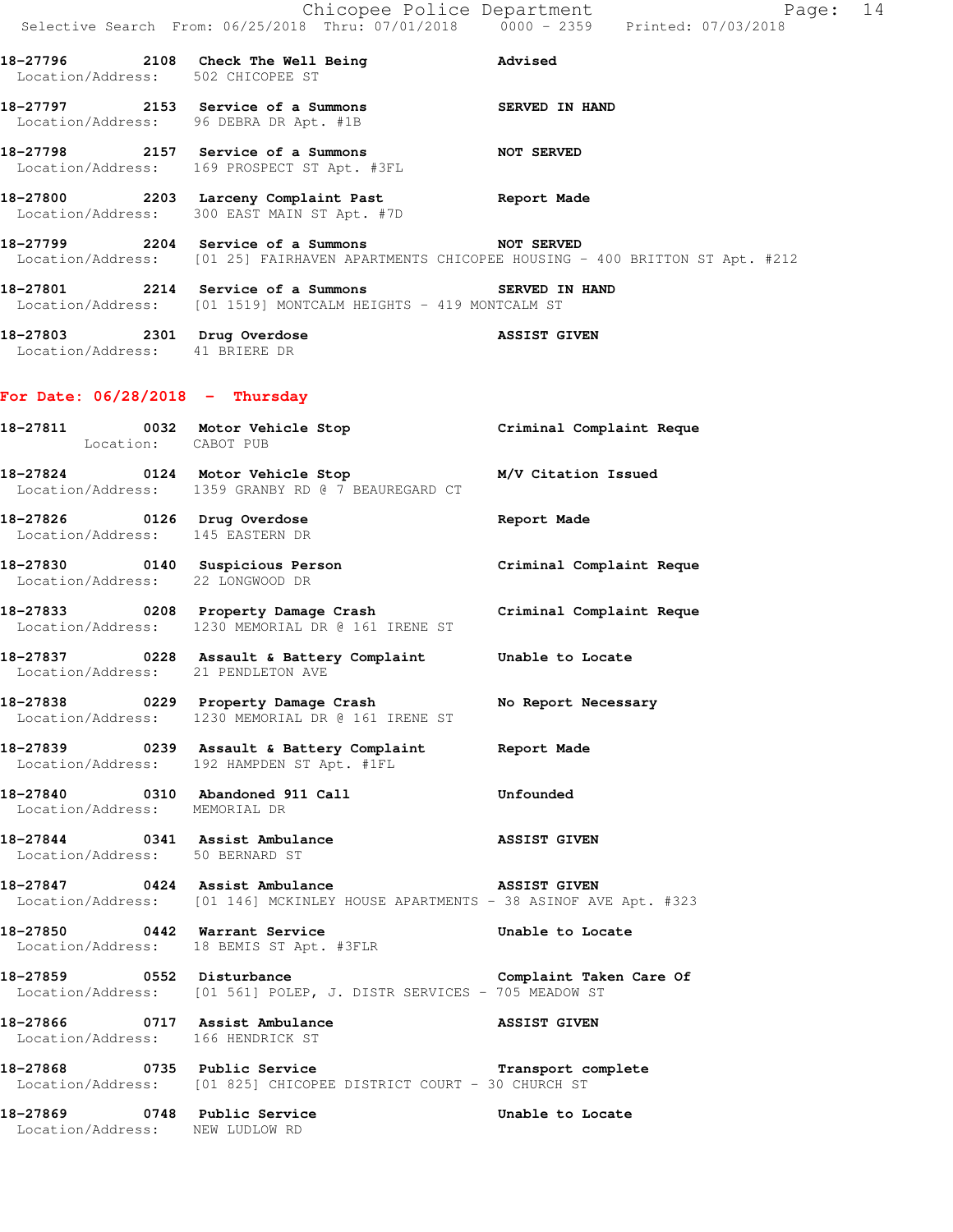**18-27870 0752 Breaking & Entering-Report Report Made**  Location/Address: [01 2008] GERALD SOURDIFFE - 48 SANDERS ST

**18-27871 0801 Property Damage Crash Report Made**  Location/Address: BURNETT RD

**18-27872 0816 Transport Service Transport complete**  Location/Address: [01 825] CHICOPEE DISTRICT COURT - 30 CHURCH ST

**18-27877 0851 Public Service Report Made**  Location/Address: [01 1020] SONNYS AUTO REPAIR - 1965 MEMORIAL DR

**18-27878 0914 MAIL RUN Complaint Taken Care Of**  Location/Address: [01 368] CITY HALL ANNEX - 274 FRONT ST

**18-27879 0918 Check The Well Being Complaint Taken Care Of**  Location/Address: [01 269] JENROSE WINES & LIQUORS - 945 CHICOPEE ST

**18-27880 0947 Traffic/Parking Complaint Complaint Taken Care Of**  Location/Address: [01 919] BIG Y WORLD CLASS MARKETS - 650 MEMORIAL DR

**18-27882 1006 Larceny Complaint Past Report Made**  Location/Address: 5 VOLPE DR Apt. #23

**18-27883 1021 Property Damage Crash Report Made**  Location/Address: [01 1191] WALMART - 591 MEMORIAL DR

18-27886 1044 Assist Ambulance **18-27886** 1044 Assisted other Agency Location: ALDENVILLE COMMONS

**18-27890 1130 Warrant Service Unable to Locate**  Location/Address: 150 RIMMON AVE

**18-27891 1134 Larceny- In Progress Report Made**  Location/Address: [01 931] TD BANK NA - 153 MEADOW ST

**18-27895 1212 Check The Well Being ASSIST GIVEN**  Location/Address: 9 JULIETTE ST

**18-27899 1248 Traffic/Parking Complaint Advised**  Location/Address: 105 LACHINE ST

**18-27901 1256 Suspicious M/V Complaint Taken Care Of**  Location/Address: GRIFFITH RD

**18-27902 1257 Neighbor/Landlord Dispute Report Made**  Location/Address: 2 DWIGHT CT Apt. #3

**18-27903 1303 Public Service Unable to Locate**  Location/Address: 76 BRITTON ST

**18-27904 1305 Criminal Harassment Advised**  Location/Address: 123 ELCON DR

**18-27905 1305 Breaking & Entering-Report Report Made**  Location/Address: 24 WORTHINGTON ST

**18-27906 1319 Traffic/Parking Complaint Advised**  Location/Address: 116 RIVERS AVE

**18-27907 1423 Investigation/DB Criminal Complaint Reque**  Location/Address: 109 SUNFLOWER AVE

**18-27910 1514 Property Damage Crash Report Made**  Location/Address: [01 578] SANDYS AUTO WORLD INC - 959 MEADOW ST

18-27911 1514 Check The Well Being **Appears Secure After Che** Location/Address: 123 SPRINGFIELD ST

**18-27912 1525 Traffic/Parking Complaint City Ordinance Violation**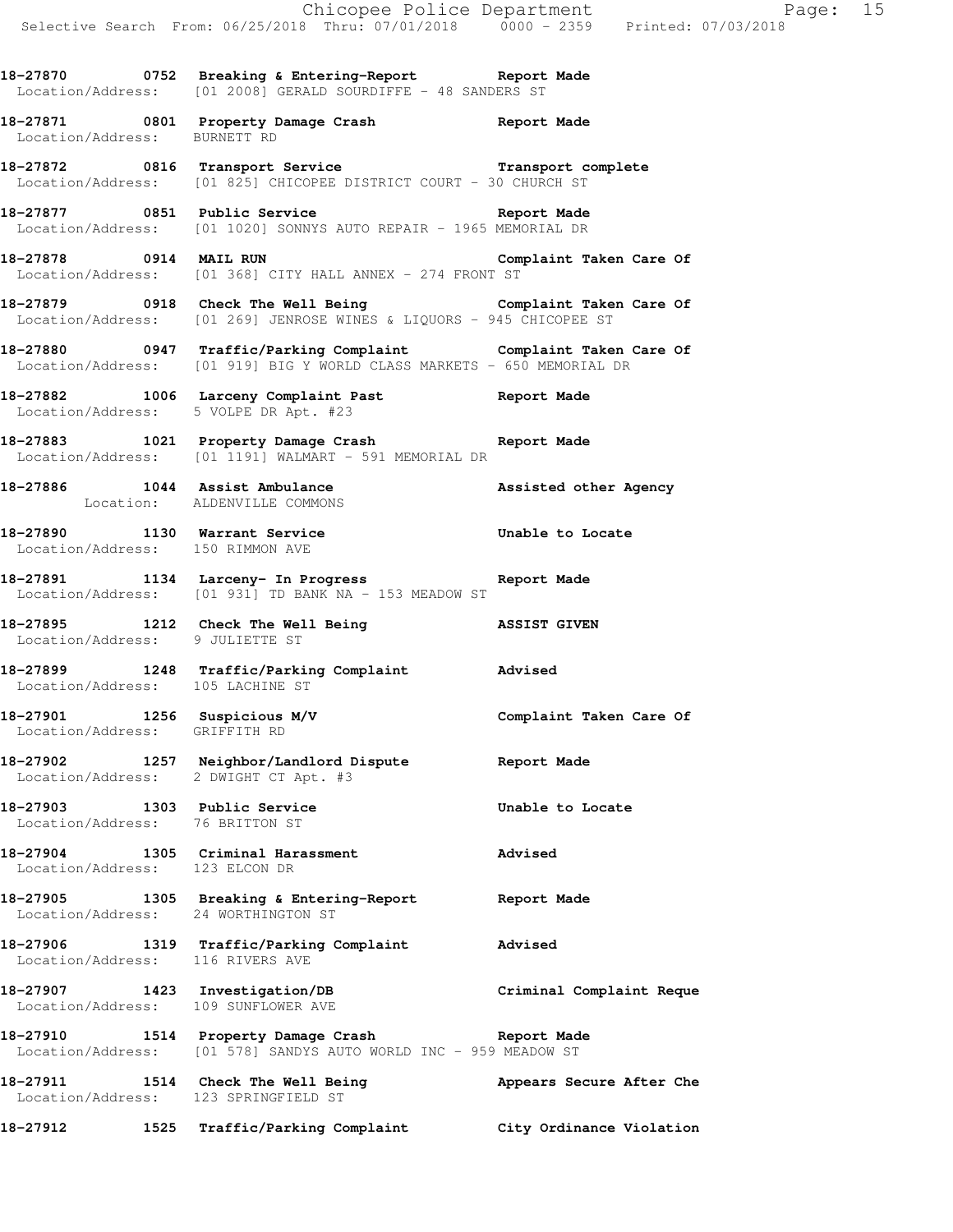|                                  | Selective Search From: 06/25/2018 Thru: 07/01/2018 0000 - 2359 Printed: 07/03/2018                                                  | Chicopee Police Department<br>Page: 16 |
|----------------------------------|-------------------------------------------------------------------------------------------------------------------------------------|----------------------------------------|
|                                  | Location/Address: LOWER PROSPECT - PROSPECT ST                                                                                      |                                        |
|                                  | 18-27916 1539 Assist Ambulance<br>Location/Address: 1 EMERY ST Apt. #1R                                                             | <b>ASSIST GIVEN</b>                    |
|                                  | 18-27917 1541 Criminal Harassment<br>Location/Address: [01 1660] 8 PIPIT DR                                                         | Advised                                |
| Location/Address: 157 MANNING ST | 18-27918 1541 Public Service 2015 18531ST GIVEN                                                                                     |                                        |
|                                  | 18-27919 1544 Check The Well Being 30 Unable to Locate<br>Location/Address: [01 638] BJS WHOLESALE FOOD WAREHOUSE - 650 MEMORIAL DR |                                        |
| Location/Address: 157 MANNING ST | 18-27920 1545 DPW/CELD/WATER NOTIFIED Complaint Taken Care Of                                                                       |                                        |
|                                  | 18-27921 1553 Property Damage Crash Report Made<br>Location/Address: [01 73] PRIDE CONVENIENCE - 363 BURNETT RD                     |                                        |
| Location/Address: 88 PONDVIEW DR | 18-27922 1558 Assist Fire                                                                                                           | <b>ASSIST GIVEN</b>                    |
|                                  | 18-27924 1558 Assist Ambulance<br>Location/Address: 333 FRONT ST Apt. #3                                                            | <b>ASSIST GIVEN</b>                    |
|                                  | 18-27923 1559 Identity Fraud/Theft Advised<br>Location/Address: 210 JOHNSON RD Apt. #8                                              |                                        |
|                                  | 18-27925 1601 Traffic/Parking Complaint Unable to Locate<br>Location/Address: 1043 CHICOPEE ST @ 31 PROSPECT ST                     |                                        |
| Location/Address: 114 RIVERS AVE | 18-27926 1608 Traffic/Parking Complaint Advised                                                                                     |                                        |
|                                  | 18-27927 1611 PRIVATE TOW/REPO Complaint Taken Care Of<br>Location/Address: [01 58] ROBB INSURANCE AGENCY INC - 411 BROADWAY        |                                        |
|                                  | 18-27928 1615 Abandoned 911 Call Call False Alarm<br>Location/Address: [01 992] CHICOPEE DEPT. OF PUBLIC WORKS - 115 BASKIN DR      |                                        |
| Location/Address: GAGNE ST       | 18-27929 1617 DPW/CELD/WATER NOTIFIED Complaint Taken Care Of                                                                       |                                        |
| 18-27930 1630 Disturbance        | Location/Address: 1302 MEMORIAL DR Apt. #4C                                                                                         | Report Made                            |
|                                  | 18-27931 1640 Traffic/Parking Complaint<br>Location/Address: MASSACHUSETTS AVE @ YELLE ST                                           | Complaint Taken Care Of                |
| Location/Address: 19 SOMERSET RD | 18-27932 1641 Larceny Complaint Past Report Made                                                                                    |                                        |
| 18-27933 1643 Warrant Service    | Location/Address: [01 368] CITY HALL ANNEX - 274 FRONT ST                                                                           | <b>Arrest</b>                          |
| 18-27934 1644 Public Service     | Location/Address: 735 MEMORIAL DR Apt. #33                                                                                          | <b>ASSIST GIVEN</b>                    |
| Location/Address: SHAWINIGAN DR  | 18-27935 1646 Property Damage Crash                                                                                                 | Unable to Locate                       |
|                                  | 18-27936 1655 DPW/CELD/WATER NOTIFIED Complaint Taken Care Of<br>Location/Address: MASSACHUSETTS AVE @ YELLE ST                     |                                        |
|                                  | 18-27938 1715 Property Damage Crash Report Made<br>Location/Address: [01 276] SUNOCO A PLUS MINI MART - 1031 CHICOPEE ST            |                                        |
| Location/Address:                | 18-27939 1717 DPW/CELD/WATER NOTIFIED ASSIST GIVEN<br>31 BLANCHE ST                                                                 |                                        |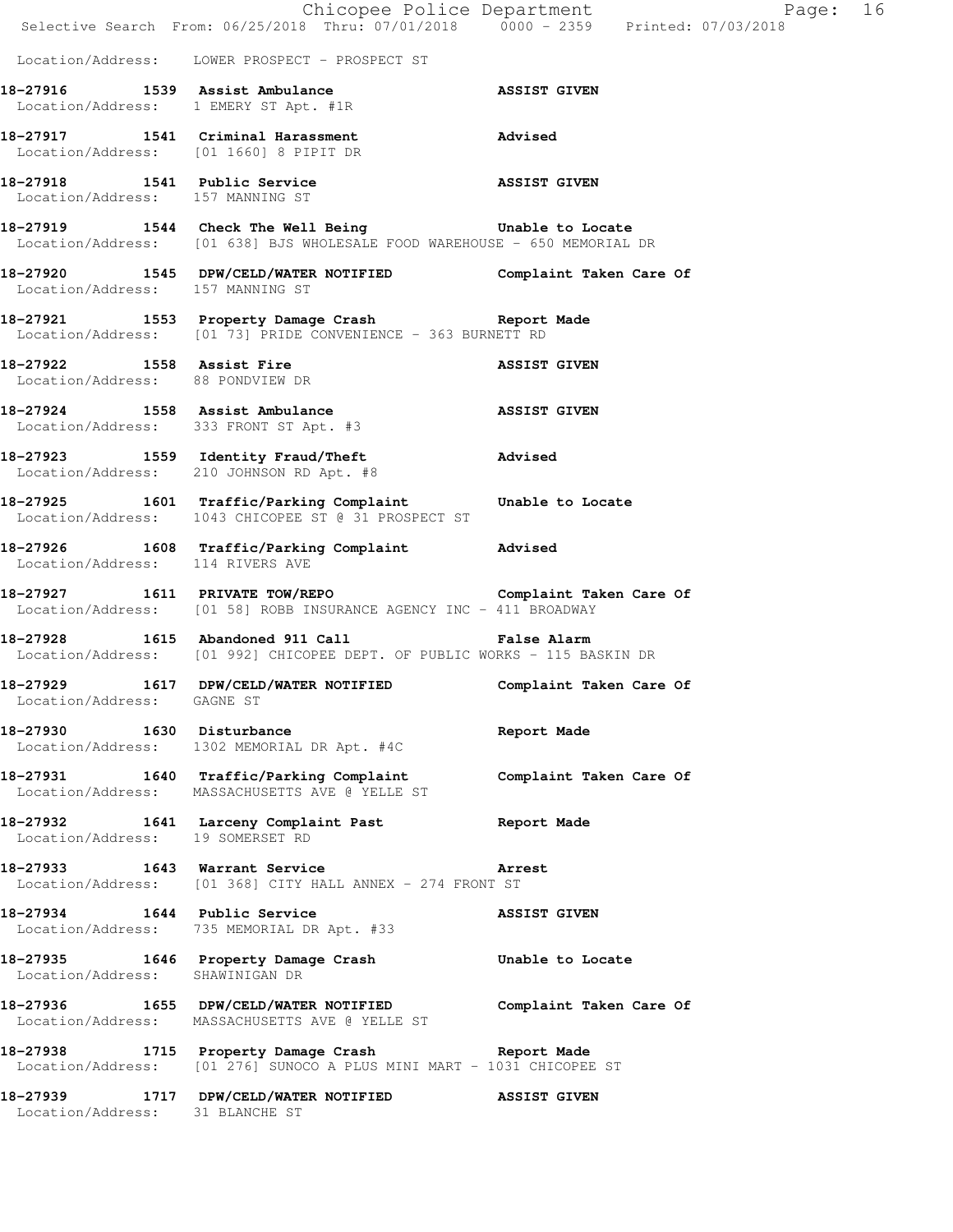|                                                                     |                                                                                                                                 | Page: 17<br>Selective Search From: 06/25/2018 Thru: 07/01/2018 0000 - 2359 Printed: 07/03/2018 |
|---------------------------------------------------------------------|---------------------------------------------------------------------------------------------------------------------------------|------------------------------------------------------------------------------------------------|
|                                                                     | 18-27940 1726 Larceny Complaint Past Report Made<br>Location/Address: [01 1520] MONTCALM HEIGHTS - 185 NEW LUDLOW RD Apt. #305L |                                                                                                |
|                                                                     | 18-27941 1729 Traffic/Parking Complaint<br>Location/Address: 255 PADGETTE ST @ 1000 SHERIDAN ST                                 | <b>Advised</b>                                                                                 |
|                                                                     | 18-27942 1755 Check The Well Being 38SIST GIVEN<br>Location/Address: 80 COLUMBA ST Apt. #1C                                     |                                                                                                |
| Location/Address: 60 PROSPECT ST                                    | 18-27943 1758 Service of a Summons SERVED IN HAND                                                                               |                                                                                                |
|                                                                     | 18-27947 1814 Prisoner Lunch Complaint Taken Care Of<br>Location/Address: [01 413] FALLS PIZZA - 103 MAIN ST                    |                                                                                                |
| Location/Address: 140 NEWBURY ST                                    | 18-27948 1815 Service of a Summons                                                                                              | SERVED IN HAND                                                                                 |
|                                                                     | 18-27949 1817 Larceny Complaint Past Report Made<br>Location/Address: [01 1191] WALMART - 591 MEMORIAL DR                       |                                                                                                |
| 18-27950 1821 Public Service                                        | 18-27950 1821 Public Service<br>Location/Address: 189 CENTER ST Apt. #2B                                                        | Advised                                                                                        |
|                                                                     | 18-27951 1831 Check The Well Being 6 Unable to Locate<br>Location/Address: [01 968] PINES MOTEL, CREATIVE - 1508 MEMORIAL DR    |                                                                                                |
|                                                                     | 18-27953 1849 Personal Injury Crash 18-27953<br>Location/Address: 97 BROADWAY @ 3 EAST ST                                       |                                                                                                |
|                                                                     | 18-27954 1901 Property Damage Crash<br>Location/Address: 12 CLARENDON AVE @ 339 CHICOPEE ST                                     | Criminal Complaint Reque                                                                       |
| Location/Address: 861 CHICOPEE ST                                   | 18-27955 1905 Property Damage Crash Report Made                                                                                 |                                                                                                |
| Location/Address: 29 MEADOWLARK LN                                  | 18-27956 1906 Warrant Service                                                                                                   | Unable to Locate                                                                               |
| Location/Address: 200 MEMORIAL DR                                   | 18-27958 1912 Motor Vehicle Stop 30 Advised                                                                                     |                                                                                                |
| 18-27959 1917 Warrant Service<br>Location/Address: 29 MEADOWLARK LN |                                                                                                                                 | Unable to Locate                                                                               |
|                                                                     | 18-27960 1942 Disabled Motor Vehicle ASSIST GIVEN<br>Location/Address: [01 426] ARBORS (THE) AT CHICOPEE - 929 MEMORIAL DR      |                                                                                                |
| Location/Address: 541 SPRINGFIELD ST                                | 18-27961 1944 Keep The Peace-Others 2011 Arrest                                                                                 |                                                                                                |
|                                                                     | 18-27962 2014 Suspicious Person advised<br>Location/Address: [01 1191] WALMART - 591 MEMORIAL DR                                |                                                                                                |
|                                                                     | 18-27963 2018 Identity Fraud/Theft<br>Location/Address: 218 PROSPECT ST                                                         | Report Made                                                                                    |
| Location/Address: 5 NEWELL ST                                       | 18-27964 2019 Assault & Battery Complaint Report Made                                                                           |                                                                                                |
| 18-27965 2027 Disturbance<br>Location/Address: 721 CHICOPEE ST      |                                                                                                                                 | Unfounded                                                                                      |
| 18-27966 2040 Disturbance                                           | Location/Address: 96 DEBRA DR Apt. #4FL                                                                                         | Advised                                                                                        |
| Location/Address: VALLEY VIEW CT                                    | 18-27967 2055 Fireworks Complaint                                                                                               | Unfounded                                                                                      |
| 18-27968 2100 Undesirable                                           | Location/Address: [01 1196] SHELL - 95 WEST ST                                                                                  | Unable to Locate                                                                               |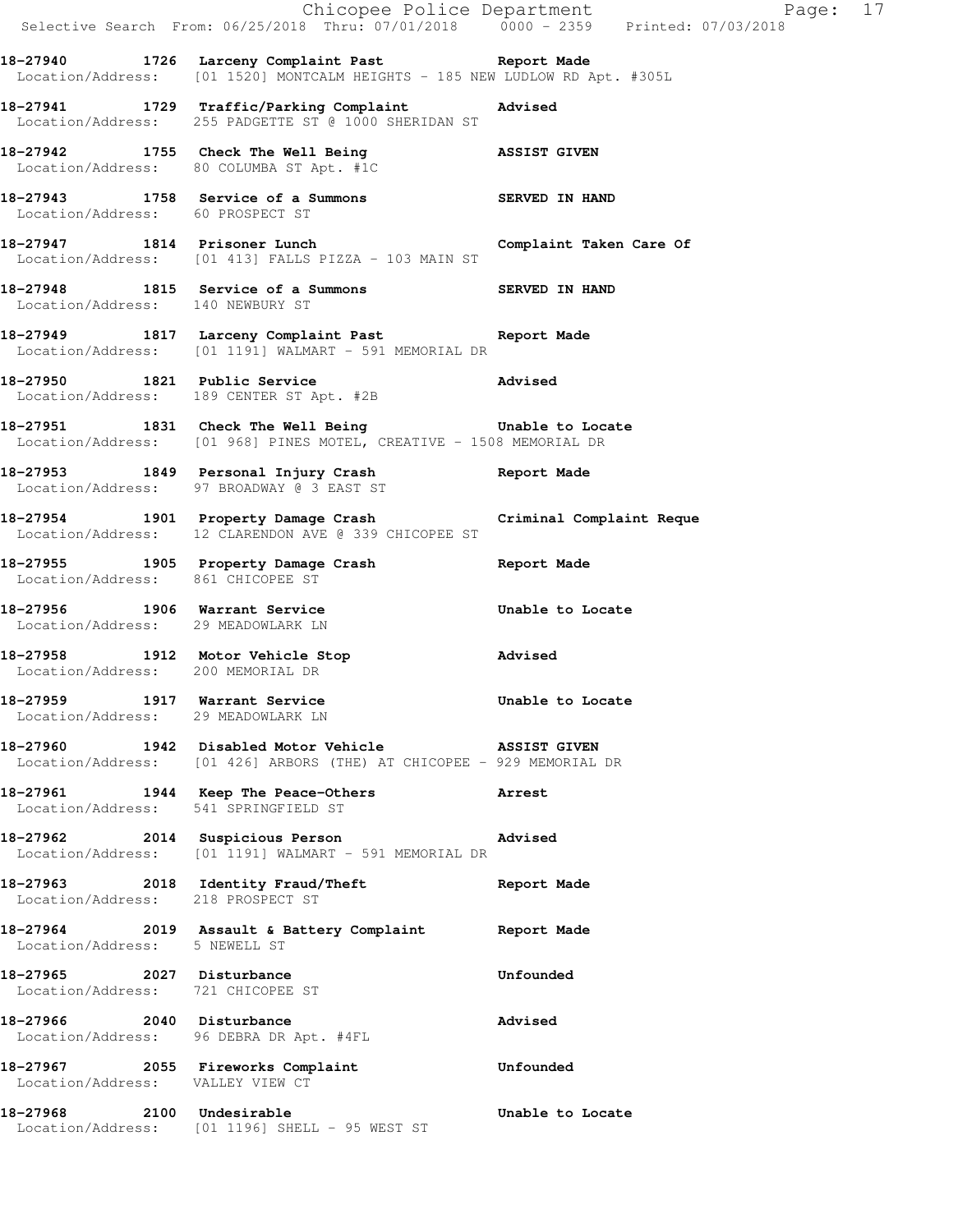**18-27969 2107 Fireworks Complaint Unable to Locate** 

Location/Address: MARY LU DR

**18-27972 2118 Breaking & Entering-Report Report Made**  Location/Address: 78 OHIO AVE **18-27970 2120 Property Damage Crash Report Made**  Location/Address: [01 728] MCDONALDS - 1460 MEMORIAL DR **18-27971 2120 Check The Well Being Complaint Taken Care Of**  Location/Address: 110 HAFEY ST **18-27974 2156 Animal Complaint Complaint Taken Care Of**  Location/Address: 106 ELMER DR **18-27976 2253 Motor Vehicle Stop M/V Citation Issued**  Location/Address: [01 659] UNIQUE MOTORS - 1021 MEMORIAL DR **18-27977 2253 Undesirable Complaint Taken Care Of**  Location/Address: [01 276] SUNOCO A PLUS MINI MART - 1031 CHICOPEE ST **18-27978 2254 Assist Ambulance ASSIST GIVEN**  Location/Address: 65 WOODCREST CIR 18-27979 2256 Disturbance **Complaint Taken Care Of**  Location/Address: 89 ACADEMY ST **18-27981 2352 Disturbance Complaint Taken Care Of**  Location/Address: [01 2049] SUPER SAVER LAUNDROMAT - 199 EXCHANGE ST **For Date: 06/29/2018 - Friday 18-27984 0031 Suspicious M/V Advised**  Location/Address: [01 847] RAY ASH PARK - 52 ARCADE ST **18-27985 0031 Disturbance Advised**  Location/Address: [01 718] CVS 693 - 1616 MEMORIAL DR **18-27986 0038 Disturbance Unfounded**  Location/Address: 183 EXCHANGE ST PERKI @ 39 PERKINS ST **18-27991 0059 Disturbance Unable to Locate**  Location/Address: [01 1578] DOC'S PLACE - 1264 GRANBY RD **18-27996 0110 Suspicious Person Complaint Taken Care Of**  Location/Address: [01 1196] SHELL - 95 WEST ST **18-27997 0113 Disturbance Complaint Taken Care Of**  Location/Address: [01 276] SUNOCO A PLUS MINI MART - 1031 CHICOPEE ST **18-27998 0115 Check The Well Being Unable to Locate**  Location/Address: 67 EDWARD ST **18-27999 0132 Suspicious Person Advised**  Location/Address: [01 1272] FAMILY DOLLAR #1972 - 209 EXCHANGE ST **18-28002 0136 Disturbance Advised**  Location/Address: [01 728] MCDONALDS - 1460 MEMORIAL DR **18-28003 0151 Motor Vehicle Stop M/V Citation Issued**  Location/Address: 781 CHICOPEE ST @ 13 OLIVINE ST **18-28004 0152 Motor Vehicle Stop M/V Citation Issued**  Location/Address: [01 426] ARBORS (THE) AT CHICOPEE - 929 MEMORIAL DR

**18-28006 0204 Check The Well Being Appears Secure After Che**  Location/Address: 76 MARGUERITE ST

**18-28008 0214 Suspicious M/V Advised**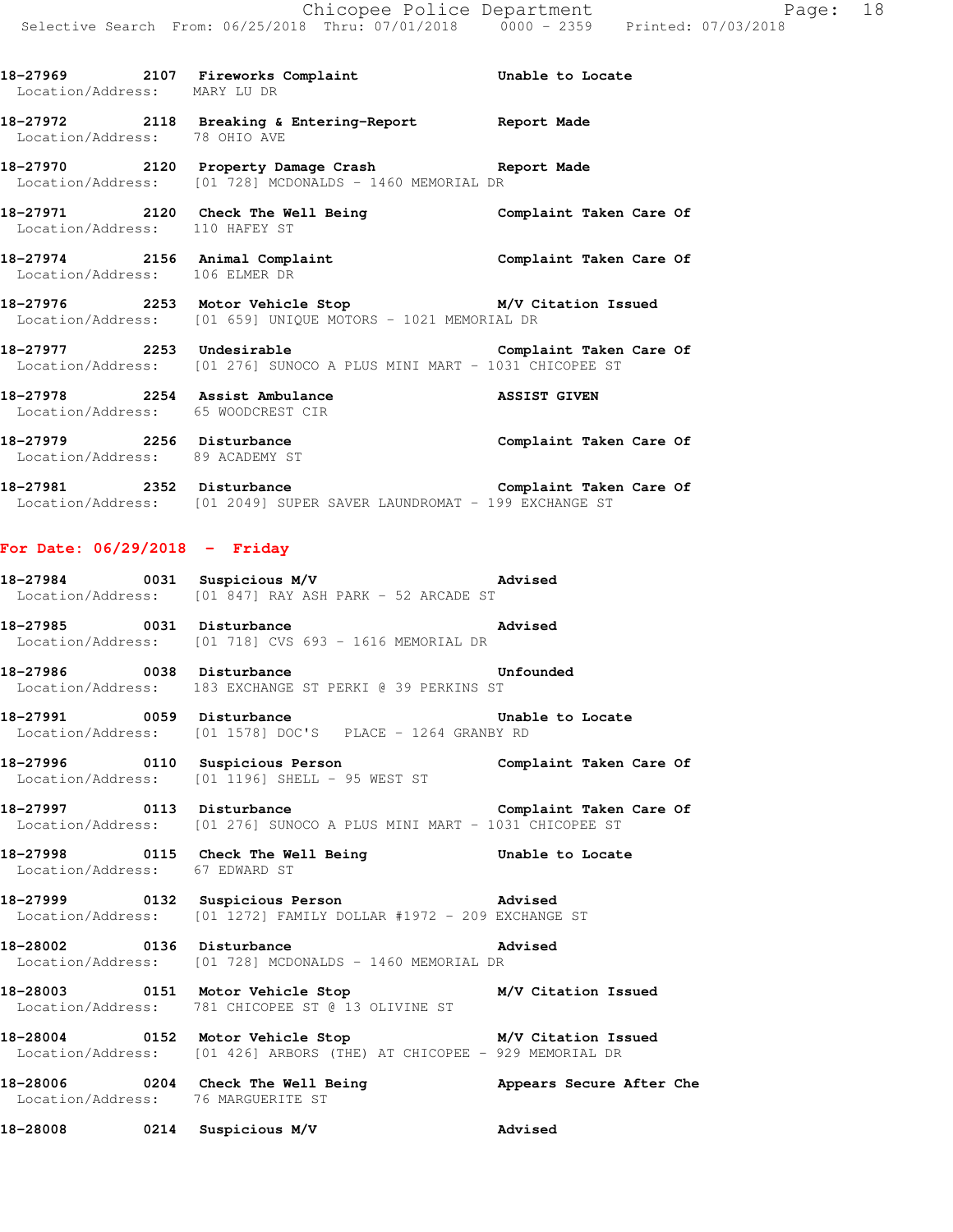|                                   |                                                                                                                             | Chicopee Police Department<br>Selective Search From: 06/25/2018 Thru: 07/01/2018 0000 - 2359 Printed: 07/03/2018<br>Page: 19 |  |
|-----------------------------------|-----------------------------------------------------------------------------------------------------------------------------|------------------------------------------------------------------------------------------------------------------------------|--|
|                                   | Location/Address: [01 882] VIEW STREET TAVERN - 13 VIEW ST                                                                  |                                                                                                                              |  |
|                                   | 18-28009 0216 Motor Vehicle Stop 30 Advised<br>Location/Address: [01 1298] ONDRICK NATURAL EARTH - 729 FULLER RD            |                                                                                                                              |  |
|                                   | 18-28013 0246 Suspicious M/V Advised<br>Location/Address: [01 728] MCDONALDS - 1460 MEMORIAL DR                             |                                                                                                                              |  |
|                                   | 18-28023 0312 Motor Vehicle Stop M/V Citation Issued<br>Location/Address: [01 671] PLANET FITNESS - 1183 MEMORIAL DR        |                                                                                                                              |  |
|                                   | 18-28024 0313 Suspicious M/V advised<br>Location/Address: [01 276] SUNOCO A PLUS MINI MART - 1031 CHICOPEE ST               |                                                                                                                              |  |
|                                   | 18-28026 0338 Motor Vehicle Stop M/V Citation Issued<br>Location/Address: [01 1027] DUNKIN DONUTS - 820 MEMORIAL DR         |                                                                                                                              |  |
|                                   | 18-28028 		 0352 Motor Vehicle Stop 		 M/V Citation Issued<br>Location/Address: [01 865] UNIQUE AUTO INC - 40 PROSPECT ST   |                                                                                                                              |  |
| Location: VETERAN BRIDGE          | 18-28029 0354 Motor Vehicle Stop M/V Citation Issued                                                                        |                                                                                                                              |  |
| Location/Address: 55 EMPIRE ST    | 18-28033 0417 Motor Vehicle Stop M/V Citation Issued                                                                        |                                                                                                                              |  |
|                                   | 18-28034 0418 Motor Vehicle Stop M/V Citation Issued<br>Location/Address: 159 MEADOW ST @ 15 CAROLINE ST                    |                                                                                                                              |  |
| Location: VETERAN BRIDGE          | 18-28035 0423 Motor Vehicle Stop M/V Citation Issued                                                                        |                                                                                                                              |  |
|                                   | 18-28037 0435 Assist Ambulance 18-28037 ASSIST GIVEN<br>Location/Address: 16 CHARLES ST Apt. #3FLL                          |                                                                                                                              |  |
|                                   | 18-28040 0446 Motor Vehicle Stop M/V Citation Issued<br>Location/Address: [01 660] OCEAN STATE JOB LOT - 1451 MEMORIAL DR   |                                                                                                                              |  |
|                                   | 18-28045 0503 Motor Vehicle Stop M/V Citation Issued<br>Location/Address: [01 968] PINES MOTEL, CREATIVE - 1508 MEMORIAL DR |                                                                                                                              |  |
|                                   | 18-28047 0507 Motor Vehicle Stop M/V Citation Issued<br>Location/Address: 593 CHICOPEE ST @ 21 NASSAU ST                    |                                                                                                                              |  |
|                                   | 18-28050 0522 Motor Vehicle Stop<br>Location/Address: 43 PROSPECT ST @ 99 YELLE ST                                          | M/V Citation Issued                                                                                                          |  |
|                                   | 18-28051 0529 Motor Vehicle Stop<br>Location/Address: 955 MONTGOMERY ST @ 475 DALE ST                                       | M/V Citation Issued                                                                                                          |  |
|                                   | 18-28052 0548 Motor Vehicle Stop<br>Location/Address: 33 YELLE ST @ 14 SIMARD DR                                            | Advised                                                                                                                      |  |
| Location/Address: SHERIDAN ST     | 18-28054 0600 Traffic Assignment                                                                                            | Complaint Taken Care Of                                                                                                      |  |
| Location/Address: SHERIDAN ST     | 18-28055 0603 Traffic Assignment                                                                                            | Complaint Taken Care Of                                                                                                      |  |
| Location/Address: 615 SHERIDAN ST | 18-28056 0610 Motor Vehicle Stop                                                                                            | M/V Citation Issued                                                                                                          |  |
| Location/Address: SHERIDAN ST     | 18-28057 0617 Motor Vehicle Stop                                                                                            | M/V Citation Issued                                                                                                          |  |
| Location/Address: 19 DOUGLAS CIR  | 18-28058 0622 Service of a Summons                                                                                          | NOT SERVED                                                                                                                   |  |
|                                   | 18-28059 0628 Service of a Summons<br>Location/Address: 561 CHICOPEE ST Apt. #4                                             | NOT SERVED                                                                                                                   |  |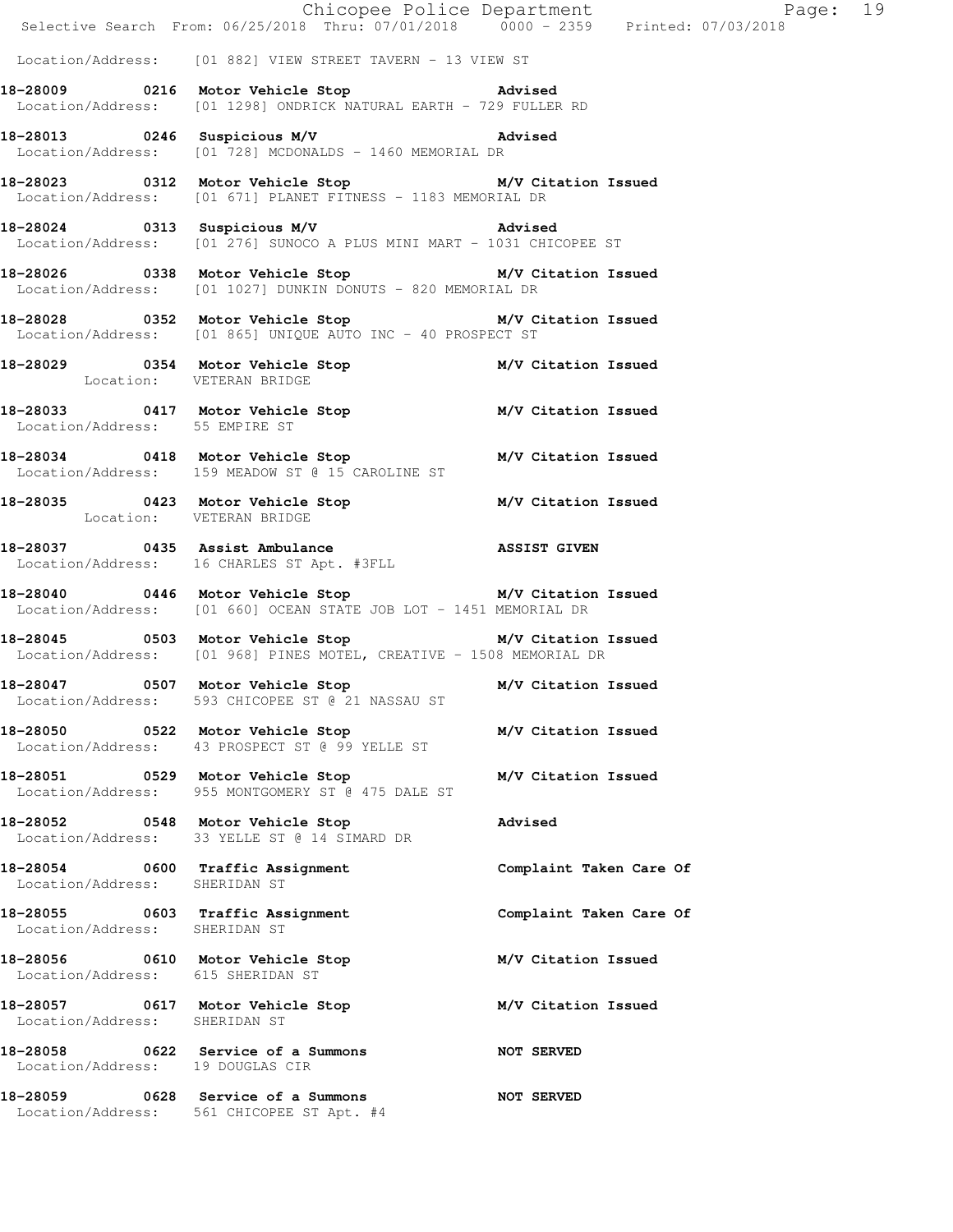|                                    |                                                                                                                                                           | Chicopee Police Department<br>Selective Search From: 06/25/2018 Thru: 07/01/2018 0000 - 2359 Printed: 07/03/2018 |  |
|------------------------------------|-----------------------------------------------------------------------------------------------------------------------------------------------------------|------------------------------------------------------------------------------------------------------------------|--|
|                                    | 18-28061 0634 Service of a Summons SERVED IN HAND<br>Location/Address: 1195 GRATTAN ST Apt. #2FL                                                          |                                                                                                                  |  |
|                                    | 18-28062 0638 Service of a Summons NOT SERVED<br>Location/Address: [01 1100] BURY APARTMENTS CHICOPEE HOUSING - 335 EAST MAIN ST Apt. #D                  |                                                                                                                  |  |
|                                    | 18-28063 0644 Motor Vehicle Stop M/V Citation Issued<br>Location/Address: 495 SHERIDAN ST                                                                 |                                                                                                                  |  |
|                                    | 18-28064 0659 Motor Vehicle Stop Advised<br>Location/Address: [01 1812] DRESS VAULT - 124 CABOT ST                                                        |                                                                                                                  |  |
|                                    | 18-28066 0703 Motor Vehicle Stop Movised<br>Location/Address: 695 SHERIDAN ST                                                                             |                                                                                                                  |  |
| Location/Address: 83 BONNER ST     | 18-28067 0703 Service of a Summons NOT SERVED                                                                                                             |                                                                                                                  |  |
|                                    | 18-28068 0708 Animal Complaint 18-28068 0708 Complaint Taken Care Of<br>Location/Address: [01 392] ST STANISLAUS SCHOOL - 611 FRONT ST Apt. #2FL          |                                                                                                                  |  |
| Location/Address: 51 WALTER ST     | 18-28070 0729 Warrant Service 2008 Arrest                                                                                                                 |                                                                                                                  |  |
|                                    | 18-28071 0802 Car Wash Complaint Taken Care Of<br>Location/Address: [01 448] SOFT TOUCH AUTO WASH - 1469 GRANBY RD                                        |                                                                                                                  |  |
|                                    | 18-28073 0814 Traffic/Parking Complaint Complaint Taken Care Of<br>Location/Address: [01 1577] CHICOPEE MARKETPLACE (CENTRO PROPERTIES) - 591 MEMORIAL DR |                                                                                                                  |  |
| Location/Address: 268 FLETCHER CIR | 18-28074 0816 Firearms Investigation Report Made                                                                                                          |                                                                                                                  |  |
|                                    | 18-28075 0819 Traffic/Parking Complaint Complaint Taken Care Of<br>Location/Address: [01 670] CUMBERLAND FARMS - 1061 MEMORIAL DR                         |                                                                                                                  |  |
|                                    | 18-28076 0820 Transport Service <b>18-28076</b> Transport complete<br>Location/Address: [01 825] CHICOPEE DISTRICT COURT - 30 CHURCH ST                   |                                                                                                                  |  |
|                                    | 18-28079 0837 Assist Other Police Department ASSIST GIVEN<br>Location/Address: 17 STEARNS TER                                                             |                                                                                                                  |  |
|                                    | 18-28080 0904 Motor Vehicle Stop Contracts and Motor Vehicle Stop<br>Location/Address: 161 CHICOPEE ST @ 11 WILSON AVE                                    |                                                                                                                  |  |
|                                    | 18-28083 0942 Assist Ambulance Complaint Taken Care Of<br>Location/Address: [01 1348] KIRBY SCHOOLHOUSE CONDOMINIUMS - 90 MCKINSTRY AVE Apt. #310         |                                                                                                                  |  |
| Location/Address: 359 EAST MAIN ST | 18-28084 0959 Property Damage Crash Report Made                                                                                                           |                                                                                                                  |  |
|                                    | 18-28085 1000 Stolen M/V L/P Report 1000 Stolen M<br>Location/Address: [01 1950] ENTERPRISE RENT A CAR - 70 FULLER RD                                     |                                                                                                                  |  |
|                                    | 18-28086 1020 Motor Vehicle Stop M/V Citation Issued<br>Location/Address: [01 670] CUMBERLAND FARMS - 1061 MEMORIAL DR                                    |                                                                                                                  |  |
| Location/Address: 43 NYE ST        | 18-28087 1020 Criminal Harassment Report Made                                                                                                             |                                                                                                                  |  |
|                                    | 18-28088 1032 Motor Vehicle Stop M/V Citation Issued<br>Location/Address: 1041 MEMORIAL DR @ 591 PENDLETON AVE                                            |                                                                                                                  |  |
|                                    | 18-28089 1032 Motor Vehicle Stop Criminal Complaint Reque<br>Location/Address: 682 MEADOW ST @ 209 MEETINGHOUSE RD                                        |                                                                                                                  |  |
| Location/Address: 32 GARDNER RD    | 18-28091 1033 Identity Fraud/Theft 18-28091                                                                                                               |                                                                                                                  |  |
|                                    | 18-28090 1034 MAIL RUN<br>Location/Address: [01 368] CITY HALL ANNEX - 274 FRONT ST                                                                       | Complaint Taken Care Of                                                                                          |  |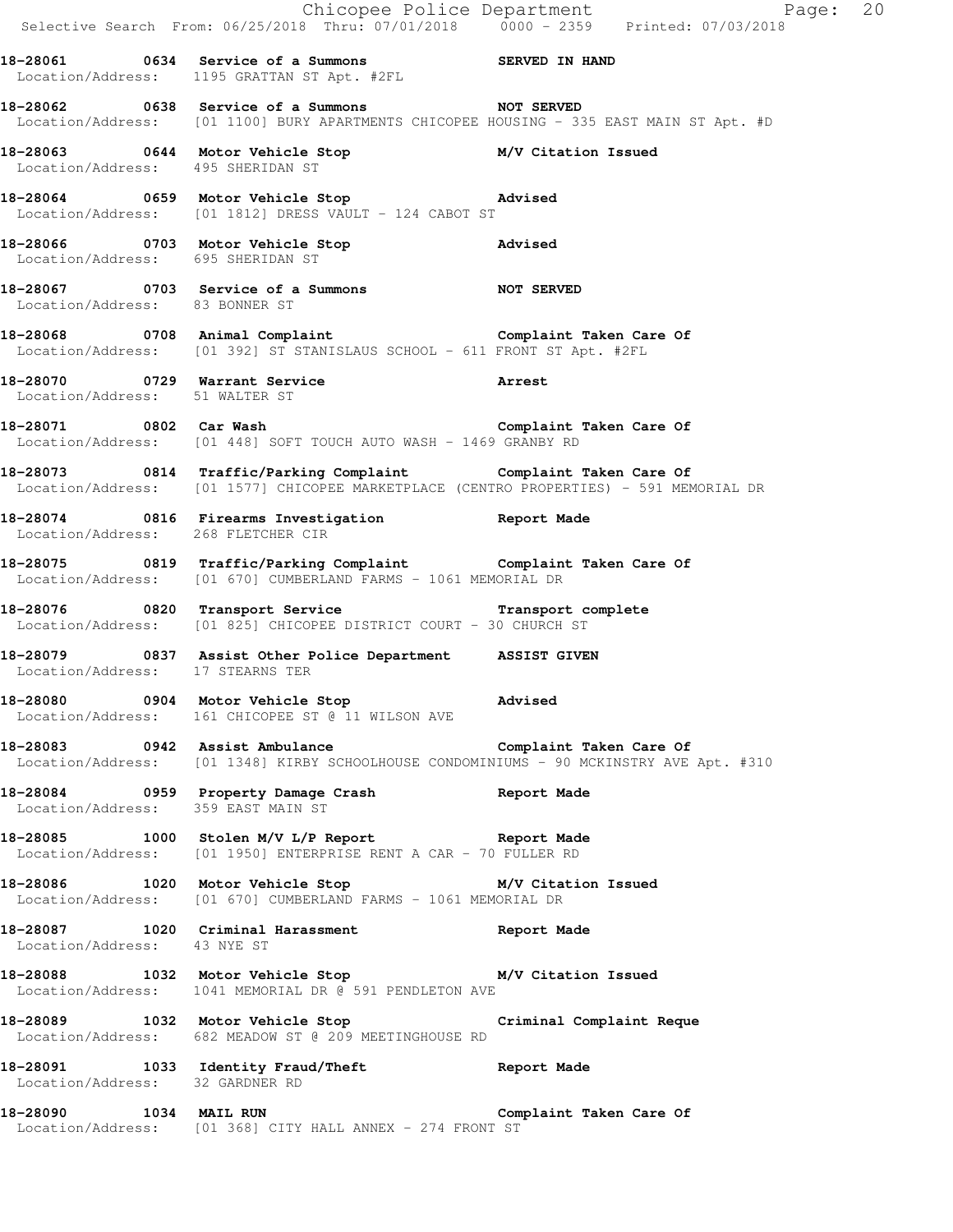**18-28093 1052 Breaking & Entering-Report Officer Canceled** 

 Location/Address: 107 CLARENDON AVE **18-28094 1054 Breaking & Entering-Report Report Made**  Location/Address: [01 1730] METRO JEEP SALES AND SERVICE (BERTERA) - 650C MEMORIAL DR **18-28096 1100 Traffic/Parking Complaint M/V Citation Issued**  Location/Address: [01 1191] WALMART - 591 MEMORIAL DR **18-28097 1108 Property Damage Crash Report Made**  Location/Address: [01 670] CUMBERLAND FARMS - 1061 MEMORIAL DR **18-28098 1129 Motor Vehicle Stop M/V Citation Issued**  Location/Address: [01 1027] DUNKIN DONUTS - 820 MEMORIAL DR **18-28101 1132 Criminal Harassment Advised**  Location/Address: 89 ROCHESTER ST **18-28102 1141 Check The Well Being Advised**  Location/Address: 19 ELMER DR **18-28104 1202 Stolen M/V L/P Report Report Made**  Location/Address: CASINO AVE **18-28105 1206 Disturbance Advised**  Location/Address: [01 1191] WALMART - 591 MEMORIAL DR **18-28106 1217 Disabled Motor Vehicle Complaint Taken Care Of**  Location/Address: [01 1197] BRIDAL CORNER - 720 MEMORIAL DR **18-28108 1241 Motor Vehicle Stop M/V Citation Issued**  Location/Address: 239 BEAUCHAMP TER **18-28109 1245 Property Damage Crash Advised**  Location/Address: [01 644] STOP & SHOP SUPERMARKET - 672 MEMORIAL DR **18-28110 1257 Harassing Phone Calls Report Made**  Location/Address: [01 1621] CHIPOTE MEXICAN GRILLE - 530 MEMORIAL DR **18-28112 1322 Traffic/Parking Complaint Complaint Taken Care Of**  Location/Address: [01 1577] CHICOPEE MARKETPLACE (CENTRO PROPERTIES) - 591 MEMORIAL DR **18-28113 1333 Property Damage Crash Report Made**  Location/Address: EXIT 3 - CHICOPEE ST @ INTERSTATE 391 **18-28114 1346 Transport Service ASSIST GIVEN**  Location/Address: [01 825] CHICOPEE DISTRICT COURT - 30 CHURCH ST **18-28115 1401 Animal Complaint Complaint Taken Care Of**  Location/Address: [01 1252] MARSHALL'S - 591P MEMORIAL DR **18-28356 1410 Motor Vehicle Stop M/V Citation Issued**  Location/Address: 1360 MEMORIAL DR @ 27 STREIBER DR **18-28117 1414 Check The Well Being Advised**  Location/Address: [01 1712] HOLMES/COSME RESIDENCE - 59 ASSELIN ST **18-28118 1415 Property Damage Crash Report Made**  Location/Address: [01 287] TEDDY BEAR POOLS & SPAS - 41 EAST ST **18-28119 1419 Disturbance Report Made**  Location/Address: [01 853] WISNIOWSKI PARK - 14 SPRUCE ST **18-28120 1422 Traffic/Parking Complaint Complaint Taken Care Of**  Location/Address: [01 1811] RESTAURANT DEPOT - 123 FIRST AVE **18-28121 1424 Drug/Narcotic Activity Complaint Taken Care Of** 

Location/Address: [01 274] ROGERS PLACE - 1016 CHICOPEE ST

**18-28358 1428 Motor Vehicle Stop M/V Citation Issued**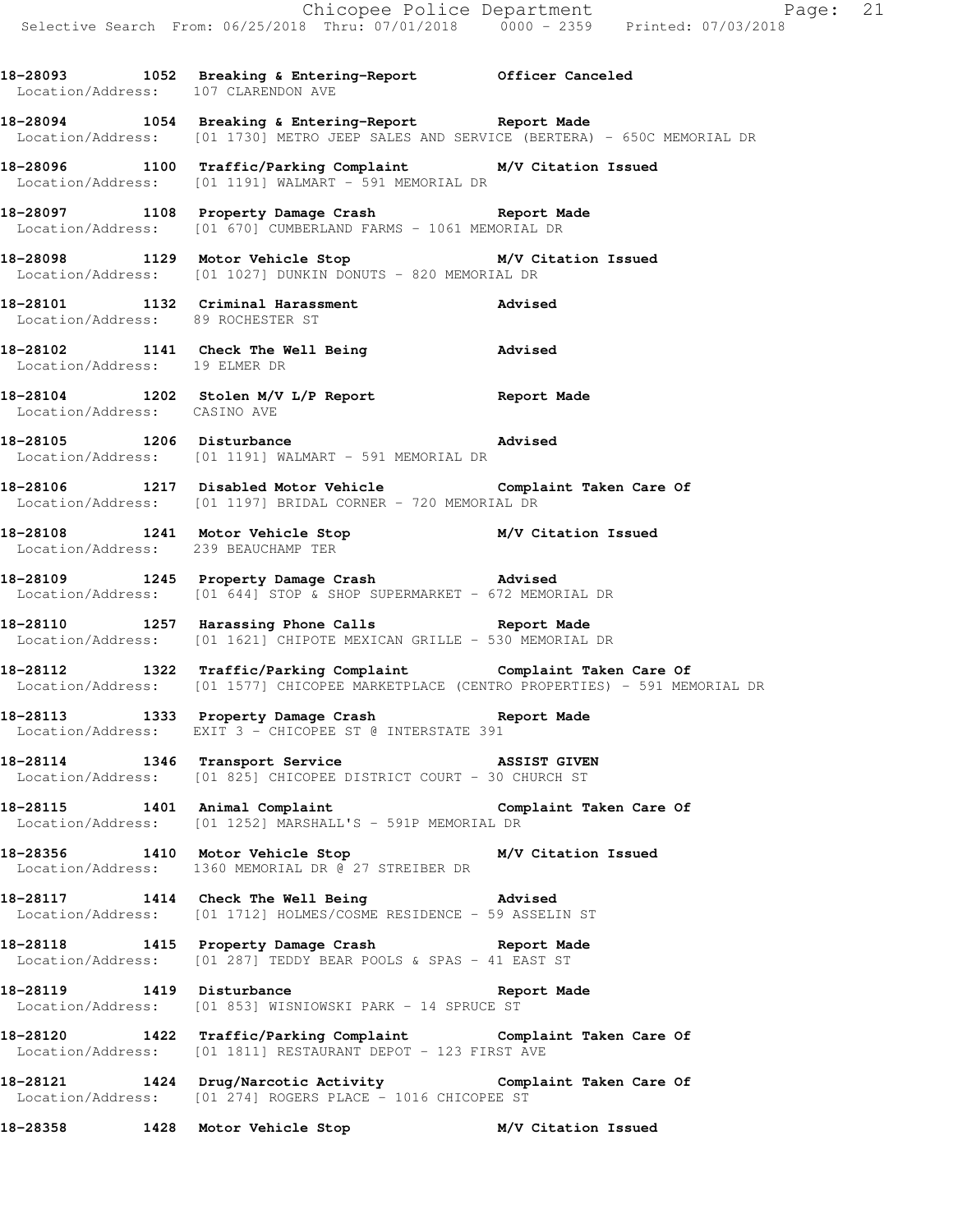|                                                                   | E Chicopee Police Department<br>Selective Search From: 06/25/2018 Thru: 07/01/2018 0000 - 2359 Printed: 07/03/2018                          | Page: 22                |
|-------------------------------------------------------------------|---------------------------------------------------------------------------------------------------------------------------------------------|-------------------------|
|                                                                   | Location/Address: MEMORIAL DR @ LYNN AVE                                                                                                    |                         |
|                                                                   | 18-28359 1454 Motor Vehicle Stop M/V Citation Issued<br>Location/Address: 120 MEMORIAL DR @ 3 MONTGOMERY ST                                 |                         |
|                                                                   | 18-28125 1456 Missing Person <b>18-28125</b> Complaint Taken Care Of<br>Location/Address: [01 1984] CHD - 142 CASINO AVE                    |                         |
|                                                                   | 18-28360 1501 Motor Vehicle Stop 18-28360 M/V Citation Issued<br>Location/Address: 365 MEMORIAL DR @ 30 FULLER RD                           |                         |
|                                                                   | 18-28126 1512 Check The Well Being 38SIST GIVEN<br>Location/Address: 10 BOLDUC LN @ 945 CHICOPEE ST                                         |                         |
| Location/Address: 895 FULLER RD                                   | 18-28127 1512 Animal Complaint 18-28127 1512 1512                                                                                           |                         |
|                                                                   | 18-28128 1524 Check The Well Being Complaint Taken Care Of Location/Address: 55 EMPIRE ST Apt. #54                                          |                         |
|                                                                   | 18-28129 1524 Check The Well Being Complaint Taken Care Of<br>Location/Address: [01 931] TD BANK NA - 153 MEADOW ST @ MEADOW ST             |                         |
|                                                                   | 18-28132 1541 Property Damage Crash Report Made<br>Location/Address: $[01 \t167]$ NEW CORNER VARIETY - 1175 GRATTAN ST                      |                         |
|                                                                   | 18-28133 1543 Personal Injury Crash 18-28133<br>Location/Address: [01 269] JENROSE WINES & LIQUORS - 945 CHICOPEE ST                        |                         |
|                                                                   | 18-28134 1601 Property Damage Crash Neport Made<br>Location/Address: [01 674] KENTUCKY FRIED CHICKEN - 1307 MEMORIAL DR                     |                         |
| Location/Address: 21 CHARBONNEAU TER                              | 18-28136 1606 Undesirable 18-28136 Report Made                                                                                              |                         |
|                                                                   | 18-28138 1607 Service of a Summons NOT SERVED<br>Location/Address: [01 25] FAIRHAVEN APARTMENTS CHICOPEE HOUSING - 400 BRITTON ST Apt. #212 |                         |
|                                                                   | -<br>18-28137 1609 Car Wash 18, 2008 Complaint Taken Care Of<br>Location/Address: [01 448] SOFT TOUCH AUTO WASH - 1469 GRANBY RD            |                         |
| 1611 Car Wash<br>18-28143                                         | Location/Address: [01 448] SOFT TOUCH AUTO WASH - 1469 GRANBY RD                                                                            | Complaint Taken Care Of |
| 18-28139 1614 Assist Ambulance                                    | Location/Address: 735 MEMORIAL DR Apt. #114                                                                                                 | <b>ASSIST GIVEN</b>     |
|                                                                   |                                                                                                                                             |                         |
|                                                                   | 18-28141 1618 Abandoned/Found Property Report Made<br>Location/Address: [01 605] CHICOPEE HOUSING AUTHORITY - 128 MEETINGHOUSE RD           |                         |
| 18-28142 1622 THREATS MADE                                        | Location/Address: 14 CHARLES ST Apt. #1R                                                                                                    | Report Made             |
| 18-28145 1634 Warrant Service<br>Location/Address: 150 RIMMON AVE |                                                                                                                                             | Unable to Locate        |
|                                                                   | 18-28146 1636 Disabled Motor Vehicle Complaint Taken Care Of<br>Location/Address: [01 1583] LIBERTY TAX - 17 BROADWAY                       |                         |
|                                                                   | 18-28147 1648 Personal Injury Crash 18-28147<br>Location/Address: 0391 ON RAMP - CENTER ST                                                  |                         |
|                                                                   | 18-28148 1712 Custody/Probate 2011 2013ed<br>Location/Address: [01 2040] ARBORS KIDS AT CHICOPEE - 999 MEMORIAL DR                          |                         |
| Location/Address: 19 DOUGLAS CIR                                  | 18-28149 1717 Service of a Summons SERVED IN HAND                                                                                           |                         |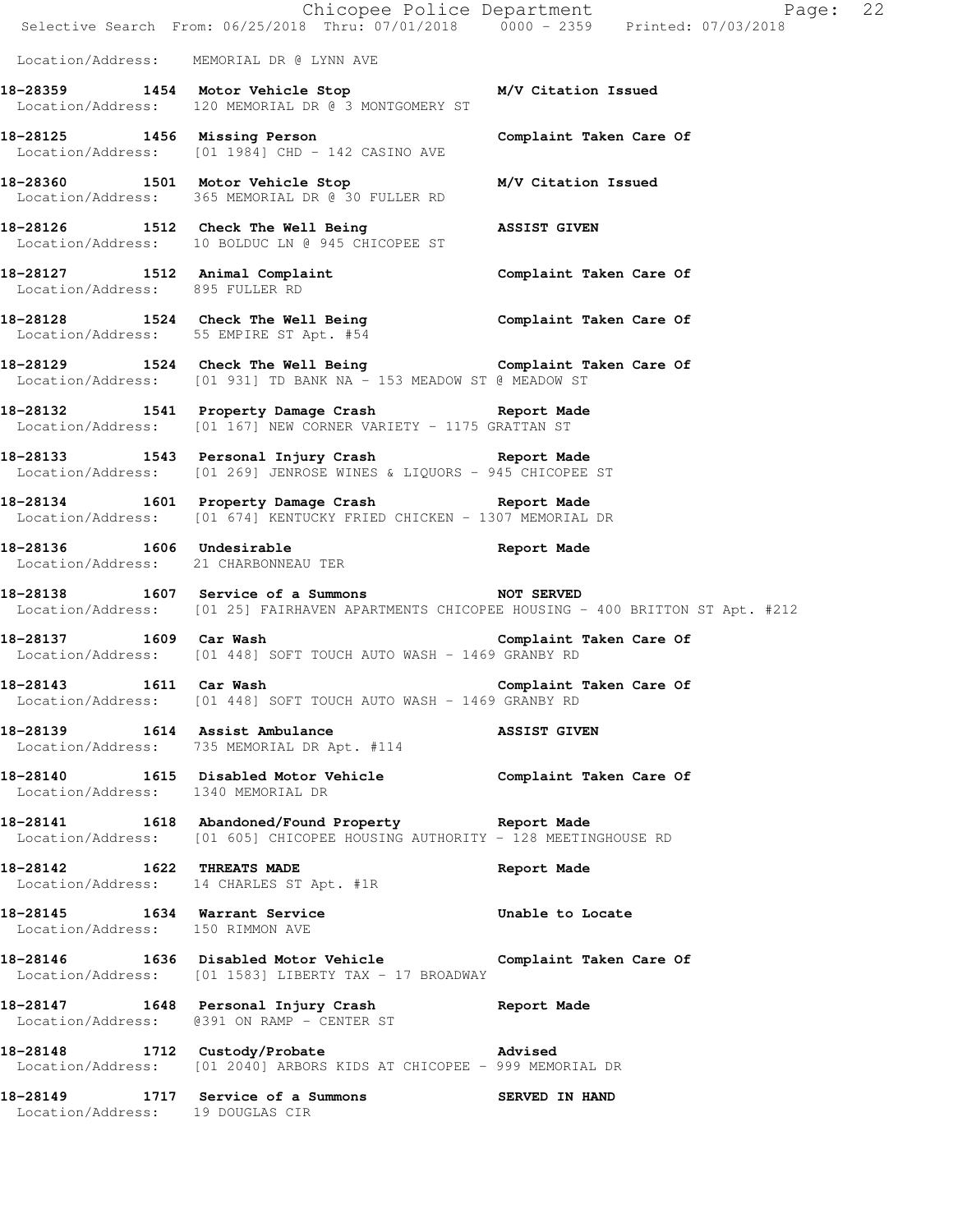|                                      | Chicopee Police Department<br>Selective Search From: 06/25/2018 Thru: 07/01/2018   0000 - 2359   Printed: 07/03/2018       | Page: 23                |  |
|--------------------------------------|----------------------------------------------------------------------------------------------------------------------------|-------------------------|--|
|                                      | 18-28150 1721 Traffic/Parking Complaint Advised<br>Location/Address: LITTLE CEASARS - 749 MEMORIAL DR                      |                         |  |
|                                      | 18-28152 1731 Traffic/Parking Complaint Unable to Locate<br>Location/Address: NEAR 391 - GRATTAN ST                        |                         |  |
|                                      | 18-28154 1736 Larceny Complaint Past Report Made Location/Address: 72 PROSPECT ST                                          |                         |  |
|                                      | 18-28156 1804 Assist Ambulance ASSIST GIVEN<br>Location/Address: 45 DALE ST Apt. #3R                                       |                         |  |
| Location/Address: 62 THOMAS ST       | 18-28157 1809 Public Service                                                                                               | Complaint Taken Care Of |  |
|                                      | 18-28158 1816 Assist Ambulance<br>Location/Address: [01 943] PAULY, AVIS - 603 JAMES ST                                    | Assisted other Agency   |  |
|                                      | 18-28159 1820 Warrant Service 2011 18-28159<br>Location/Address: [01 444] WESTOVER TRAILER PARK - 1246 GRANBY RD Apt. #2   |                         |  |
| Location/Address: 69 SHEPHERD ST     | 18-28160 1828 Suspicious Person 60fficer Canceled                                                                          |                         |  |
| Location/Address: 105 BARDON ST      | 18-28161 1835 Service of a Summons NOT SERVED                                                                              |                         |  |
|                                      | 18-28164 1853 Loud Music<br>Location/Address: 160 BEAUREGARD TER                                                           | Advised                 |  |
|                                      | 18-28167 1920 Neighbor/Landlord Dispute Advised<br>Location/Address: 62 RIVERS AVE Apt. #2FL                               |                         |  |
|                                      | 18-28168 1935 Prisoner Lunch NSSIST GIVEN<br>Location/Address: [01 413] FALLS PIZZA - 103 MAIN ST                          |                         |  |
| 18-28169 1951 Undesirable            | Location/Address: [01 444] WESTOVER TRAILER PARK - 1246 GRANBY RD Apt. #64                                                 | Advised                 |  |
|                                      | 18-28170 1957 Assist Ambulance<br>Location/Address: 90 DEBRA DR Apt. #4F                                                   | Assisted other Agency   |  |
| Location/Address: 752 MEMORIAL DR    | 18-28172 2014 Service of a Summons                                                                                         | NOT SERVED              |  |
|                                      | 18-28173 2024 Assist Ambulance ASSIST GIVEN<br>Location/Address: [01 869] KIELBANIA RESIDENCE - 44 PEARL ST                |                         |  |
| Location/Address: 38 JEFFERSON AVE   | 18-28175 2024 Service of a Summons NOT SERVED                                                                              |                         |  |
|                                      | 18-28176 2052 Fireworks Complaint 18-28176 Report Made<br>Location/Address: [01 853] WISNIOWSKI PARK - 14 SPRUCE ST        |                         |  |
| Location/Address: 8 PLEASANTVIEW AVE | 18-28177 2052 Service of a Summons SERVED IN HAND                                                                          |                         |  |
|                                      | 18-28178 18-28178 2057 Drug Overdose Report Made<br>Location/Address: [01 1537] CANAVAN RESIDENCE (JOHN ) - 69 HIGGINS CIR |                         |  |
| Location/Address: 58 ELMER DR        | 18-28180 2108 Fireworks Complaint Communication of the Locate                                                              |                         |  |
| Location/Address: STEARNS TER        | 18-28181 2113 Fireworks Complaint Unable to Locate                                                                         |                         |  |
|                                      | 18-28182 2117 Assist Ambulance ASSIST GIVEN<br>Location/Address: [01 1191] WALMART - 591 MEMORIAL DR                       |                         |  |
|                                      | 18-28183 2117 Traffic/Parking Complaint Advised                                                                            |                         |  |

Location/Address: [01 692] GIOVANNIS PIZZA SHOP - 1885 MEMORIAL DR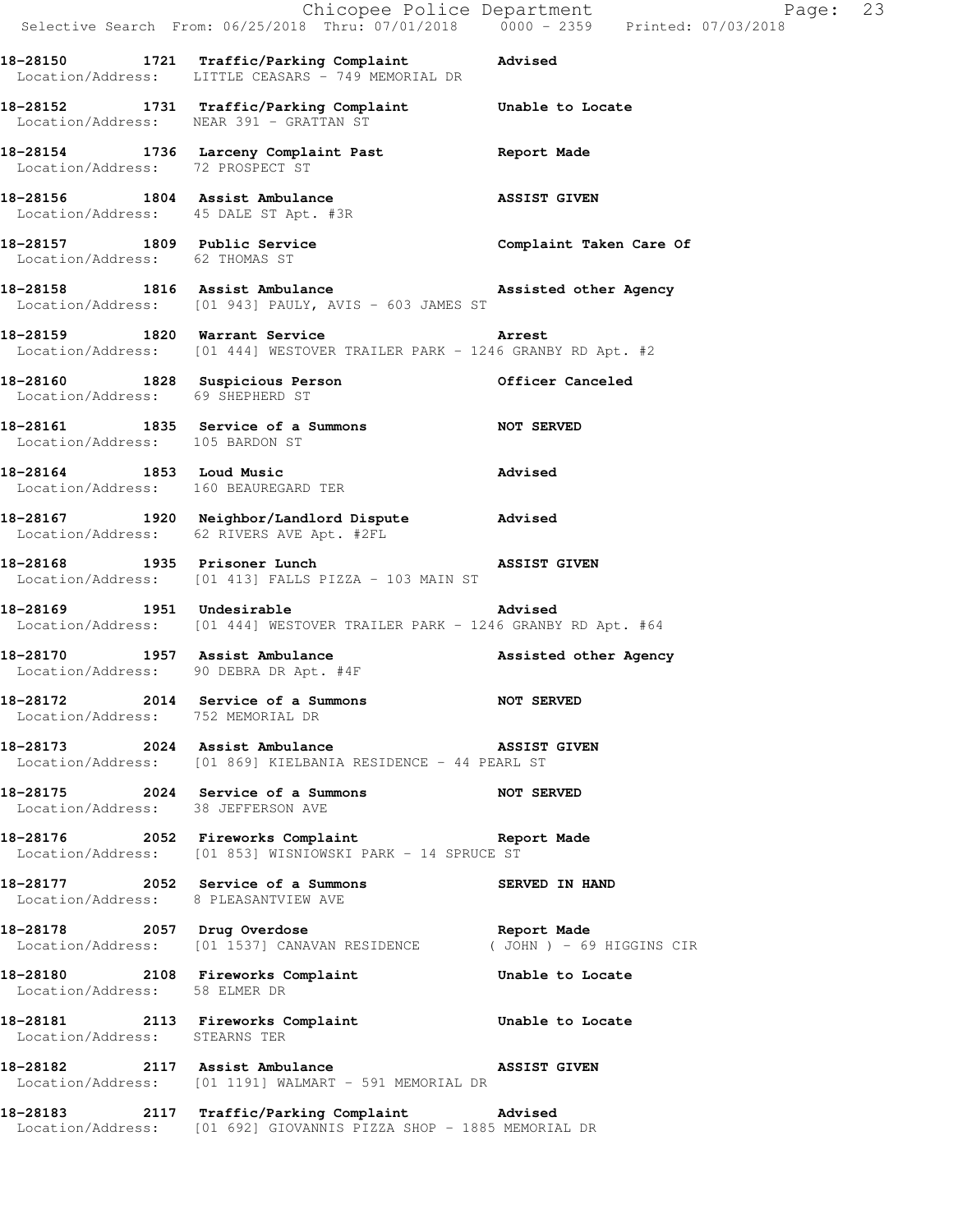**18-28184 2136 Suspicious Person Unable to Locate**  Location/Address: EAST MAIN ST **18-28185 2139 Traffic/Parking Complaint Unable to Locate**  Location/Address: [01 271] C&T PIZZA INC - 982 CHICOPEE ST **18-28186 2140 Assist Ambulance ASSIST GIVEN**  Location/Address: 47 MADISON ST Apt. #1FL 18-28187 2149 Assist Ambulance **Assisted other Agency**  Location/Address: 31 THEROUX DR Apt. #5J **18-28188 2151 Breaking & Entering in progres False Alarm**  Location/Address: 62 SULLIVAN ST Apt. #2FL **18-28189 2210 Suspicious M/V Advised**  Location/Address: [01 857] SZOT PARK - 97 SGT TRACY DR **18-28190 2221 Fireworks Complaint Advised**  Location/Address: 146 SHEPHERD ST **18-28191 2238 Assist Ambulance ASSIST GIVEN**  Location/Address: [01 368] CITY HALL ANNEX - 4 CENTER ST **18-28192 2246 Suspicious Person Complaint Taken Care Of**  Location/Address: 1057 MONTGOMERY ST **18-28193 2251 Suspicious Person Complaint Taken Care Of**  Location/Address: 68 FAIRVIEW AVE **18-28194 2252 Public Service Complaint Taken Care Of**  Location/Address: 36 PONDVIEW DR **18-28195 2254 Traffic/Parking Complaint Advised**  Location/Address: 49 CABOT ST @ 219 EXCHANGE ST **18-28196 2254 Neighbor/Landlord Dispute Advised**  Location/Address: 229 MEADOW ST Apt. #2FL **18-28197 2257 Fireworks Complaint Complaint Taken Care Of**  Location/Address: 170 STATE ST

**18-28199 2315 Breaking & Entering in progres ASSIST GIVEN**  Location/Address: 16 STEARNS TER

## **For Date: 06/30/2018 - Saturday**

| Location/Address: 56 ALBERT ST                                     |      | 18-28200 0002 Suspicious Person                            |                  | Complaint Taken Care Of  |
|--------------------------------------------------------------------|------|------------------------------------------------------------|------------------|--------------------------|
|                                                                    |      | Location/Address: [01 1889] MED EXPRESS - 1505 MEMORIAL DR |                  |                          |
| 18-28202 0011 Animal Complaint<br>Location/Address: 6 PARENTEAU CT |      |                                                            |                  | Complaint Taken Care Of  |
| Location/Address: 1 EMERSON ST                                     |      | 18-28209 0046 Traffic/Parking Complaint                    |                  | City Ordinance Violation |
| 18-28210 0055 Public Service                                       |      | Location/Address: CENTER ST @ INTERSTATE 391               |                  | Complaint Taken Care Of  |
| Location/Address: 903 FRONT ST                                     |      | 18-28211 0057 Traffic/Parking Complaint                    | Unable to Locate |                          |
|                                                                    |      | Location/Address: [01 854] SARAH JANE PARK - 21 VIVIAN ST  |                  |                          |
| 18-28221                                                           | 0138 | Suspicious Person                                          | Advised          |                          |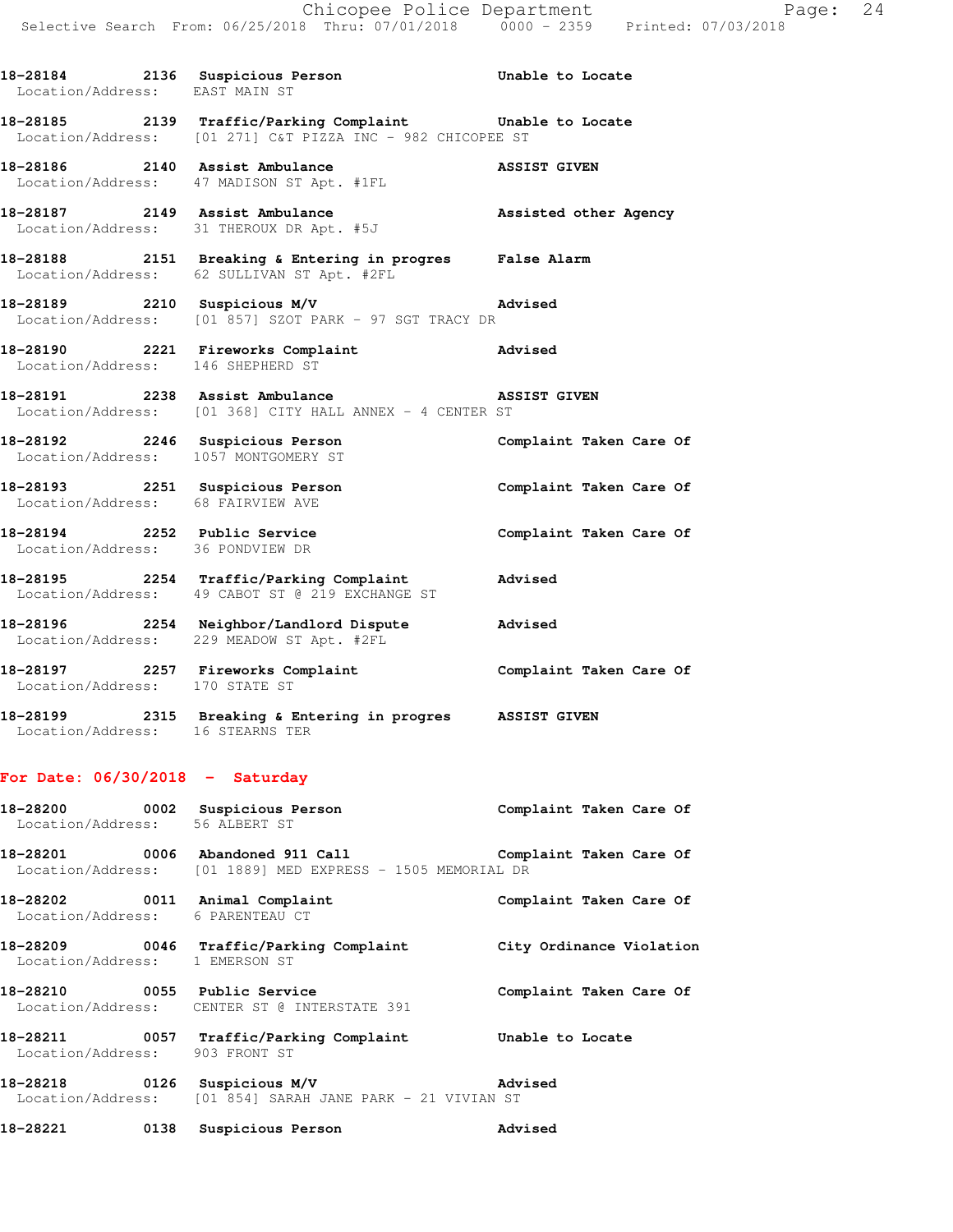|                                                                    | Chicopee Police Department<br>Selective Search From: 06/25/2018 Thru: 07/01/2018 0000 - 2359 Printed: 07/03/2018           | Page: 25            |
|--------------------------------------------------------------------|----------------------------------------------------------------------------------------------------------------------------|---------------------|
|                                                                    | Location/Address: [01 839] STEFANIK SCHOOL, GENERAL. JOHN J. K-5 - 720 MEADOW ST                                           |                     |
|                                                                    | Location/Address: [01 931] TD BANK NA - 153 MEADOW ST                                                                      |                     |
|                                                                    | 18-28228 0211 Suspicious M/V<br>Location/Address: [01 849] RIVERS PARK - 19 ALDEN ST                                       | Advised             |
| 18-28232 0222 Public Service                                       | Location/Address: [01 931] TD BANK NA - 153 MEADOW ST                                                                      | Advised             |
| 18-28233 0224 Loud Music                                           | Location/Address: 100 MEETINGHOUSE RD Apt. #1/2                                                                            | Advised             |
| Location/Address: 6 DWIGHT ST                                      | 18-28234 0233 Larceny Complaint Past Report Made                                                                           |                     |
|                                                                    | 18-28240 0300 Suspicious Person Report Made<br>Location/Address: [01 269] JENROSE WINES & LIQUORS - 945 CHICOPEE ST        |                     |
| 18-28241 0331 Assist Ambulance<br>Location/Address: 588 BRITTON ST | ASSIST GIVEN                                                                                                               |                     |
| Location/Address: 77 WILLWOOD ST                                   | 18-28242 		 0333 Suspicious M/V 		 Appears Secure After Che                                                                |                     |
|                                                                    | 18-28248 0419 Public Service <b>18-28248</b> Advised<br>Location/Address: [01 188] PRIDE SERVICE STATION - 167 CHICOPEE ST |                     |
| Location/Address: WILLWOOD ST                                      | 18-28249 0420 Disturbance 1997 Unfounded                                                                                   |                     |
|                                                                    | Location/Address: [01 234] WILLIMANSETT (WEST) NURSING HOME - 546 CHICOPEE ST                                              |                     |
| Location/Address: 102 ROY ST                                       | 18-28255 0455 Disturbance                                                                                                  | Report Made         |
| Location/Address: 1 EMERSON ST                                     | 18-28257 0514 Disturbance and Assisted other Agency                                                                        |                     |
|                                                                    | 18-28262 0632 Motor Vehicle Stop M/V Citation Issued<br>Location/Address: [01 1096] ARBOR KIDS, THE - 999 MEMORIAL DR      |                     |
|                                                                    | 18-28264 0643 Motor Vehicle Stop M/V Citation Issued<br>Location/Address: [01 1166] AUTO FUEL WASH CENTER - 919 MEADOW ST  |                     |
| Location/Address: 561 GRANBY RD                                    | 18-28265 0656 Motor Vehicle Stop                                                                                           | M/V Citation Issued |
| Location/Address: 892 CHICOPEE ST                                  | 18-28266 0706 Motor Vehicle Stop                                                                                           | M/V Citation Issued |
| 18-28268 0725 Disturbance                                          | Location/Address: 46 SIMARD DR Apt. #2                                                                                     | Advised             |
| Location/Address: 177 OLD FIELD RD                                 | 18-28269 		 0733 Malicious Damage-Past 		 Report Made                                                                      |                     |
| Location/Address: 1291 MONTGOMERY ST                               | 18-28271 0758 Breaking & Entering-Report 18 Report Made                                                                    |                     |
| 18-28272 0805 Undesirable<br>Location/Address: 92 NONOTUCK AVE     |                                                                                                                            | Advised             |
|                                                                    | 18-28274 0824 Motor Vehicle Stop M/V Citation Issued<br>Location/Address: 1788 WESTOVER RD @ 13 CASEY DR                   |                     |
|                                                                    | 18-28275 0829 Motor Vehicle Stop M/V Citation Issued<br>Location/Address: 2021 MEMORIAL DR @ 53 NEW LUDLOW RD              |                     |
|                                                                    |                                                                                                                            |                     |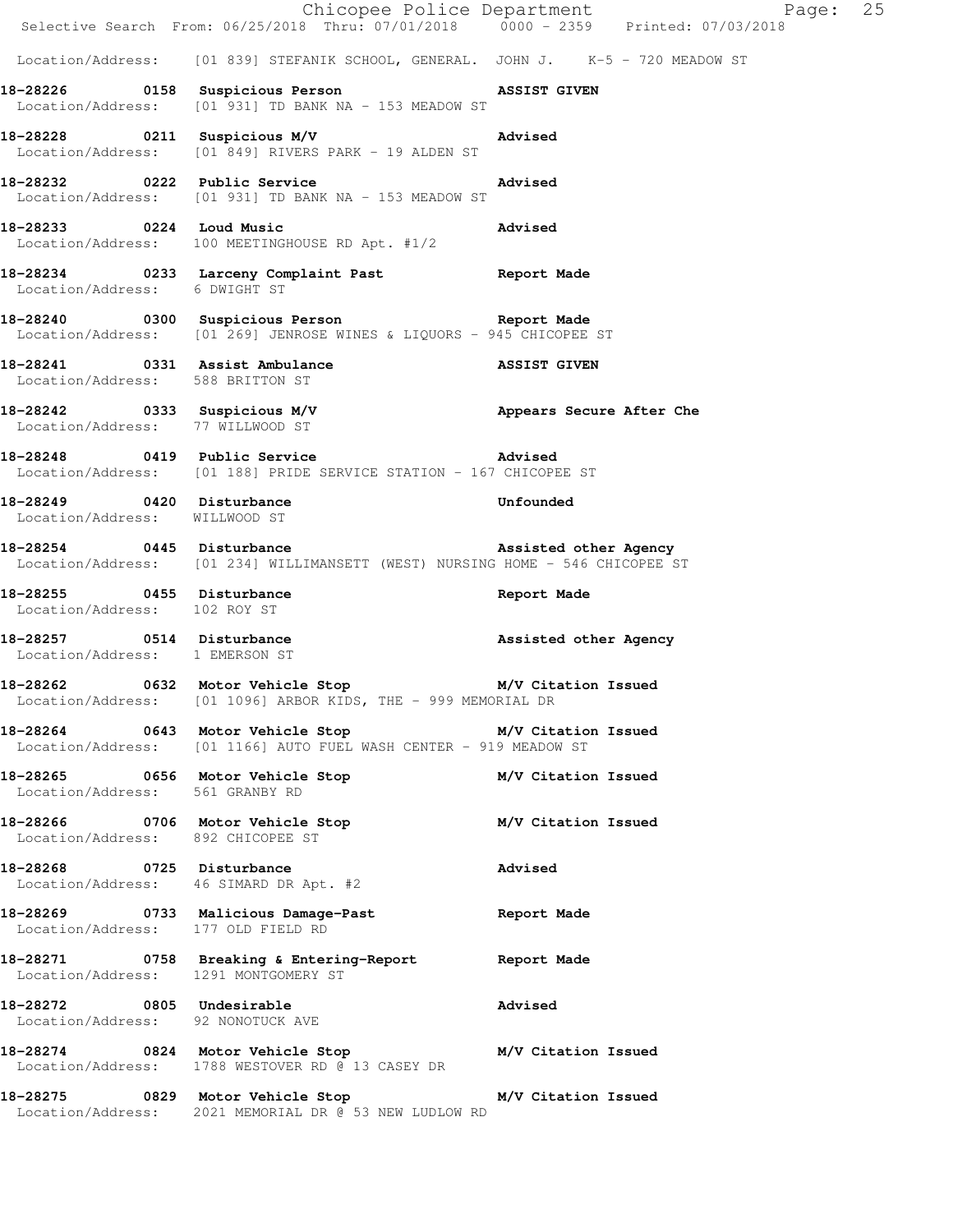|                                     |                                                                                                                     | Chicopee Police Department<br>Selective Search From: 06/25/2018 Thru: 07/01/2018 0000 - 2359 Printed: 07/03/2018 |
|-------------------------------------|---------------------------------------------------------------------------------------------------------------------|------------------------------------------------------------------------------------------------------------------|
|                                     | 18-28277 0848 Motor Vehicle Stop M/V Citation Issued<br>Location/Address: 1621 MEMORIAL DR @ 549 JAMES ST           |                                                                                                                  |
| Location/Address: 169 PROSPECT ST   | 18-28279 0901 Breaking & Entering-Report 18-28279                                                                   |                                                                                                                  |
|                                     | 18-28282 		 0920 Motor Vehicle Stop 		 M/V Citation Issued<br>Location/Address: 805 MEMORIAL DR @ 1537 WESTOVER RD  |                                                                                                                  |
|                                     | 18-28345 0920 Motor Vehicle Stop M/V Citation Issued<br>Location/Address: 1230 MEMORIAL DR @ 161 IRENE ST           |                                                                                                                  |
|                                     | 18-28346 0937 Motor Vehicle Stop M/V Citation Issued<br>Location/Address: 1483 GRANBY RD @ 840 MEMORIAL DR          |                                                                                                                  |
| Location/Address: 561 CHICOPEE ST   | 18-28285 0938 Abandoned/Found Property Report Made                                                                  |                                                                                                                  |
|                                     | 18-28286   0940   Motor Vehicle Stop   M/V Citation Issued<br>Location/Address: 805 MEMORIAL DR @ 1537 WESTOVER RD  |                                                                                                                  |
|                                     | 18-28347 0946 Motor Vehicle Stop M/V Citation Issued<br>Location/Address: 1360 MEMORIAL DR @ 27 STREIBER DR         |                                                                                                                  |
|                                     | 18-28289 0954 Motor Vehicle Stop<br>Location/Address: 805 MEMORIAL DR @ 1537 WESTOVER RD                            | M/V Citation Issued                                                                                              |
|                                     | 18-28348 0958 Motor Vehicle Stop M/V Citation Issued<br>Location/Address: [01 1153] AUTO ZONE - 1360 MEMORIAL DR    |                                                                                                                  |
| Location/Address: ROBERT ST         | 18-28290 0959 Traffic/Parking Complaint Complaint Taken Care Of                                                     |                                                                                                                  |
|                                     | 18-28291 1008 Traffic/Parking Complaint Unfounded<br>Location/Address: [01 661] LIQUORS 44 - 1461 MEMORIAL DR       |                                                                                                                  |
|                                     | 18-28349 1009 Motor Vehicle Stop M/V Citation Issued<br>Location/Address: 1041 MEMORIAL DR @ 591 PENDLETON AVE      |                                                                                                                  |
|                                     | 18-28294 1022 Service of a Summons SERVED IN HAND<br>Location/Address: 38 JEFFERSON AVE                             |                                                                                                                  |
|                                     | 18-28295 1022 Criminal Harassment 18-28295<br>Location/Address: [01 636] DENNYS - 467 MEMORIAL DR                   |                                                                                                                  |
|                                     | 18-28297 1033 Motor Vehicle Stop M/V Citation Issued<br>Location/Address: 2021 MEMORIAL DR @ 53 NEW LUDLOW RD       |                                                                                                                  |
|                                     | 18-28301 1040 Motor Vehicle Stop<br>Location/Address: 2021 MEMORIAL DR @ 53 NEW LUDLOW RD                           | Advised                                                                                                          |
|                                     | 18-28304 1047 Motor Vehicle Stop M/V Citation Issued<br>Location/Address: 2021 MEMORIAL DR @ 53 NEW LUDLOW RD       |                                                                                                                  |
|                                     | 18-28306 1051 Traffic/Parking Complaint Complaint Taken Care Of<br>Location/Address: 377 BROADWAY @ 17 ST JAMES AVE |                                                                                                                  |
|                                     | 18-28307 1055 Motor Vehicle Stop 30 Advised<br>Location/Address: 2021 MEMORIAL DR @ 53 NEW LUDLOW RD                |                                                                                                                  |
| Location/Address: 193 GREENWOOD TER | 18-28309 1059 Neighbor/Landlord Dispute Report Made                                                                 |                                                                                                                  |
|                                     | 18-28310 1107 Motor Vehicle Stop M/V Citation Issued<br>Location/Address: 805 MEMORIAL DR @ 1537 WESTOVER RD        |                                                                                                                  |
| 18-28311 1117 Motor Vehicle Stop    | Location/Address: 805 MEMORIAL DR @ 1537 WESTOVER RD                                                                | M/V Citation Issued                                                                                              |
|                                     | 18-28350 1118 Motor Vehicle Stop M/V Citation Issued<br>Location/Address: 1041 MEMORIAL DR @ 591 PENDLETON AVE      |                                                                                                                  |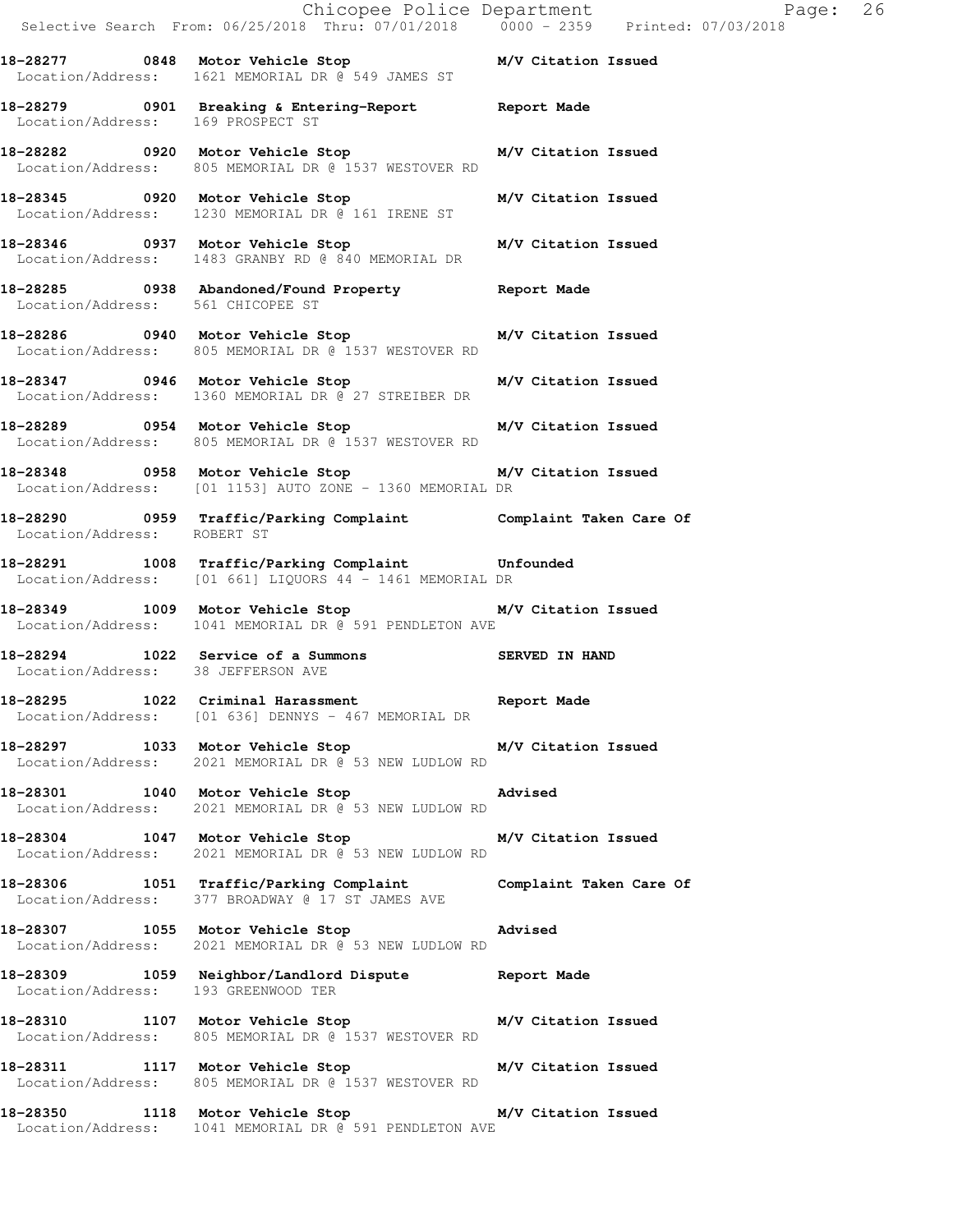**18-28314 1129 Disabled Motor Vehicle Unable to Locate**  Location/Address: [01 1027] DUNKIN DONUTS - 820 MEMORIAL DR

**18-28313 1130 Motor Vehicle Stop M/V Citation Issued**  Location/Address: 805 MEMORIAL DR @ 1537 WESTOVER RD

**18-28351 1155 Motor Vehicle Stop M/V Citation Issued**  Location/Address: [01 1577] CHICOPEE MARKETPLACE (CENTRO PROPERTIES) - 591 MEMORIAL DR

**18-28317 1200 Motor Vehicle Stop M/V Citation Issued**  Location/Address: 1041 MEMORIAL DR @ 591 PENDLETON AVE

**18-28319 1215 Motor Vehicle Stop M/V Citation Issued**  Location/Address: 805 MEMORIAL DR @ 1537 WESTOVER RD

**18-28322 1221 Assist Ambulance ASSIST GIVEN**  Location/Address: [01 1839] MCDONALDS - 639 MEMORIAL DR

**18-28352 1229 Motor Vehicle Stop M/V Citation Issued**  Location/Address: 49 CABOT ST @ 219 EXCHANGE ST

**18-28323 1234 Service of a Summons NOT SERVED**  Location/Address: [01 1100] BURY APARTMENTS CHICOPEE HOUSING - 335 EAST MAIN ST Apt. #D

**18-28324 1234 Motor Vehicle Stop M/V Citation Issued**  Location/Address: 805 MEMORIAL DR @ 1537 WESTOVER RD

**18-28327 1251 Harassing Phone Calls Advised**  Location/Address: [01 636] DENNYS - 467 MEMORIAL DR

**18-28329 1300 Investigation/DB Advised**  Location/Address: [01 398] AMERICAN LEGION POST 275 - 41 ROBBINS RD

**18-28331 1307 Neighbor/Landlord Dispute Advised**  Location/Address: 80 COLUMBA ST Apt. #7A

**18-28332 1312 51a Check Child's Welfare Complaint Taken Care Of**  Location/Address: 53 WEST ST Apt. #1/R

**18-28333 1317 Animal Complaint Complaint Taken Care Of**  Location/Address: [01 1722] ALDI - 505 MEMORIAL DR

**18-28334 1323 Personal Injury Crash Report Made**  Location/Address: CHICOPEE FLEA MARKET - CHICOPEE ST

**18-28335 1324 Trespasser Advised**  Location/Address: [01 608] FINYL VINYL - 33 GRATTAN ST

**18-28353 1325 Motor Vehicle Stop M/V Citation Issued**  Location/Address: 560 MEMORIAL DR @ 5 MASSACHUSETTS TPKE

**18-28336 1327 Motor Vehicle Stop M/V Citation Issued**  Location/Address: 805 MEMORIAL DR @ 1537 WESTOVER RD

**18-28337 1332 Public Service Complaint Taken Care Of**  Location/Address: [01 734] AMVETS CLUB POST 12 - 754 MONTGOMERY ST

**18-28354 1337 Motor Vehicle Stop M/V Citation Issued**  Location/Address: [01 728] MCDONALDS - 1460 MEMORIAL DR

**18-28338 1355 Motor Vehicle Stop Criminal Complaint Reque**  Location/Address: 2021 MEMORIAL DR @ 53 NEW LUDLOW RD

**18-28341 1357 Assist Ambulance ASSIST GIVEN**  Location/Address: [01 1800] METRO PCS - 203 EXCHANGE ST

**18-28355 1357 Motor Vehicle Stop M/V Citation Issued**  Location/Address: 805 MEMORIAL DR @ 1537 WESTOVER RD

**18-28357 1434 Loud Music Advised**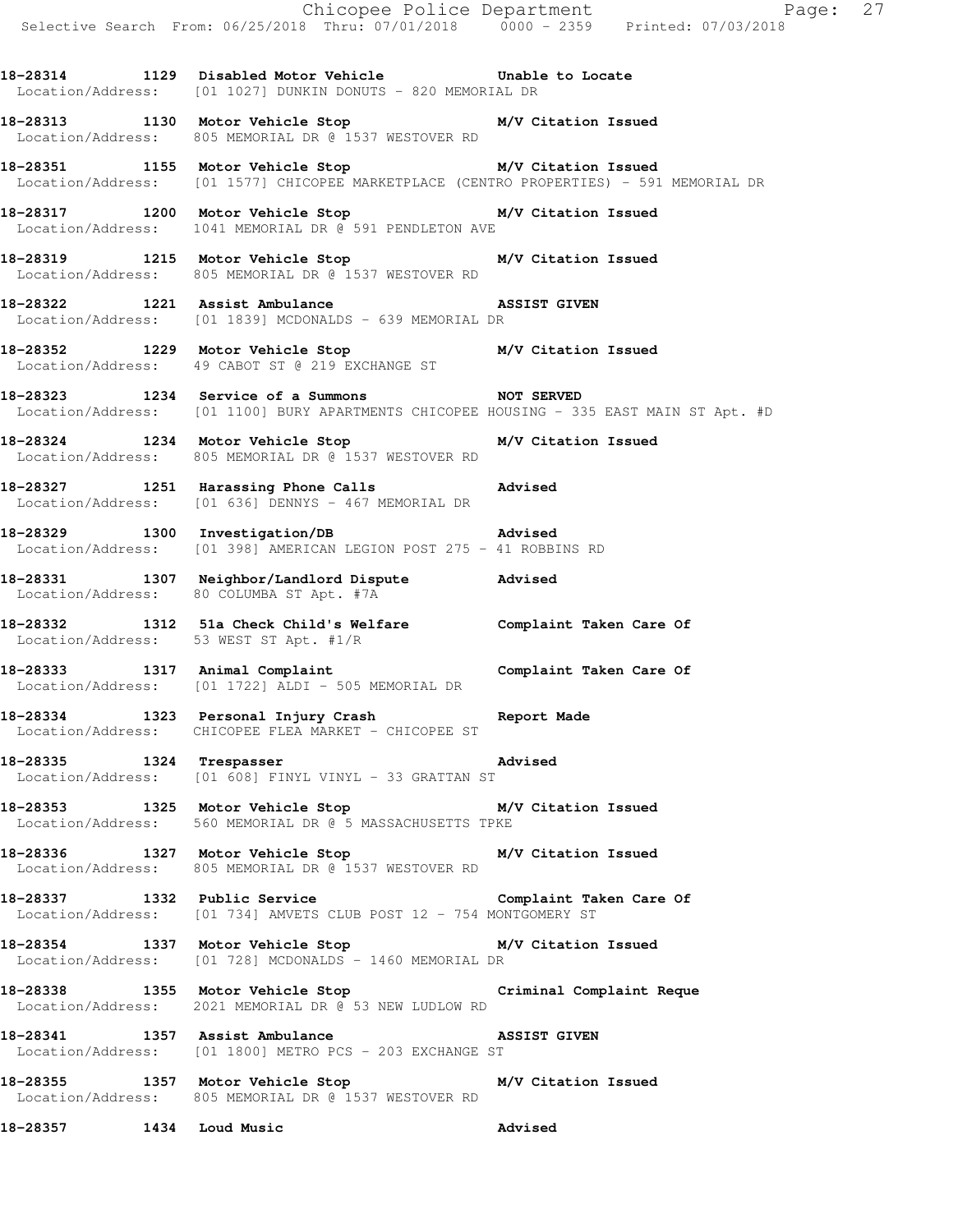|                                                               | E Chicopee Police Department<br>Selective Search From: 06/25/2018 Thru: 07/01/2018 0000 - 2359 Printed: 07/03/2018                       | Page: 28                |  |
|---------------------------------------------------------------|------------------------------------------------------------------------------------------------------------------------------------------|-------------------------|--|
|                                                               |                                                                                                                                          |                         |  |
|                                                               | Location/Address: [01 734] AMVETS CLUB POST 12 - 754 MONTGOMERY ST                                                                       |                         |  |
|                                                               | 18-28362 1506 Neighbor/Landlord Dispute Advised<br>Location/Address: 80 COLUMBA ST Apt. #7A<br>Original Call #: 18-28331                 |                         |  |
| Location/Address: HILTON ST                                   | 18-28364 1543 DPW/CELD/WATER NOTIFIED Advised                                                                                            |                         |  |
|                                                               | 18-28365 1548 Suspicious Person 6 Unable to Locate<br>Location/Address: [01 1297] GAME STOP - 649 MEMORIAL DR                            |                         |  |
|                                                               | 18-28367 1603 Loud Music<br>Location/Address: 44 CHARPENTIER BLVD                                                                        | Complaint Taken Care Of |  |
|                                                               | 18-28369 1631 Suspicious M/V City Ordinance Violation<br>Location/Address: [01 733] CITGO FOOD MART - 817 FRONT ST                       |                         |  |
|                                                               | 18-28371 1653 Motor Vehicle Stop Advised<br>Location/Address: 208 GROVE ST @ 970 FRONT ST                                                |                         |  |
|                                                               | 18-28372 1653 Motor Vehicle Stop 30 Movised<br>Location/Address: [01 583] TIGER AC - 14 MONTGOMERY ST                                    |                         |  |
| Location/Address: CHICOPEE ST                                 | 18-28373 1658 Check The Well Being The Unable to Locate                                                                                  |                         |  |
|                                                               | 18-28374 1659 Drug/Narcotic Activity Report Made<br>Location/Address: [01 638] BJS WHOLESALE FOOD WAREHOUSE - 650 MEMORIAL DR            |                         |  |
|                                                               | 18-28377 1706 Motor Vehicle Stop ASSIST GIVEN<br>Location/Address: 9 MASSACHUSETTS AVE                                                   |                         |  |
| Location: HOLYOKE HOSPITAL                                    | 18-28378 1707 Transport Service 18-28378 Report Made                                                                                     |                         |  |
| Location/Address: 25 BEVERLY ST                               | 18-28379 1717 Check The Well Being 18-28379                                                                                              |                         |  |
|                                                               | 18-28381 1724 Motor Vehicle Stop 18-28381<br>Location/Address: [01 937] SUNSHINE VILLAGE FOR COMMUNITY SERVICES INC - 75 LITWIN LN       |                         |  |
|                                                               | 18-28384 1746 Traffic/Parking Complaint Unable to Locate<br>Location/Address: [01 78] CHICOPEE SELF STORAGE - 657 MEADOW ST              |                         |  |
| Location/Address: 50 ST JAMES AVE                             | 18-28387 1814 Malicious Damage-Past 18-28387                                                                                             |                         |  |
|                                                               | 18-28389 1827 Abandoned 911 Call <b>False Alarm</b><br>Location/Address: [01 1761] RESIDENCE INN BY MARRIOTT - 500 MEMORIAL DR Apt. #129 |                         |  |
|                                                               | 18-28390 1843 Traffic/Parking Complaint Advised<br>Location/Address: [01 78] CHICOPEE SELF STORAGE - 657 MEADOW ST                       |                         |  |
| 18-28391 1904 Assist Fire<br>Location/Address: 13 BAPTIST AVE |                                                                                                                                          | Advised                 |  |
|                                                               | 18-28392 1910 Abandoned/Found Property Report Made<br>Location/Address: [01 849] RIVERS PARK - 19 ALDEN ST                               |                         |  |
|                                                               | 18-28394 1917 Check The Well Being<br>Location/Address: [01 574] PRIDE - 27 MONTGOMERY ST                                                | Advised                 |  |
| Location/Address: 21 WALTER ST Apt. #1                        | 18-28395 1923 Neighbor/Landlord Dispute                                                                                                  | Advised                 |  |
| 18-28396 1924 Open Door/Window                                | <b>Example 2</b> Advised<br>Location/Address: [01 1252] MARSHALL'S - 591P MEMORIAL DR                                                    |                         |  |
|                                                               | 18-28397 1927 Assist Ambulance Nassist Assist Ambulance<br>Location/Address: [01 464] COLLEGIAN COURT RESTAURANT - 89 PARK ST            |                         |  |
|                                                               |                                                                                                                                          |                         |  |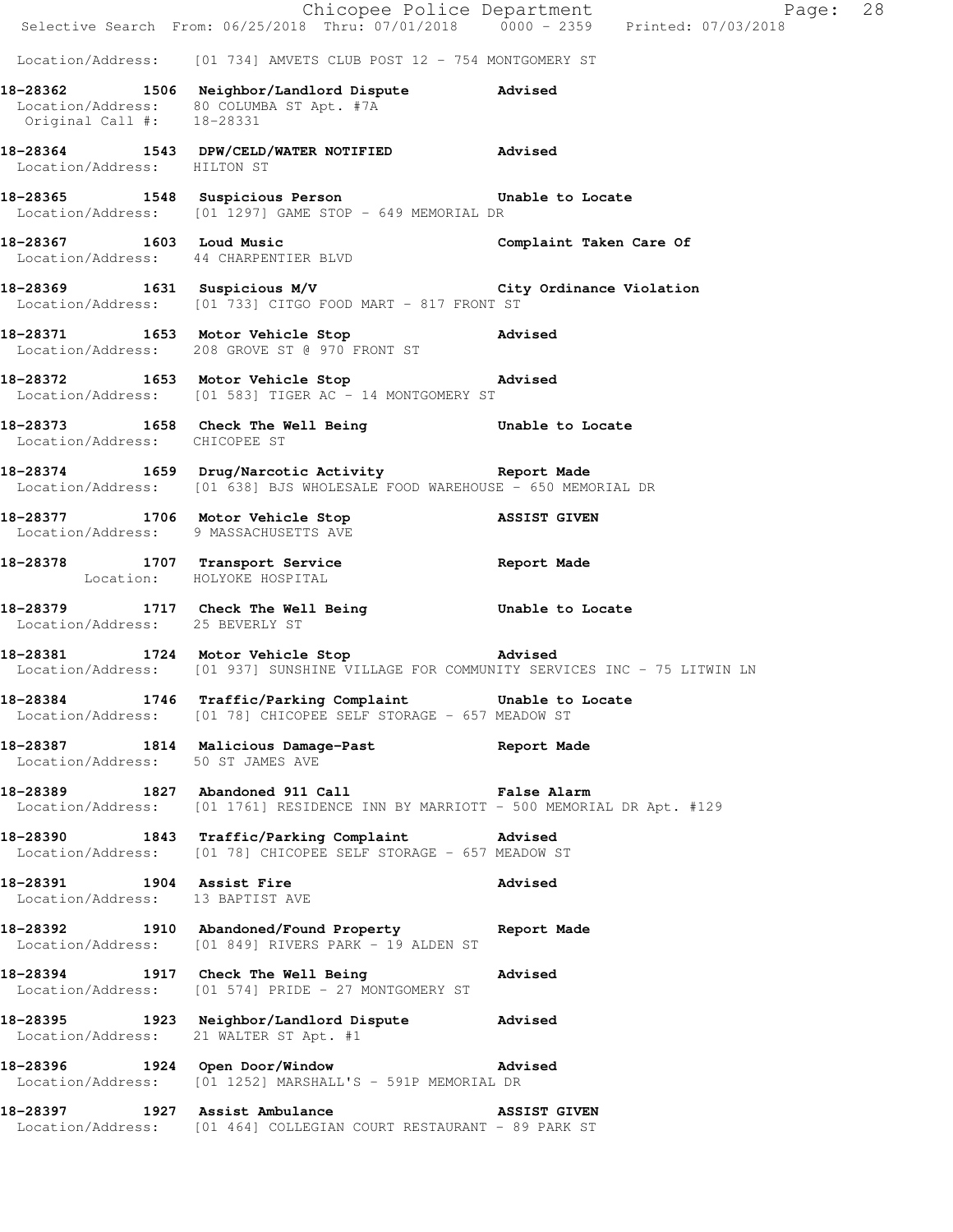Chicopee Police Department Fage: 29 Selective Search From: 06/25/2018 Thru: 07/01/2018 0000 - 2359 Printed: 07/03/2018

**18-28399 1941 Disturbance Report Made**  Location/Address: [01 1281] CORLEY RENTAL PROPERTY - 801 CHICOPEE ST

**18-28400 1952 Traffic/Parking Complaint Complaint Taken Care Of**  Location/Address: ABBEY MEMORIAL DR

**18-28401 1955 Undesirable Unable to Locate**  Location/Address: [01 368] CITY HALL ANNEX - 274 FRONT ST

**18-28402 2001 Assist Ambulance ASSIST GIVEN**  Location/Address: 58 WESTERN AVE

**18-28404 2008 Animal Complaint Complaint Taken Care Of**  Location/Address: [01 1191] WALMART - 591 MEMORIAL DR

**18-28405 2013 Assist Ambulance ASSIST GIVEN**  Location/Address: 344 PROSPECT ST

**18-28406 2015 Assist Ambulance ASSIST GIVEN**  Location/Address: SGT TRACY DR

**18-28407 2033 Assault & Battery Complaint Complaint Taken Care Of**  Location/Address: 30 CENTER ST

**18-28408 2035 Check The Well Being Advised**  Location/Address: 191 MONTGOMERY ST Apt. #2FL

**18-28409 2044 Malicious Damage in Progress Arrest**  Location/Address: 145 CABOT ST @ 132 CENTER ST

**18-28410 2106 Assist Fire ASSIST GIVEN**  Location/Address: 145 MANNING ST

**18-28411 2108 Property Damage Crash Report Made**  Location/Address: [01 1065] CHICOPEE HIGH SCHOOL - 820 FRONT ST

**18-28412 2110 Transport Service Transport complete**  Location: [02] BAYSTATE MEDICAL CENTER

**18-28413 2118 Personal Injury Crash Report Made**  Location/Address: GROVE AVE @ BROADWAY

**18-28415 2130 Suspicious M/V Complaint Taken Care Of**  Location/Address: 135 POLASKI AVE

**18-28414 2131 Loud Music Advised**  Location/Address: 24 CHESTNUT ST Apt. #2FL

**18-28416 2149 Assist Ambulance ASSIST GIVEN**  Location/Address: 201 BEMIS AVE

**18-28418 2217 Abandoned/Found Property Report Made**  Location/Address: 970 FRONT ST @ 208 GROVE ST

**18-28420 2224 Suspicious M/V Unable to Locate**  Location/Address: 55 ROBERTS POND LN

**18-28422 2229 Disturbance Unable to Locate**  Location/Address: 125 BEMIS AVE

**18-28423 2230 Disturbance Unfounded**  Location/Address: 901 FRONT ST

**18-28424 2234 Abandoned/Found Property Report Made**  Location/Address: [01 1065] CHICOPEE HIGH SCHOOL - 820 FRONT ST

18-28425 2240 Property Damage Crash No Report Necessary Location/Address: [01 1933] SHELL FOOD MART - 197 GROVE ST

**18-28426 2252 Motor Vehicle Stop M/V Citation Issued**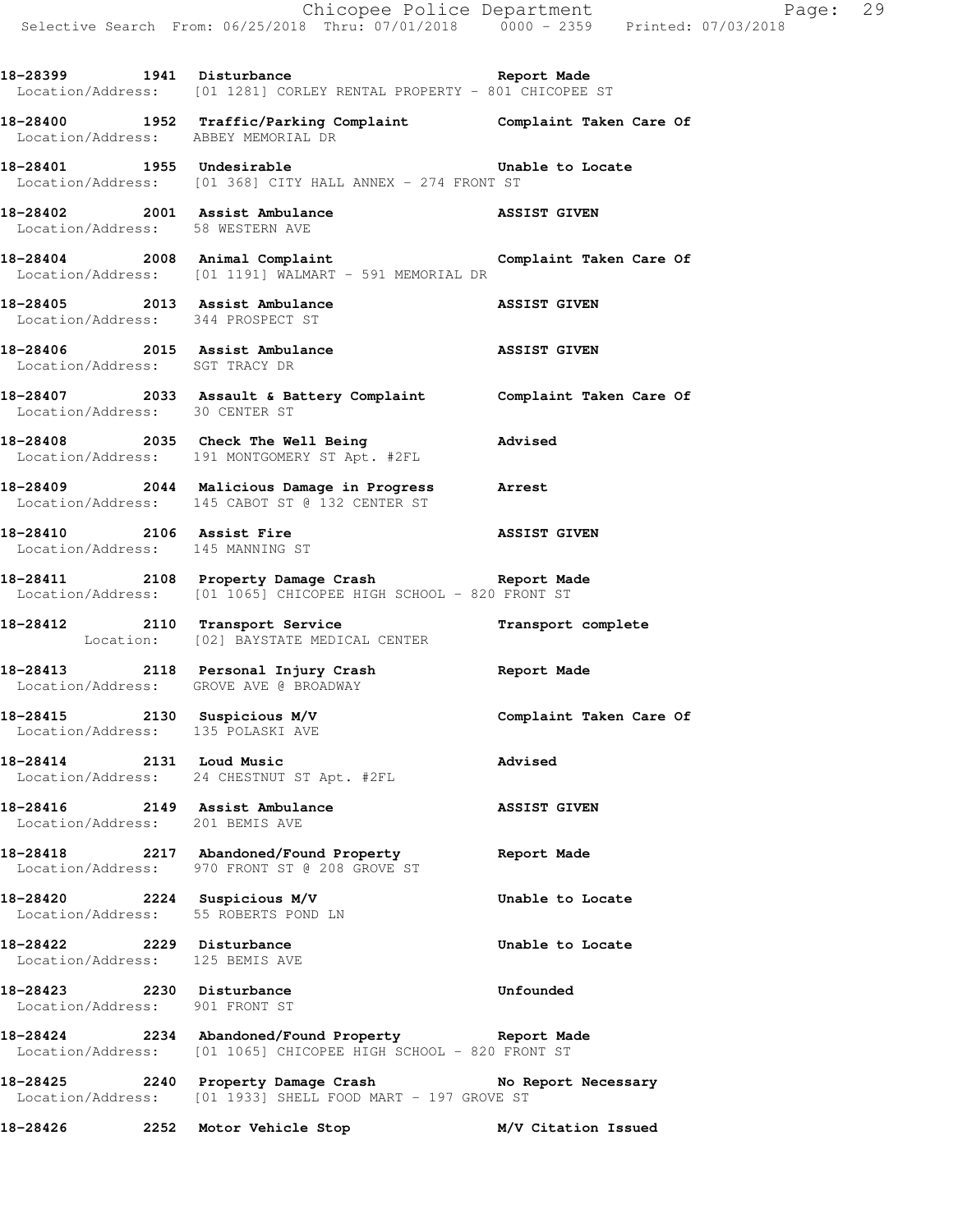|                                 | Chicopee Police Department<br>Selective Search From: 06/25/2018 Thru: 07/01/2018 0000 - 2359 Printed: 07/03/2018                          | 30<br>Page:         |  |
|---------------------------------|-------------------------------------------------------------------------------------------------------------------------------------------|---------------------|--|
|                                 | Location/Address: BULLENS ST @ EXCHANGE ST                                                                                                |                     |  |
| Location/Address: 6 WILLIAM ST  | 18-28427 2302 Property Damage Crash Report Made                                                                                           |                     |  |
|                                 | 18-28428 2305 Abandoned/Found Property Report Made<br>Location/Address: ABBEY MEMORIAL DR                                                 |                     |  |
| Location/Address: 310 GROVE ST  | 18-28429 2312 51a Check Child's Welfare Complaint Taken Care Of                                                                           |                     |  |
| Location/Address: 305 BROADWAY  | 18-28431 2318 Missing Person                                                                                                              | Officer Canceled    |  |
|                                 | 18-28433 2322 Fireworks Complaint Communications Unfounded<br>Location/Address: 135 PADEREWSKI ST                                         |                     |  |
|                                 | Location/Address: [01 1065] CHICOPEE HIGH SCHOOL - 820 FRONT ST                                                                           |                     |  |
| 18-28437 2335 Loud Music        | Location/Address: 24 CHESTNUT ST Apt. #2FL                                                                                                | Officer Canceled    |  |
|                                 | 18-28436 2336 Traffic/Parking Complaint<br>Location/Address: 37 MYRTLE ST                                                                 | <b>Advised</b>      |  |
|                                 | 18-28438 2341 Neighbor/Landlord Dispute Unable to Locate<br>Location/Address: 46 SIMARD DR Apt. #1                                        |                     |  |
| Location/Address: WESTERN AVE   | 18-28439 2358 Fireworks Complaint                                                                                                         | Officer Canceled    |  |
|                                 | 18-28440 2359 Abandoned/Found Property Complaint Taken Care Of<br>Location/Address: 219 SCHOOL ST Apt. #1R                                |                     |  |
| For Date: $07/01/2018$ - Sunday |                                                                                                                                           |                     |  |
| 18-28441                        | 0011 Man Down<br>Location/Address: 49 CABOT ST @ 219 EXCHANGE ST                                                                          | <b>ASSIST GIVEN</b> |  |
| 18-28452 0059 Disturbance       | Location/Address: [01 269] JENROSE WINES & LIQUORS - 945 CHICOPEE ST @ MONTGOMERY ST                                                      | Arrest              |  |
|                                 | 18-28453 0104 Transport Service <b>18-28453</b> Transport complete<br>Location/Address: [07] HAMPDEN COUNTY JAIL - 627 RANDALL RD         |                     |  |
|                                 | 18-28454    0108    Transport Service    Contract    Conceled<br>Location/Address: [07] HAMPDEN COUNTY JAIL - 627 RANDALL RD              |                     |  |
|                                 | 18-28456 0127 Transport Service Transport complete<br>Location/Address: [07] HAMPDEN COUNTY JAIL - 627 RANDALL RD                         |                     |  |
|                                 | 18-28458 0147 Transport Service <b>18-28458</b> Transport complete<br>Location/Address: [07] HAMPDEN COUNTY JAIL - 627 RANDALL RD         |                     |  |
|                                 | 18-28459 0201 Fireworks Complaint 18-28459 Report Made<br>Location/Address: [01 882] VIEW STREET TAVERN - 13 VIEW ST                      |                     |  |
|                                 | 18-28461 0222 Motor Vehicle Stop<br>Location/Address: [01 1494] CVS - 235 CENTER ST                                                       | Advised             |  |
|                                 | 18-28465 0240 Property Damage Crash Report Made<br>Location/Address: 391 OFF RAMP - CHICOPEE ST                                           |                     |  |
| Location/Address: 37 PETER ST   | 18-28468 0259 Motor Vehicle Stop Criminal Complaint Reque                                                                                 |                     |  |
|                                 | 18-28470 0303 Transport Service Transport complete<br>Location/Address: [01 1368] WESTERN MA REGIONAL WOMENS CORRECTIONAL - 701 CENTER ST |                     |  |
|                                 |                                                                                                                                           |                     |  |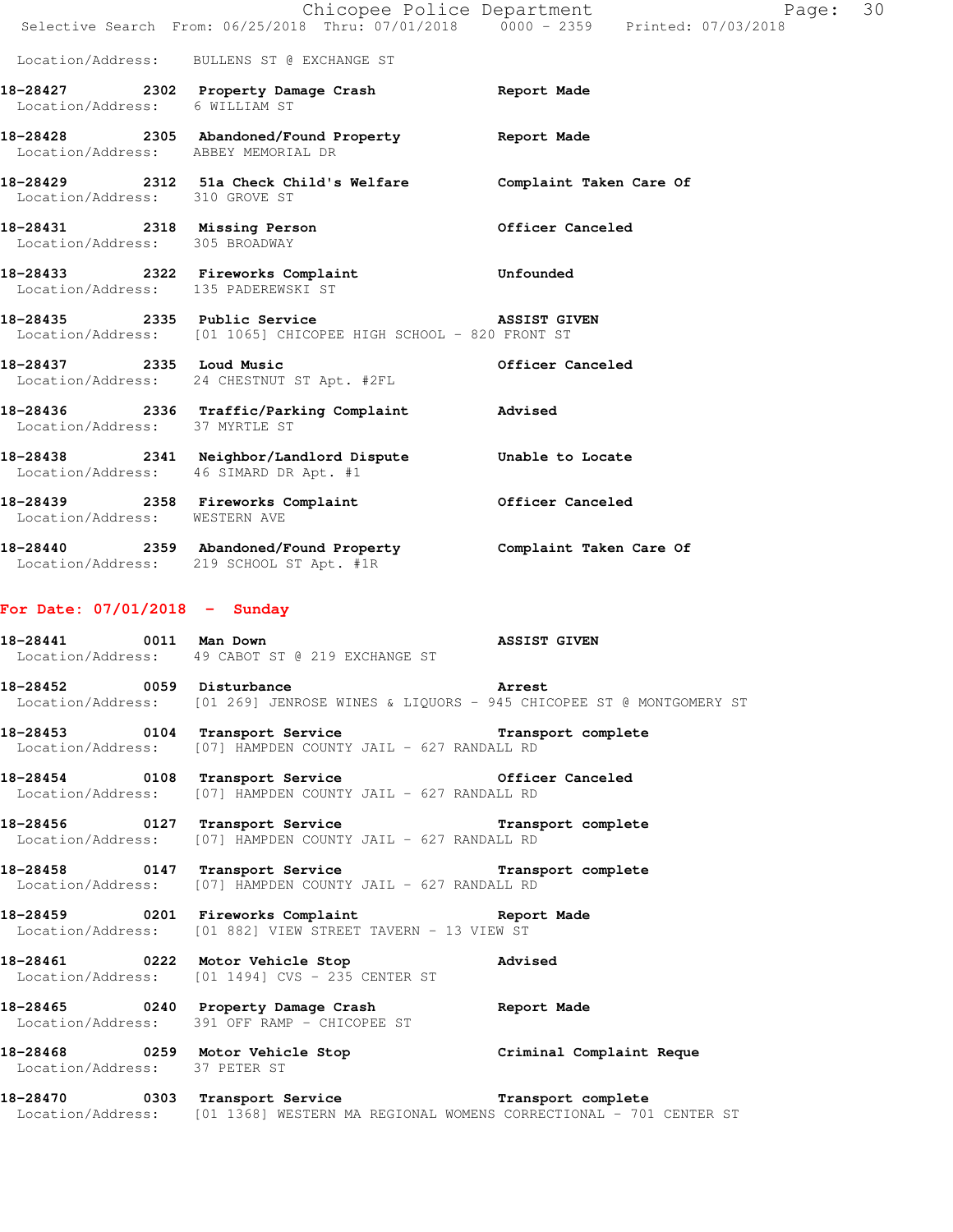|                                                                   | Chicopee Police Department<br>Selective Search From: 06/25/2018 Thru: 07/01/2018 0000 - 2359 Printed: 07/03/2018                                 |                     |
|-------------------------------------------------------------------|--------------------------------------------------------------------------------------------------------------------------------------------------|---------------------|
|                                                                   | 18-28477 0347 Transport Service <b>18 Assisted</b> other Agency<br>Location/Address: [07] Hampden County Jail - 627 RANDALL RD                   |                     |
|                                                                   | 18-28482 0421 Abandoned/Found Property Report Made<br>Location/Address: [01 574] PRIDE - 27 MONTGOMERY ST                                        |                     |
|                                                                   | 18-28485 0427 Check The Well Being <b>18</b> assisted other Agency<br>Location/Address: [01 1037] CHICOPEE MEMORIAL STATE PARK - 570 BURNETT RD  |                     |
|                                                                   | Location/Address: [01 1520] MONTCALM HEIGHTS - 185 NEW LUDLOW RD Apt. #313L                                                                      |                     |
| Location/Address: 110 CHURCH ST                                   | 18-28497 18-28497 0624 Public Service 19 10 10 Complaint Taken Care Of                                                                           |                     |
|                                                                   | 18-28499 		 0658 Motor Vehicle Stop 		 M/V Citation Issued<br>Location/Address: [01 2040] ARBORS KIDS AT CHICOPEE - 999 MEMORIAL DR              |                     |
|                                                                   | 18-28500 0725 Assist Ambulance ASSIST GIVEN<br>Location/Address: 92 DEREA DR Ant #2C<br>Location/Address: 92 DEBRA DR Apt. #2C                   |                     |
|                                                                   | 18-28501 0806 Stolen M/V L/P Report No Report Necessary<br>Location/Address: 485 MCKINSTRY AVE @ 17 BOYLSTON ST                                  |                     |
|                                                                   | 18-28508 0857 Traffic/Parking Complaint Unable to Locate<br>Location/Address: 13 DAVENPORT ST @ 599 SPRINGFIELD ST                               |                     |
|                                                                   | 18-28509 0926 Traffic/Parking Complaint Complaint Taken Care Of<br>Location/Address: [01 1196] SHELL - 95 WEST ST                                |                     |
|                                                                   | 18-28511 0930 Property Damage Crash Marised<br>Location/Address: [01 1933] SHELL FOOD MART - 197 GROVE ST                                        |                     |
|                                                                   | 18-28516 1010 Drug Overdose 1997 Manuel Report Made<br>Location/Address: 99 SOUTH ST Apt. #2R                                                    |                     |
|                                                                   | 18-28518 1022 Animal Complaint 18-28518 Complaint Taken Care Of<br>Location/Address: [01 57] COPPERLINE EATERY/ CONVENIENCE STORE - 409 BROADWAY |                     |
| Location/Address: 20 BURLINGAME ST                                | 18-28519 1028 Assist Other Police Department Advised                                                                                             |                     |
|                                                                   | 18-28520 1043 Traffic/Parking Complaint Unfounded<br>Location/Address: [01 660] OCEAN STATE JOB LOT - 1451 MEMORIAL DR                           |                     |
| Location/Address: IRENE ST @ DEBRA DR                             | 18-28542 1100 Traffic/Parking Complaint Complaint Taken Care Of                                                                                  |                     |
| Location/Address: 24 HILTON ST                                    | 18-28524 1155 Larceny Complaint Past 18-28524                                                                                                    |                     |
| 18-28526 1224 Undesirable                                         | Location/Address: [01 1363] MOE'S SOUTHWEST GRILL - 601 MEMORIAL DR Apt. #LOT C                                                                  | <b>Advised</b>      |
| 18-28527 1240 Undesirable                                         | Location/Address: [01 152] WESTFIELD BANK MORTGAGE/LOANS - 229 EXCHANGE ST                                                                       | Advised             |
| 18-28528 1248 Assist Ambulance                                    | ASSIST GIVEN<br>Location/Address: [01 455] CHICOPEE COUNTRY CLUB CART BUILDING - 1290 BURNETT RD                                                 |                     |
|                                                                   | 18-28531 1317 Larceny Complaint Past Neport Made<br>Location/Address: [01 638] BJS WHOLESALE FOOD WAREHOUSE - 650 MEMORIAL DR                    |                     |
| 18-28532 1334 Disturbance                                         | Location/Address: 32 LUCRETIA AVE Apt. #3R                                                                                                       | Advised             |
| 18-28536 1410 Assist Fire<br>Location/Address: 18 HENRY HARRIS ST |                                                                                                                                                  | <b>ASSIST GIVEN</b> |
|                                                                   |                                                                                                                                                  |                     |

**18-28537 1428 Traffic/Parking Complaint Unfounded**  Location/Address: [01 719] PRICE RITE - 1600 MEMORIAL DR

Page:  $31$ <br> $(2018)$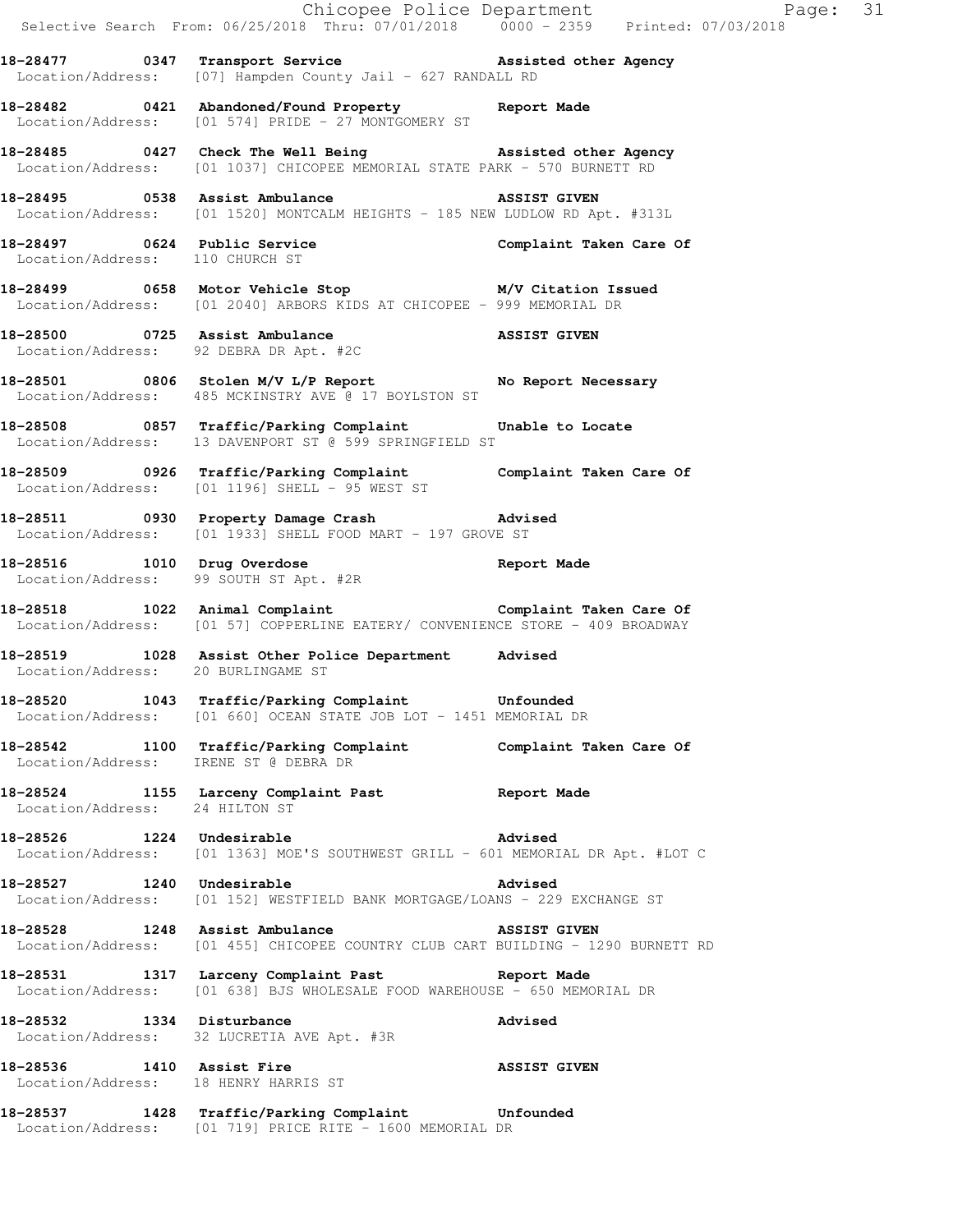**18-28538 1430 Suspicious M/V Report Made**  Location/Address: 31 JEFFERSON AVE **18-28540 1440 Suspicious Person Unable to Locate**  Location/Address: 7 LUCRETIA AVE **18-28541 1448 DPW/CELD/WATER NOTIFIED Advised**  Location/Address: 95 RIVERS AVE **18-28543 1502 Check The Well Being Complaint Taken Care Of**  Location/Address: [01 565] MCDONALDS - 777 MEADOW ST **18-28544 1505 Disabled Motor Vehicle Complaint Taken Care Of**  Location/Address: [01 305] CUMBERLAND FARMS - 37 MONTCALM ST **18-28546 1527 Suspicious Person Advised**  Location/Address: PUMPING STATION - LUCRETIA AVE @ RIVERVIEW PL **18-28547 1557 THREATS MADE Unable to Locate**  Location/Address: [01 644] STOP & SHOP SUPERMARKET - 672 MEMORIAL DR **18-28549 1634 Motor Vehicle Stop Advised**  Location/Address: [01 2040] ARBORS KIDS AT CHICOPEE - 999 MEMORIAL DR **18-28550 1645 Assist Ambulance ASSIST GIVEN**  Location/Address: [01 334] CHICOPEE MOOSE FAMILY CENTER - 244 FULLER RD **18-28551 1653 Assist Ambulance ASSIST GIVEN**  Location/Address: [01 1233] WINDSOR COURT APARTMENTS - 470 MEMORIAL DR Apt. #250 **18-28554 1716 Assist Ambulance ASSIST GIVEN**  Location/Address: 51 BRIDLE PATH RD **18-28555 1728 Check The Well Being Unable to Locate**  Location/Address: [01 847] RAY ASH PARK - 52 ARCADE ST **18-28556 1730 Traffic/Parking Complaint Unable to Locate**  Location/Address: CLARENDON AVE **18-28557 1734 Traffic/Parking Complaint City Ordinance Violation**  Location/Address: BESTON ST **18-28558 1734 Assist Ambulance ASSIST GIVEN**  Location/Address: 783 MCKINSTRY AVE **18-28560 1740 Malicious Damage-Past Advised**  Location/Address: 92.5 MEETINGHOUSE RD **18-28561 1759 Suspicious Person Arrest**  Location/Address: 240 EXCHANGE ST @ 11 MILLER ST **18-28563 1818 Assist Ambulance ASSIST GIVEN**  Location/Address: 18 KON TIKI CIR **18-28564 1820 Abandoned/Found Property Report Made**  Location/Address: [01 507] ALDEN CREDIT UNION MAIN BRANCH - 710 GRATTAN ST **18-28565 1825 Check The Well Being Complaint Taken Care Of**  Location/Address: [01 1187] DOMINOS PIZZA - 1273 MEMORIAL DR **18-28566 1827 Assist Ambulance ASSIST GIVEN**  Location/Address: HOMELESS CAMP - EXCHANGE ST **18-28567 1838 Check The Well Being Advised**  Location/Address: [01 444] WESTOVER TRAILER PARK - 1246 GRANBY RD Apt. #56 **18-28568 1841 Property Damage Crash Report Made**  Location/Address: [01 366] HIGHLAND FARMS - 466 CHICOPEE ST

**18-28572 1901 Check The Well Being Advised**